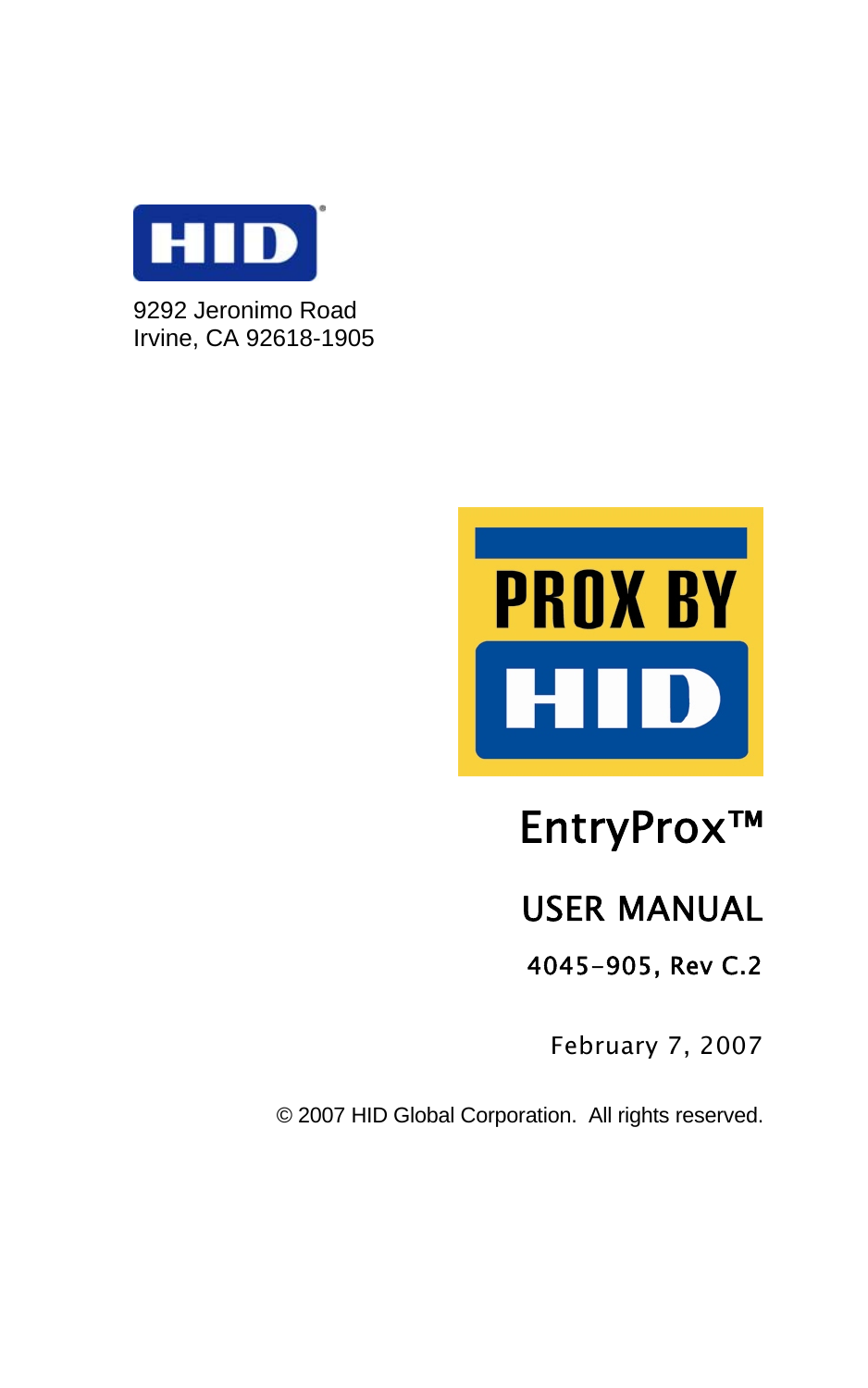

#### **Contents**

| $1 \quad$               |                                           |
|-------------------------|-------------------------------------------|
| $\overline{\mathbf{z}}$ |                                           |
| 3                       |                                           |
| 4                       |                                           |
| 5                       |                                           |
| 6                       |                                           |
| $\overline{7}$          | <b>CARD/PIN PROGRAMMING SEQUENCES  30</b> |
| 8                       | <b>CHANGING OPERATING PARAMETERS  35</b>  |
| 9                       |                                           |
| 10                      | DOWNLOADING A TRANSACTION LOG 43          |
|                         |                                           |
|                         |                                           |
|                         | 13 LED/SOUNDER STATUS INDICATIONS  55     |

#### **List of Figures**

| Figure 2 Removing Wiring Exits and Mounting Holes  11 |  |
|-------------------------------------------------------|--|
|                                                       |  |
|                                                       |  |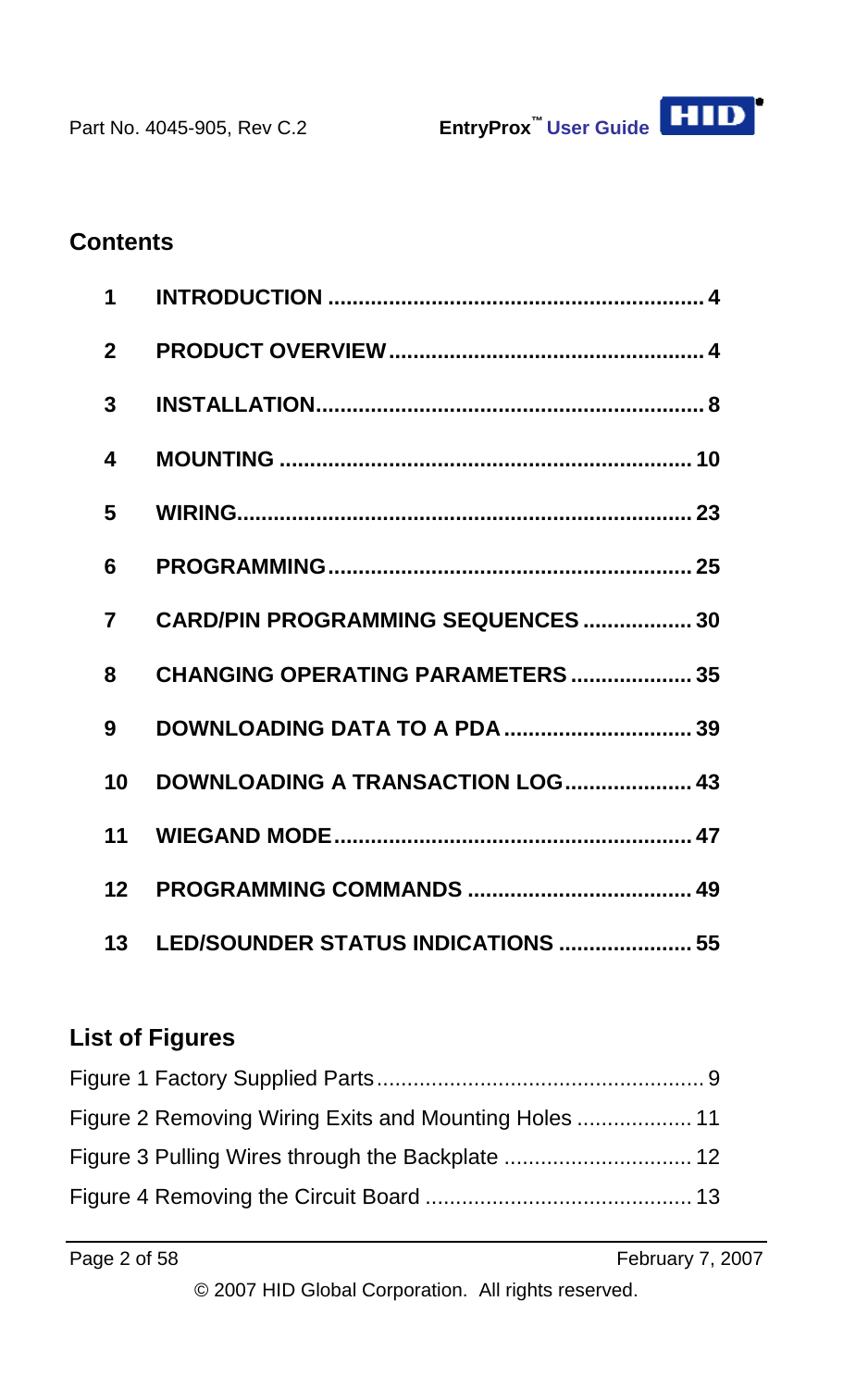

# **List of Tables**

# **Version History**

| Date   | Author                   | <b>Description</b>                                                                               | <b>Document</b><br>Version |
|--------|--------------------------|--------------------------------------------------------------------------------------------------|----------------------------|
| 020707 | LHanna                   | Reformatted, added correct IP statement                                                          | C.2                        |
| 080706 | <b>BHolland</b>          | Error correction in EntryProx User Guide<br>4045-905 C.0 - page 33, add ".com" to<br>hidcorp URL | C.1                        |
| 052506 | CShea /<br>Thad<br>Smith | Added PDA support for logging data.                                                              | C.0                        |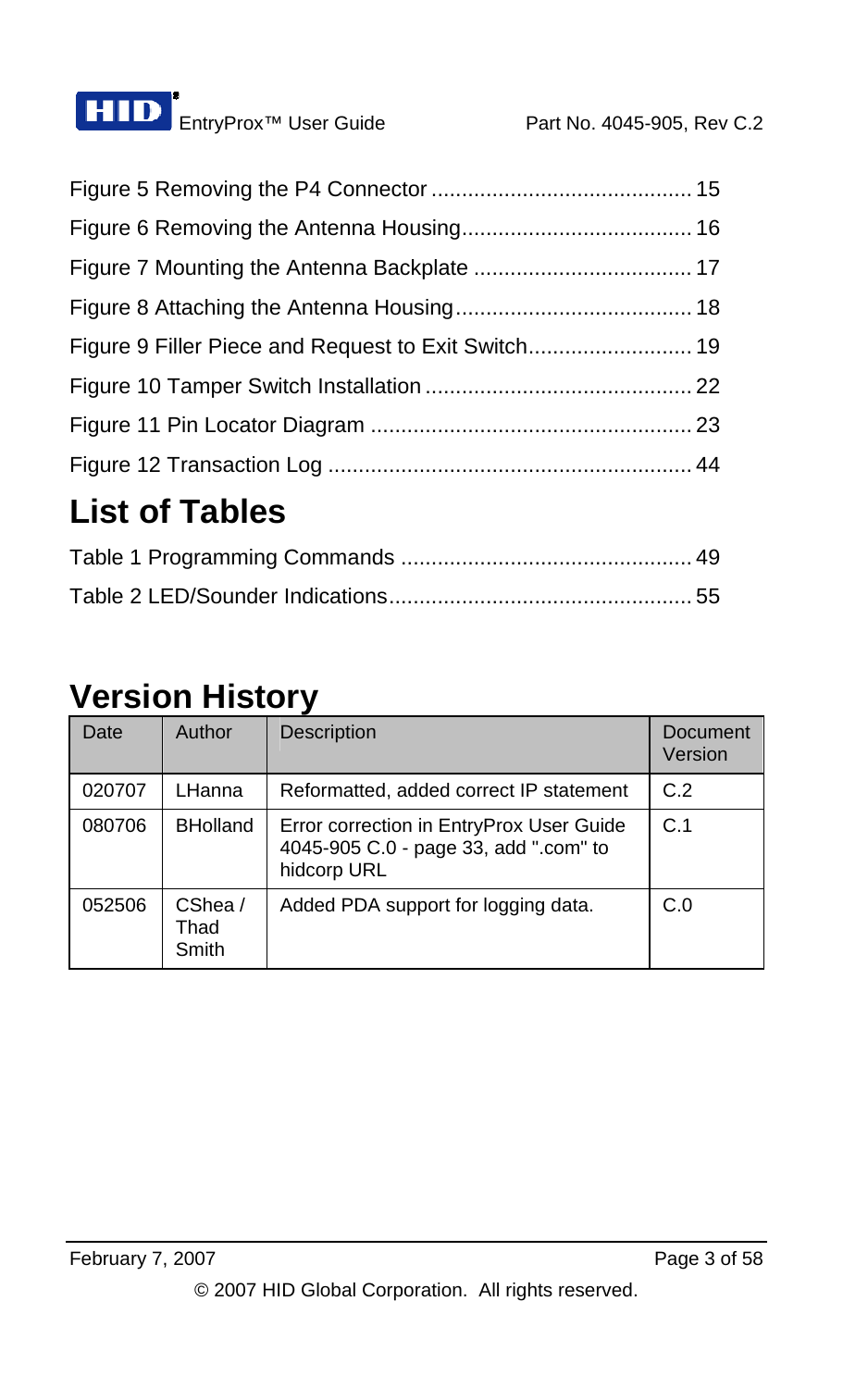

# **1 INTRODUCTION**

This User's Guide provides information and instructions for installing, wiring, and programming the EntryProx unit.

#### **IMPORTANT**

- **KEEP A USER LIST** when programming cards and PIN codes into your EntryProx. Write down the User Location, Card Number, PIN Code and the Name of the User. Use the blank form in Appendix A as a photocopy master.
- **CHANGE THE MASTER CODE** from the factory default (User Location 1, PIN Code: 1234) to a new code (1-6 digits). **Programming commands will not work until the default Master Code is changed**. **Write the new code down and keep it in a safe place.**
- **PROGRAM THE NEW MASTER CODE INTO LOCATION 0 .** Once this is done, the default Master Code in User • Location 1 can now be reprogrammed for normal access control use. **The Rev C EntryProx no longer reserves User Location 1 for the Master Code.**

#### **IF YOU LOSE / FORGET THE MASTER CODE End Users:** contact your dealer –a service call is required.

**Dealers:** call HID Technical Support.

**CONSIDER A SECURE INSTALLATION** if installing on an exterior door or high-risk location •

# **2 PRODUCT OVERVIEW**

The EntryProx unit provides card and keypad access control for a single entrance. The unit can be installed in a standard one-stage configuration or a secure two-stage (remote) configuration. (Secure installation will be card-only.)

To gain access to the controlled door, the user presents their card to the reader and / or enters their PIN code into the keypad. The unit searches its memory for that card or PIN code. If the unit finds the card or PIN code, it unlocks the door or performs some other action that has been programmed for that user.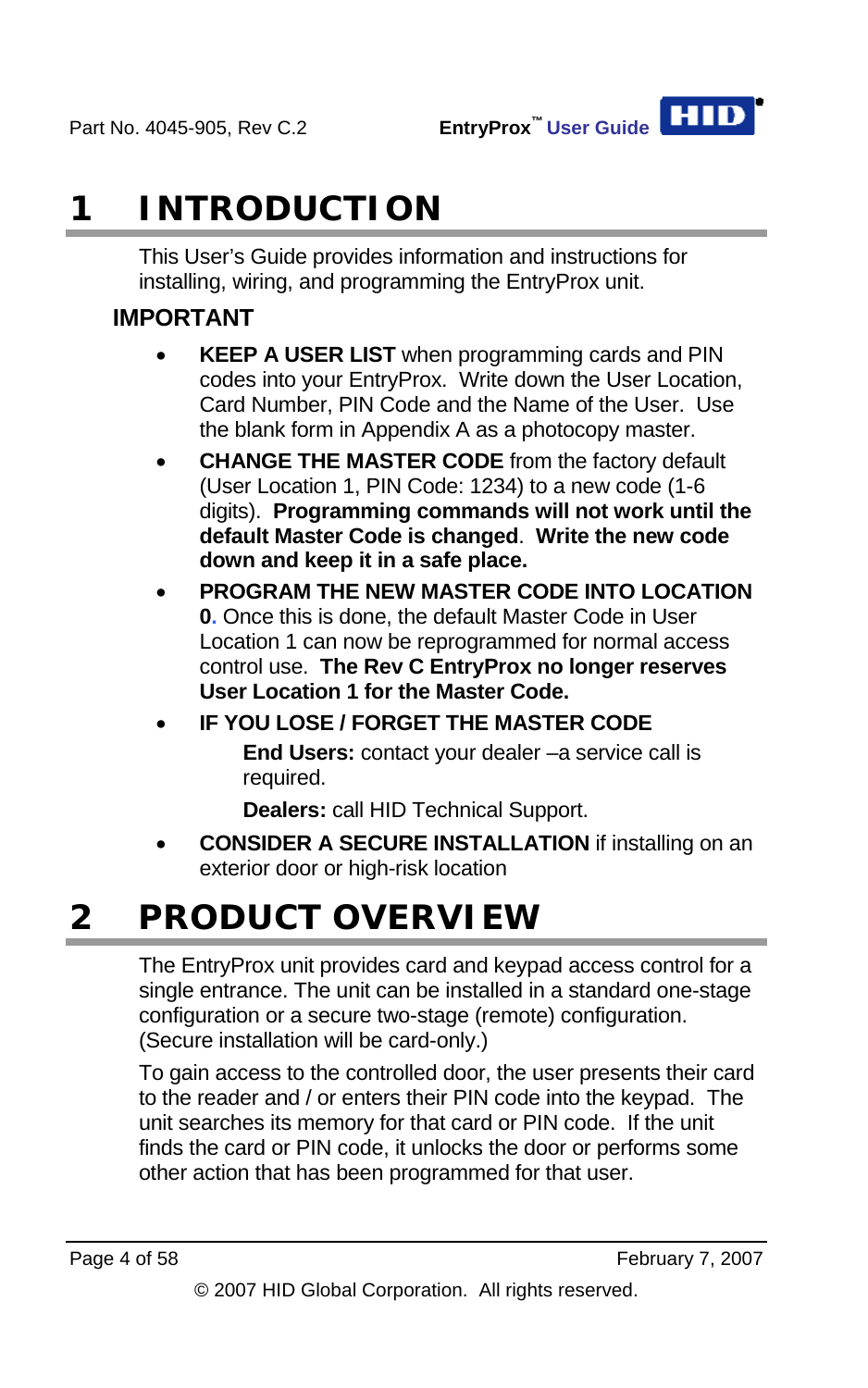

The EntryProx unit is compatible with all HID proximity access cards or key tags encoded with up to 37 bits of data. All programming options are performed using the controller keypad. Manual or batch card/tag programming via the keypad can be completed for 26-bit format only. A batch of cards or tags encoded in any format can be sequentially presented to the reader by entering a single keypad command.

The Rev C EntryProx can download card and transaction reports via the IR LED to an optional Palm PDA. Previous product versions downloaded to a thermal printer.

# **2.1 UNIT CAPACITY**

The EntryProx unit can accommodate up to 2,000 users. Each user is assigned to a User Location (numbered 1 – 2000), which can have a card/key tag, a PIN code, or a card/key tag PLUS a PIN code. User Location 0 is reserved for the Master Code (used for programming, only).

# **2.2 TRANSACTIONS**

A maximum of 1,000 transactions can be stored in the EntryProx unit. Each transaction includes the time, the date, the User Location and the event. When maximum capacity is reached, the oldest transactions are overwritten.

# **2.3 PRE-PROGRAMMING THE UNIT BEFORE INSTALLATION**

Dealers and installers are advised to pre-program the unit at their offices before installing it at the site. Simply connect it to a 12VDC source, follow configuration and card enrollment instructions at the end of this guide, and disconnect the unit. Programming will be retained in memory. You will spend less time at the site, and by being familiar with programming, will be able to train the end user more effectively.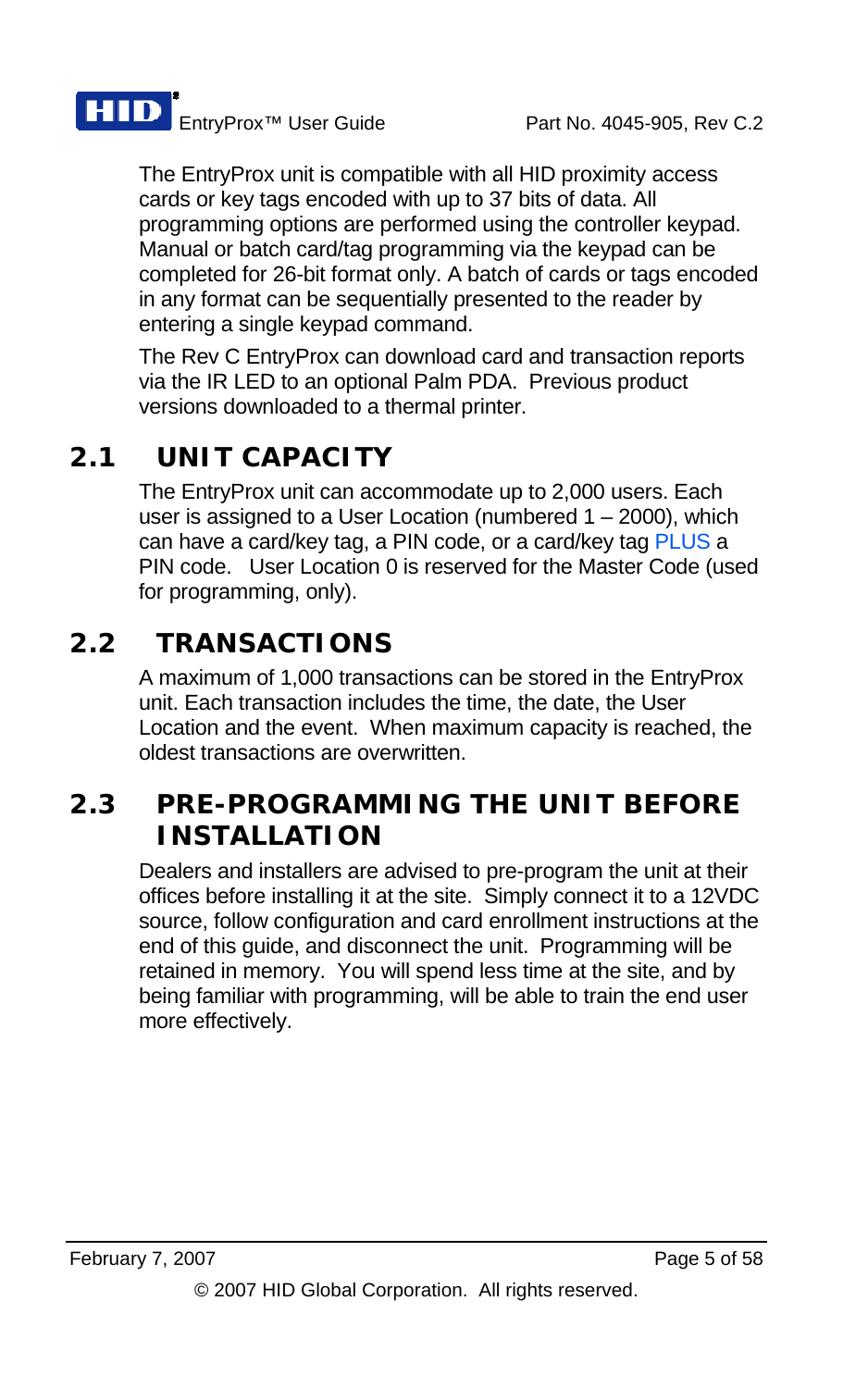# **2.4 SPECIFICATIONS**

| <b>CATEGORY</b>                      | <b>REQUIREMENTS</b>                                                                                            |  |  |
|--------------------------------------|----------------------------------------------------------------------------------------------------------------|--|--|
| Environmental                        |                                                                                                                |  |  |
| <b>Operating Temperature</b>         | $-31F$ to $+150F$                                                                                              |  |  |
|                                      | (-35C to +66C) @ 30 VDC                                                                                        |  |  |
| <b>Operating Humidity</b>            | 5% to 95% relative humidity,                                                                                   |  |  |
|                                      | non-condensing                                                                                                 |  |  |
| Flectrical                           |                                                                                                                |  |  |
| Power Supply/Current<br>Requirements | 10 - 15V DC, linear, filtered and regulated power<br>supply recommended 150 mA for the EntryProx<br>unit only. |  |  |
|                                      | Additional capacity or separate supply required for<br>locking device or peripherals.                          |  |  |
| Mechanical                           |                                                                                                                |  |  |
| Height                               | 5.25 in (13.3 cm)                                                                                              |  |  |
| Width                                | 2.75 in (7 cm)                                                                                                 |  |  |
| Depth                                | 1.625 in (4.1 cm)                                                                                              |  |  |
| <b>Relay Outputs</b>                 |                                                                                                                |  |  |
| Main Relay, Aux Relay                | Form C (switches up to 1A inductive load, 2A<br>resistive @ 30VDC)                                             |  |  |
| Sounder                              | 4000 Hz, defeatable                                                                                            |  |  |
| LED <sub>s</sub>                     | Bi-Color (red/green)                                                                                           |  |  |
|                                      | Amber                                                                                                          |  |  |
|                                      | Infrared                                                                                                       |  |  |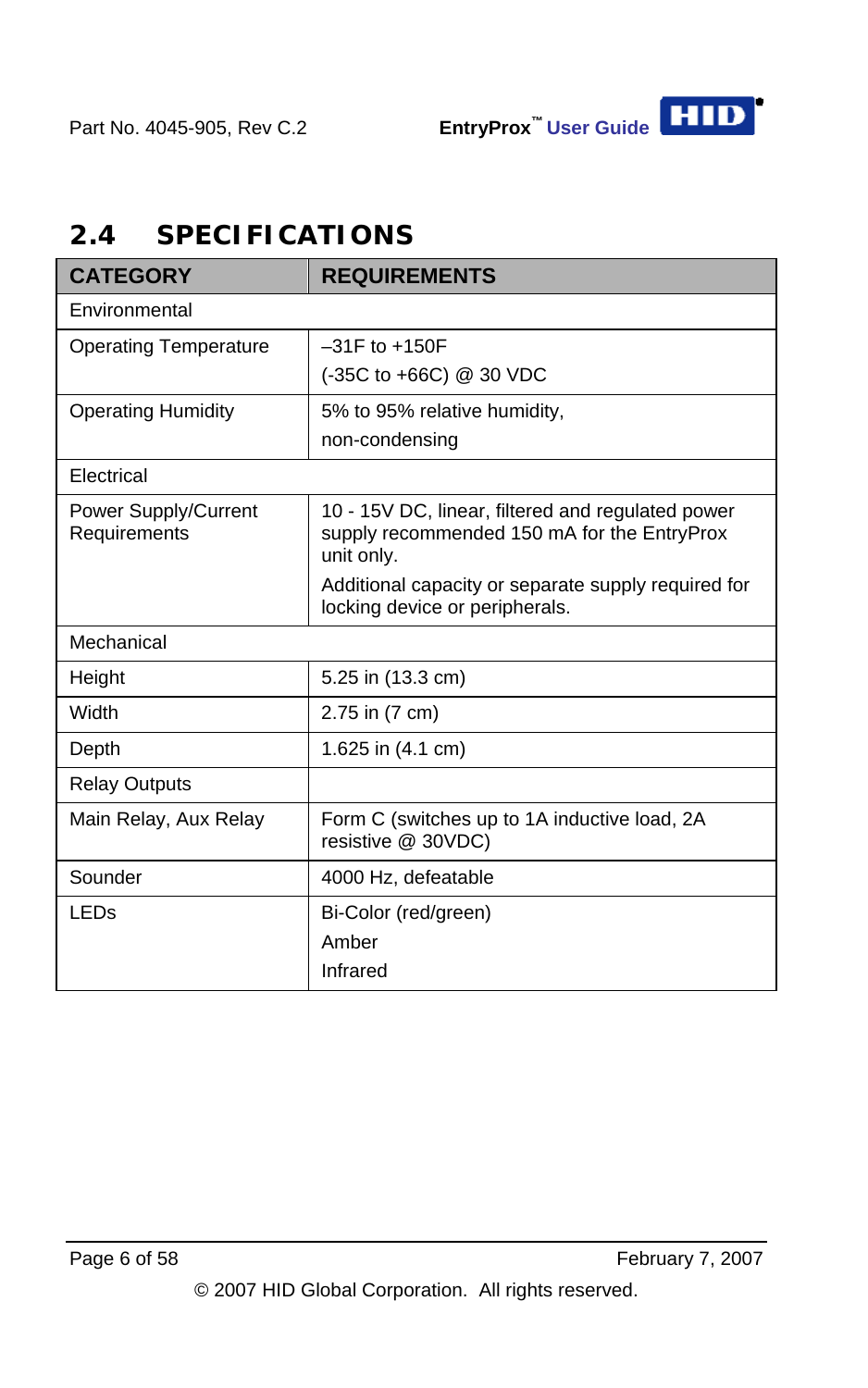

# **2.5 DEFAULT SETTINGS**

The EntryProx unit is shipped with the following default settings.

| <b>PARAMETER</b>                                       | <b>DEFAULT SETTING</b> |
|--------------------------------------------------------|------------------------|
| Master Code (User Location 1)                          | 1234*                  |
| Code must be changed before programming the<br>unit.   |                        |
| Main Relay energizes for                               | 5 seconds              |
| Audible Keypress Feedback                              | ON                     |
| Local Propped Door Sounder activates after             | 30 seconds             |
| Local Forced Door Sounder activates<br>immediately for | 10 seconds             |
| Data Output Port                                       | Infrared (IR) port     |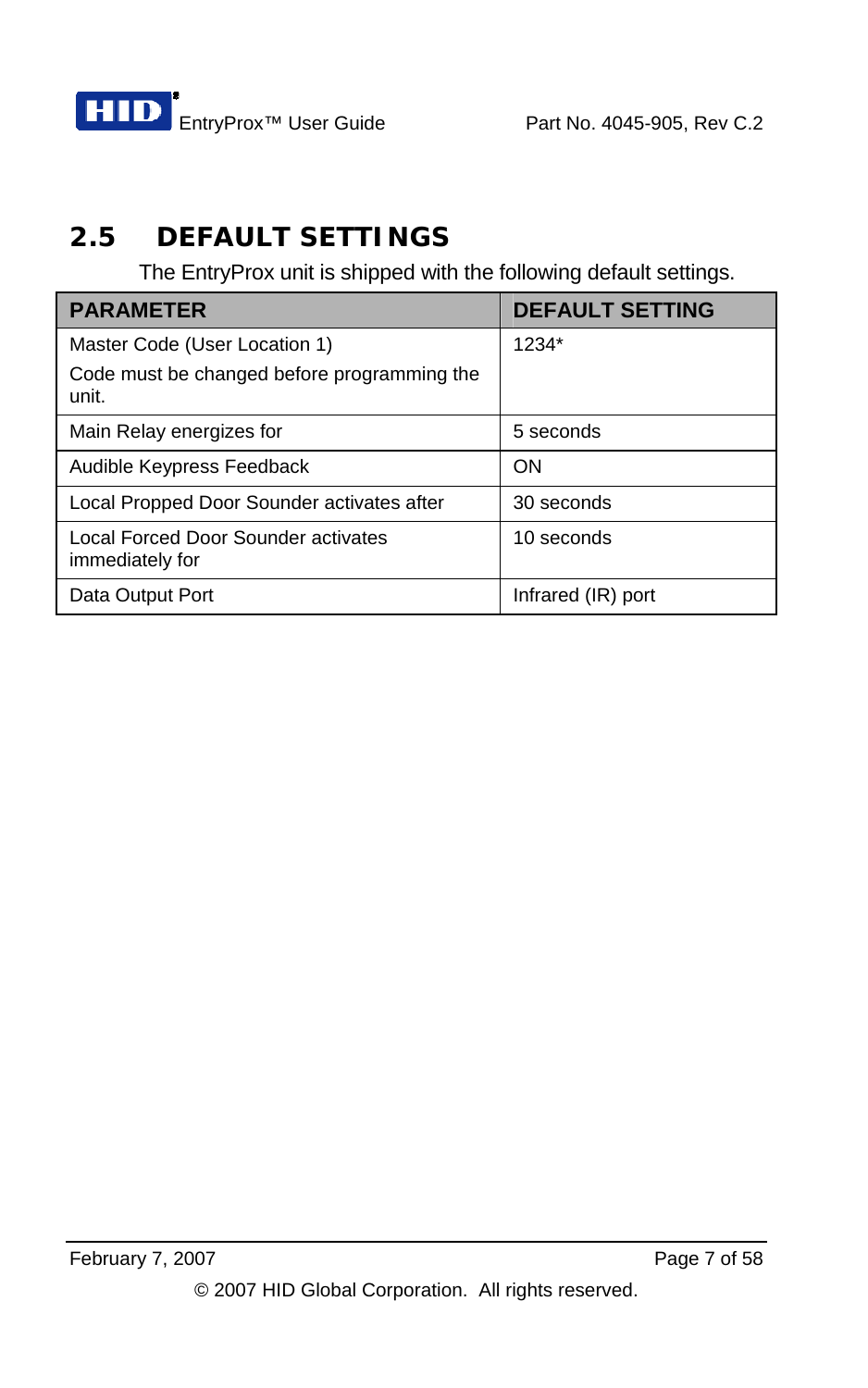

# **3 INSTALLATION**

You can install the EntryProx unit by using a standard installation method or a secure installation method. Both installation methods require that you mount the EntryProx unit to a wall or glass surface.

# **3.1 ASSEMBLY PARTS**

Before you install the EntryProx, be sure that you have the correct factory and installer supplied parts.

| A. Controller Keypad Unit                | I. Silicone Rubber Cushion               |  |
|------------------------------------------|------------------------------------------|--|
| <b>B. Controller Keypad</b><br>Backplate | J. Self-Adhering Pads                    |  |
| C. Cable Assemblies                      | K. 2-pin Jumper +                        |  |
| D. Antenna Backplate                     | L. Filler Piece                          |  |
| E. Antenna Housing                       | M. Lithium "Coin Cell" Battery (see page |  |
| F. Blank Label                           | 10 for the Battery Caution statement)*   |  |
| G. Mounting Screws                       | N. Cover screws - hex and tamper.*       |  |
| H. Press to Exit Label                   | O. Hex wrench*                           |  |

\* - not shown in [Figure 1](#page-8-0)

† - pre-installed on main board connector P2, pins 5 & 6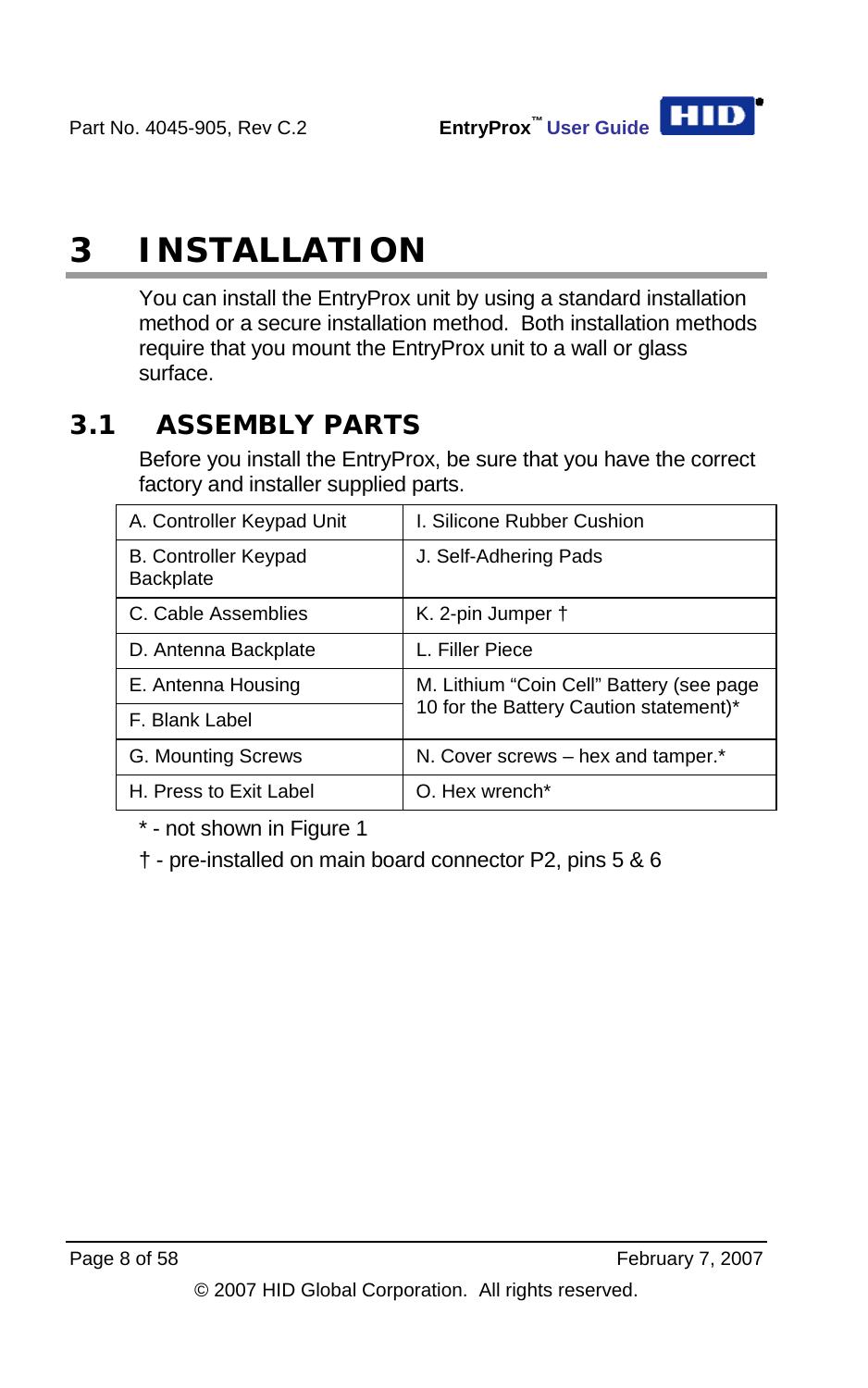

## **Figure 1 Factory Supplied Parts**

# <span id="page-8-0"></span>**3.2 INSTALLER SUPPLIED PARTS LIST**

- Appropriate DC power supply (10-15VDC, linear type)
- Appropriate separate power supply for door locking unit.
- Appropriate electrical tools
- Recommended remote antenna cable ALPHA 1294C (22AWG)
- Wiegand interface cable ALPHA 1295C (22AWG) (only if using a separate Wiegand access control panel)
- Power supply cable (18AWG 22AWG)
- Door locking unit cable (18AWG 22AWG)
- Door monitor cable (18AWG 22AWG)
- Request to Exit cable (ALPHA 2421C 18AWG or ALPHA 1292C 22AWG) (only if using remote switch)
- Optional tamper screw bit (only if tamper screw is used)
- Ademco 945T or PR-20451 magnet and reed switch or equivalent (for UL 294 compliance)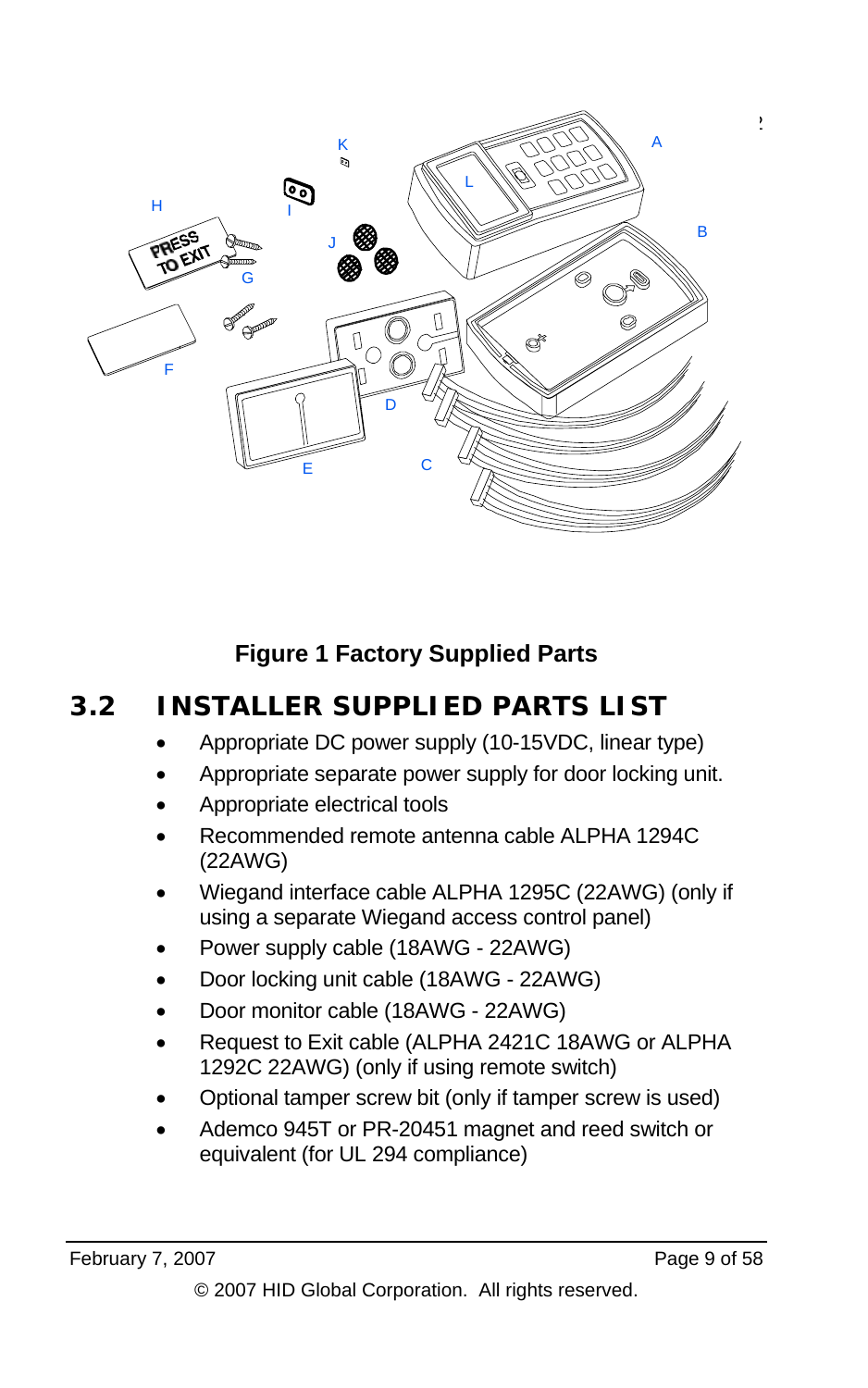**CAUTION – Replace Battery with Panasonic BR1225 only. Use of another battery may present a risk of fire or explosion. Battery may explode if mistreated. Do not recharge, disassemble or dispose of battery in fire.** 

# <span id="page-9-0"></span>**4 MOUNTING**

If you mount the EntryProx unit to a wall, you can install an electrical junction box to hold the unit and the wires in place. The mounting hole cutouts on the backplate line up with the screw holes on a standard junction box.

If you mount the EntryProx unit to a glass surface, DO NOT remove the wire exits on the backplate. Remove the appropriate wire exit cutouts located on each side of the controller keypad case.

**If your installation must comply with the UL 294 Standard for Access Control, please read Page 14.** 

# **4.1 PRECAUTIONS FOR OUTDOOR INSTALLATIONS**

**Water damage is a key cause of unit malfunction, causing corrosion or short circuits.** When mounting the unit in an area that will be exposed to rain or moisture, take the following precautionary measures:

- 1. Use silicone to seal wire runs and mounting holes (antenna is already sealed).
- 2. Do NOT seal the cover and base together. Water that enters the case must be allowed to run out at the bottom.
- 3. Bend the wires to form a drip loop before they enter the case. This will prevent water from following the wires into the case.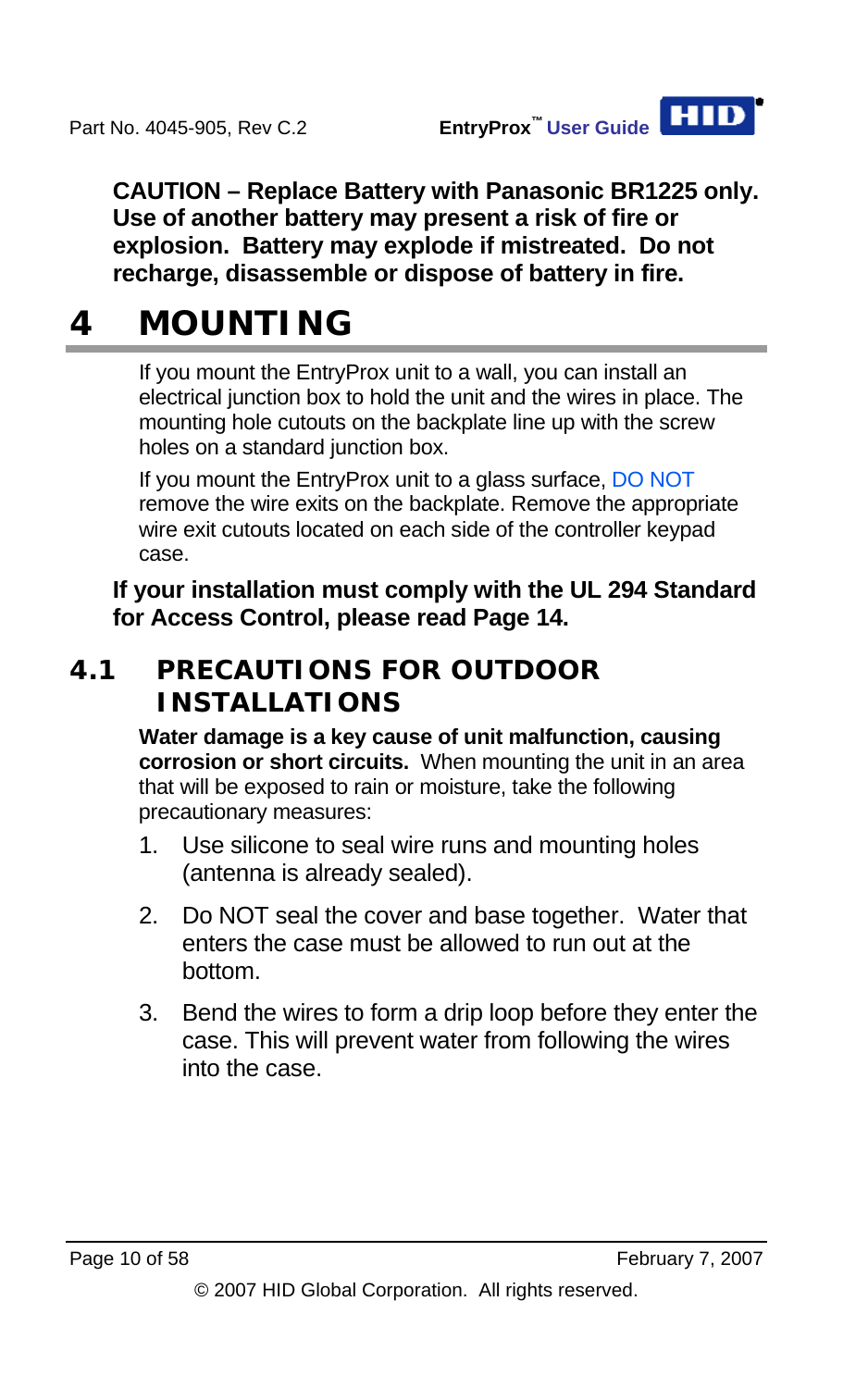# **4.2 BEGINNING ENTRYPROX INSTALLATION**

To mount the EntryProx unit, referring to [Figure 2](#page-10-0) and [Figure 3](#page-11-0), follow these instructions:

- 1. Remove the hex screw located at the bottom of the EntryProx unit.
- 2. Disconnect the backplate of the EntryProx unit from the controller keypad.
- 3. Remove the wire exits and mounting hole cutouts from the backplate.
- 4, Pull the wires through the backplate.
- 5. Attach the backplate to a wall or glass surface using the mounting screws or the self-adhesive fasteners.



## <span id="page-10-0"></span>**Figure 2 Removing Wiring Exits and Mounting Holes**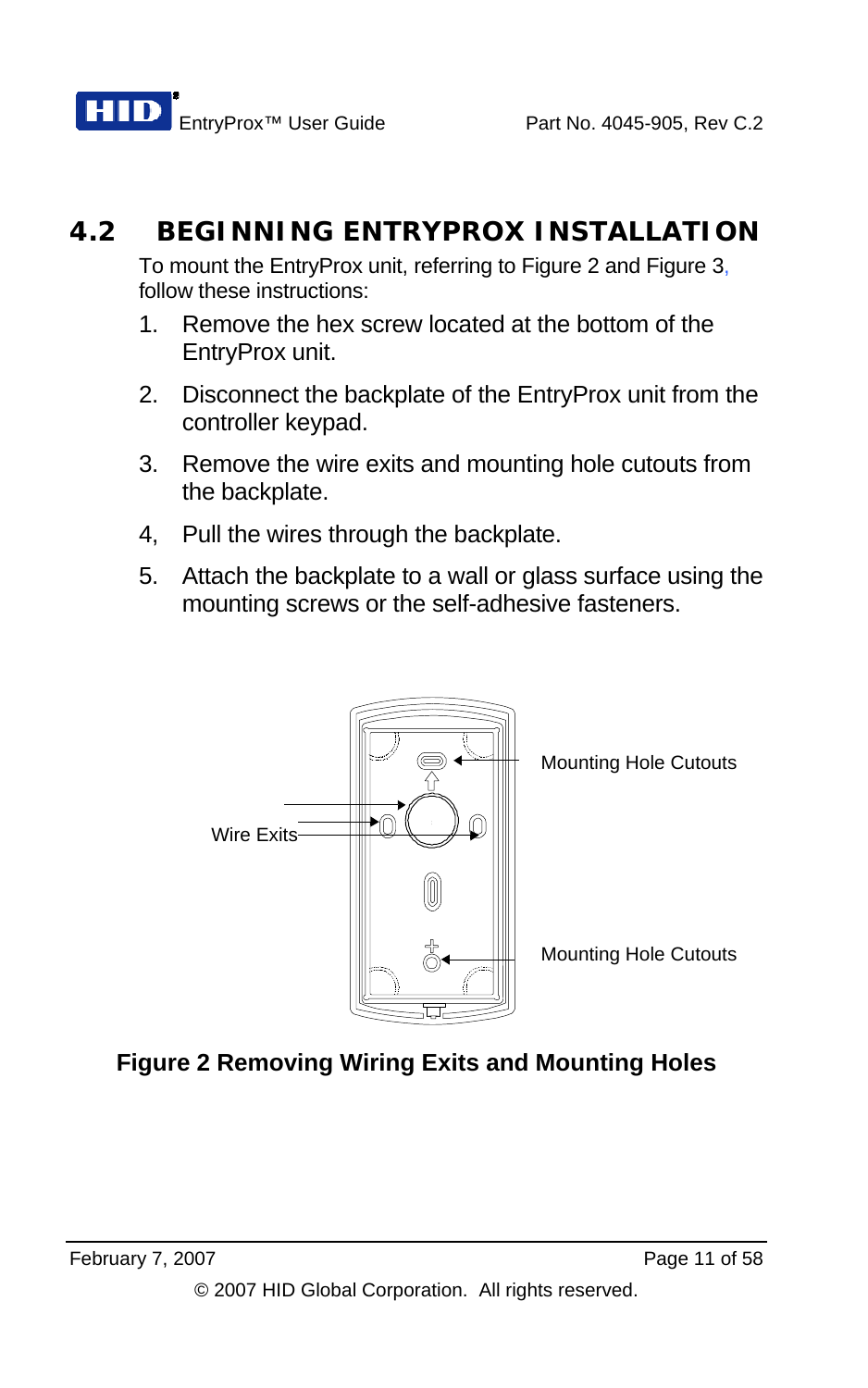



**Figure 3 Pulling Wires through the Backplate** 

# <span id="page-11-0"></span>**4.3 CONTROLLER KEYPAD WIRING**

In a standard installation, the antenna housing remains installed in the controller keypad, and the complete unit is installed outside of the secured area. This is appropriate for interior doors or "lowrisk" exterior installations.

For compliance with the UL294 Standard, additional installation requirements must be met – see [INSTALLATION COMPLIANCE](#page-19-0)  [FOR UL 294](#page-19-0), page [20.](#page-19-0)

To wire the EntryProx unit for a standard installation, refer to [Figure 4](#page-12-0) and follow these instructions.

- 1. Touch a grounded object BEFORE touching the main circuit board to guard against possible static discharges.
- 2. Remove the main circuit board by pushing outward on the two spring tabs in the direction shown in [Figure 4.](#page-12-0)
- 3. Lift the main circuit board.
- 4. Make the wiring connections for the door locking devices, the power supply, and the alarm inputs and outputs. Refer to [WIRING](#page-22-0), page [23](#page-22-0) for appropriate wiring diagrams.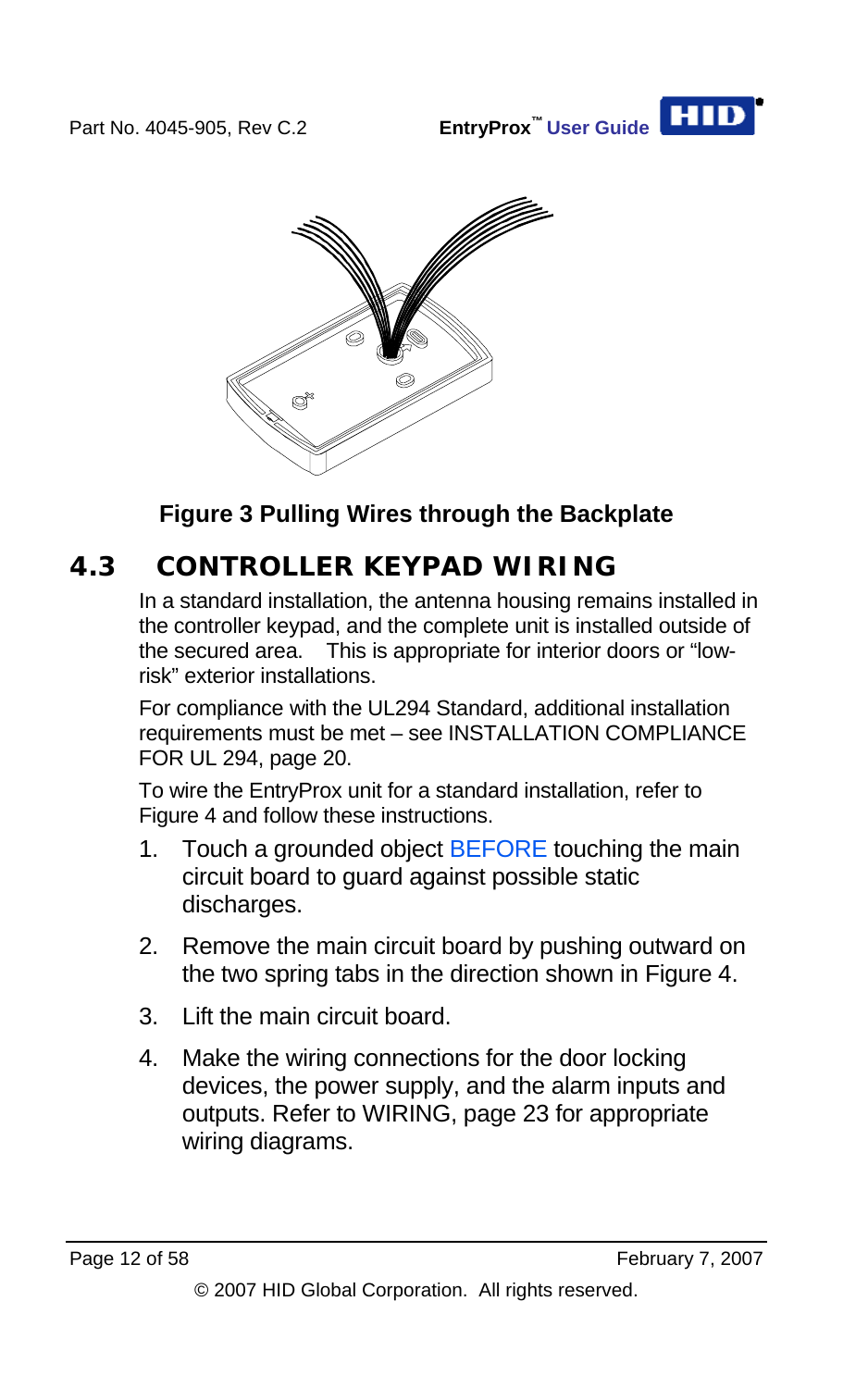- 5. Reattach the main circuit board to the controller keypad unit.
- 6. Attach the controller keypad unit to the mounted backplate and secure the EntryProx unit with a hex screw or tamper screw.

**Note**: A ribbon cable holds the main circuit board to the controller keypad board. DO NOT CUT OR REMOVE this cable from its connector.

<span id="page-12-0"></span>

**Figure 4 Removing the Circuit Board**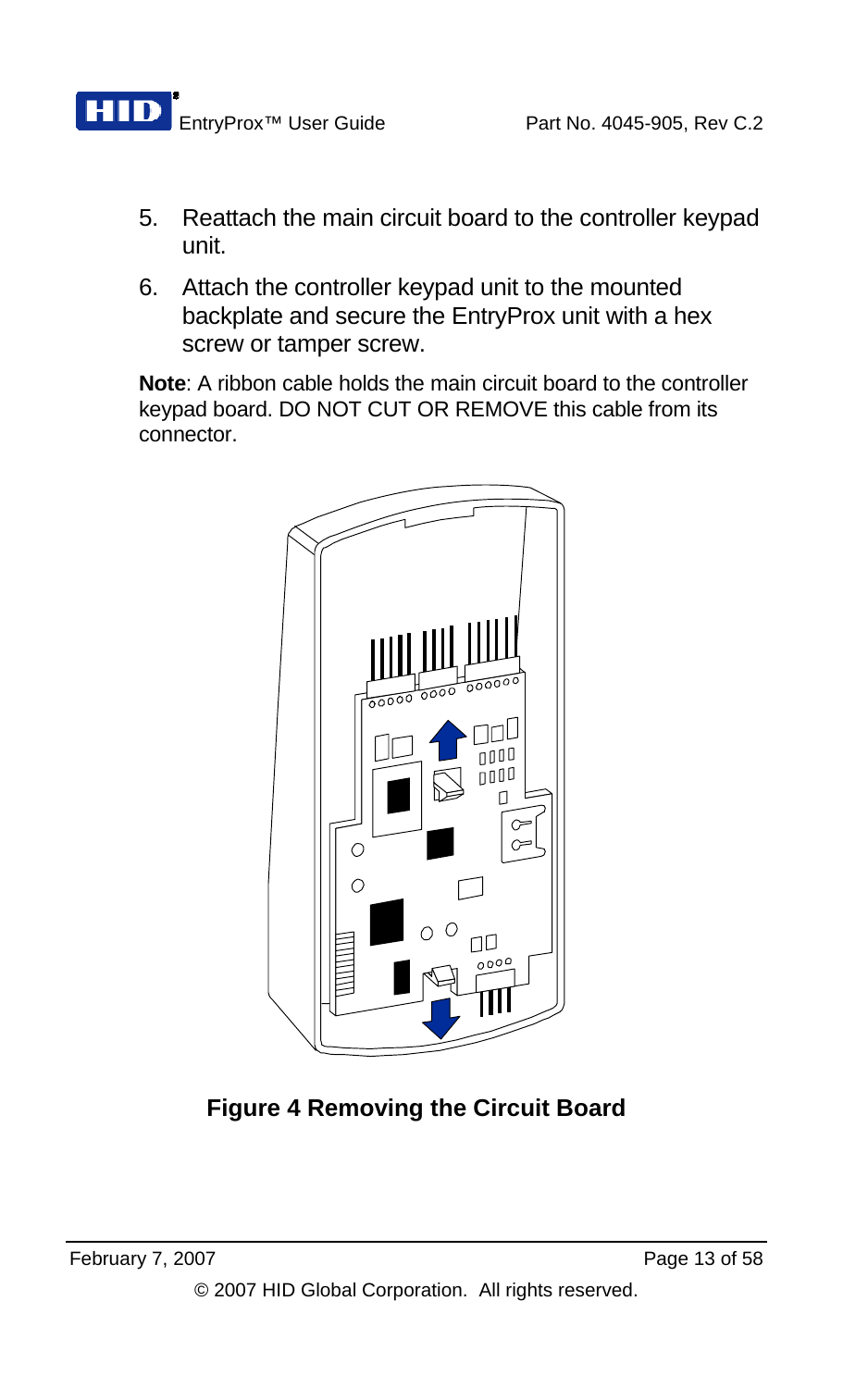# **4.4 CONTROLLER KEYPAD WIRING - SECURE INSTALLATION**

In a secure installation, the waterproof antenna housing is removed from the controller keypad and mounted outside of a secured area. The control unit is installed inside the secured area. The blank filler piece is then inserted into the controller keypad in its place. **This is appropriate for exterior doors or "medium to high-risk" locations**.

To wire the EntryProx unit for a secure installation, refer to [Figure](#page-14-0)  [5](#page-14-0) and [Figure 6](#page-15-0) and follow these instructions.

- 1. Touch a grounded object BEFORE touching the main circuit board to guard against possible static discharges.
- 2. Remove the main circuit board by pushing outward on the two spring tabs in the direction shown in [Figure 4.](#page-12-0)
- 3. Lift the main circuit board.
- 4. Unplug the four-pin cable assembly from connector P4 on the main circuit board.
- 5. Release the antenna housing from the controller keypad by pressing inward on the four securing tabs.
- 6. Remove the antenna housing from the controller keypad by pushing forward as shown in [Figure 6](#page-15-0).
- 7. Insert the extra 10-inch antenna cable assembly into connector P4.
- 8. Splice in additional antenna cable Alpha 1174C (22AWG) up to a maximum of 10 feet.

**Note:** The Alpha 1174C antenna cable is not supplied with the EntryProx unit.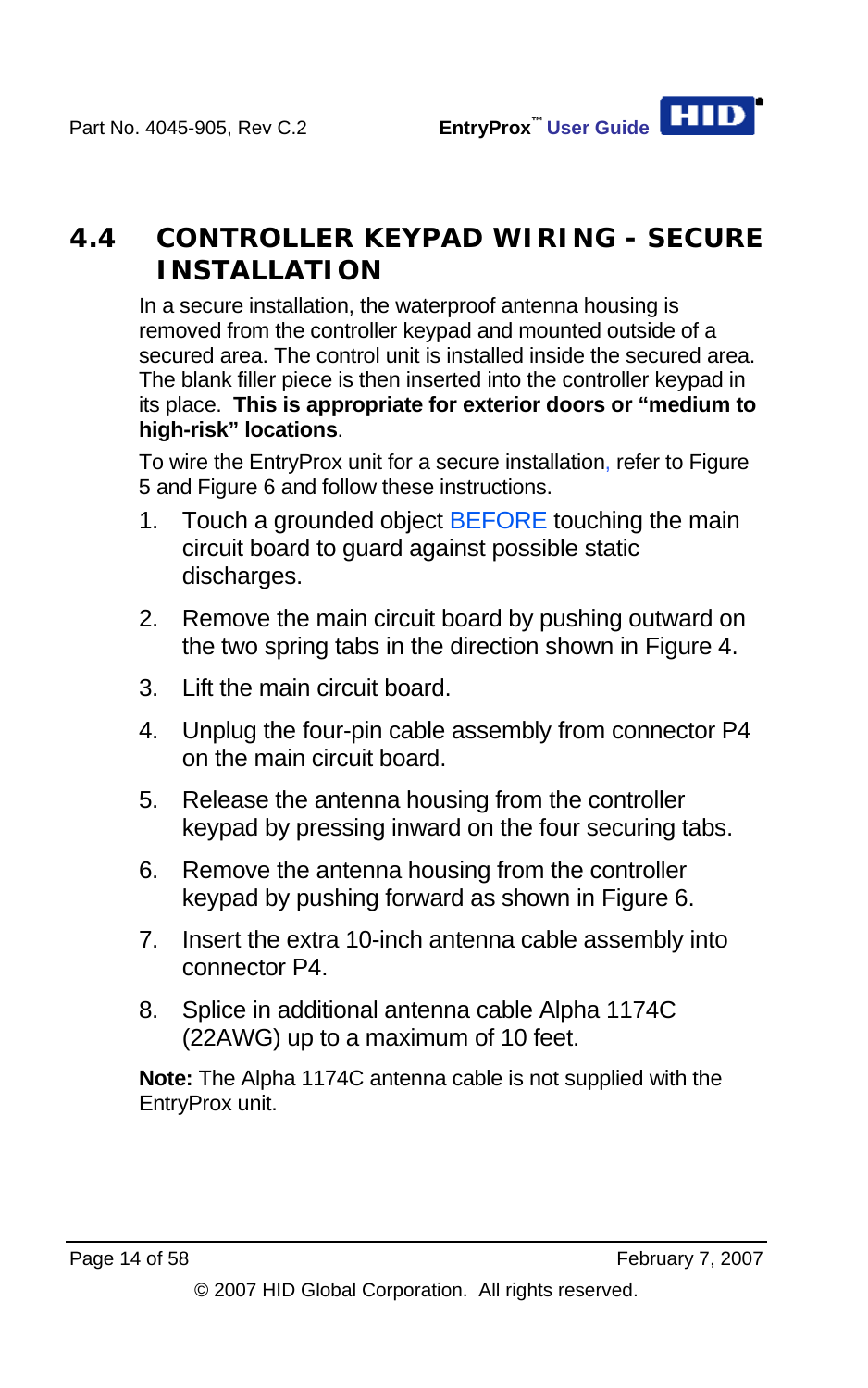

- 9. Make the wiring connections for the Request to Exit switch, the door locking devices, the power supply, and the alarm inputs and outputs. Refer to [WIRING](#page-22-0), page[23](#page-22-0) for appropriate wiring instructions.
- 10. Reattach the main circuit board to the controller keypad unit.
- 11. Insert the blank filler piece into the controller keypad unit.
- 12. Attach the controller keypad unit to the mounted backplate and secure the EntryProx unit with a hex screw or tamper screw.
- 13. Run the additional antenna cable to the antenna housing location.
- 14. Mount and wire the antenna housing



#### <span id="page-14-0"></span>**Figure 5 Removing the P4 Connector**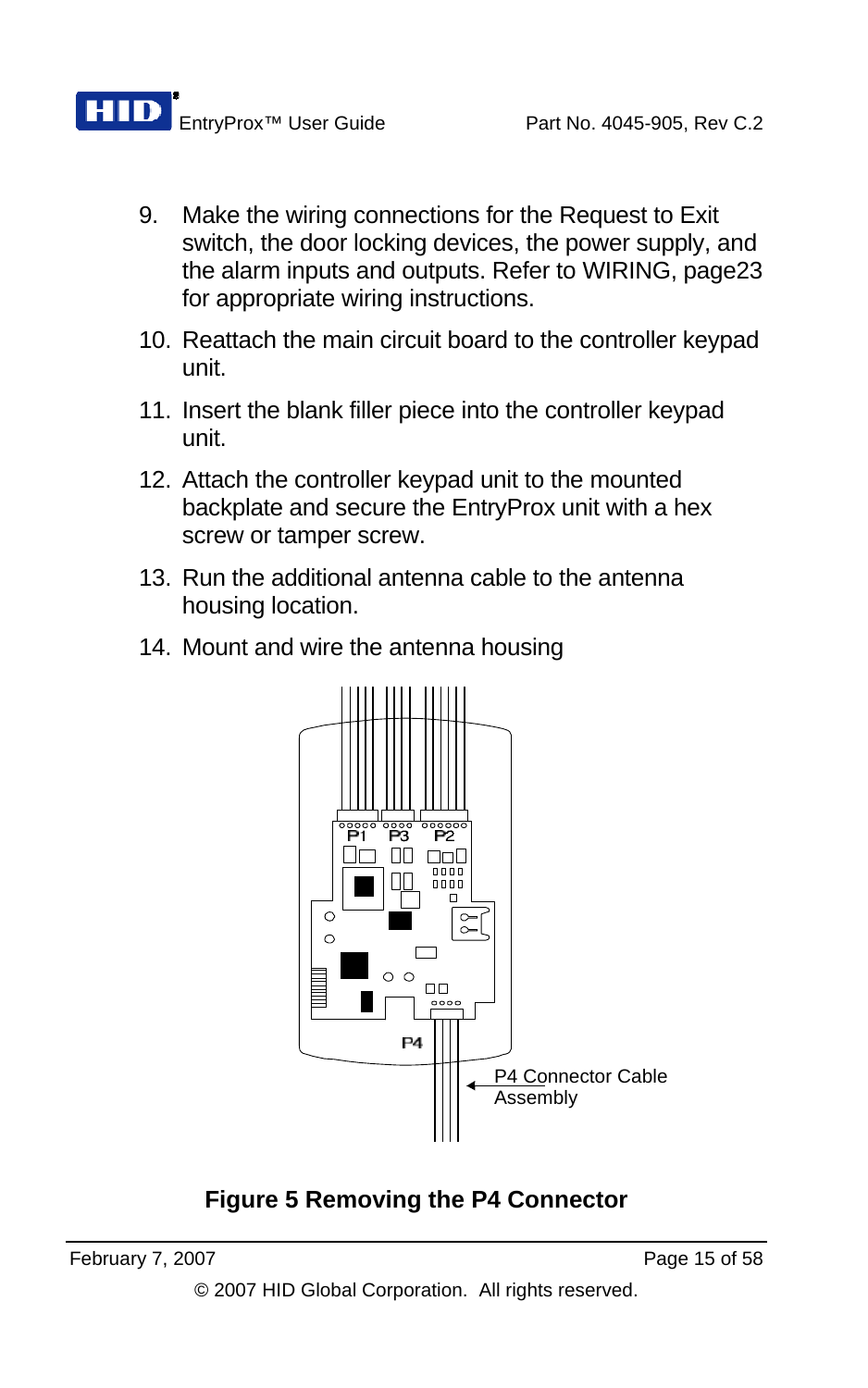



## <span id="page-15-0"></span>**Figure 6 Removing the Antenna Housing**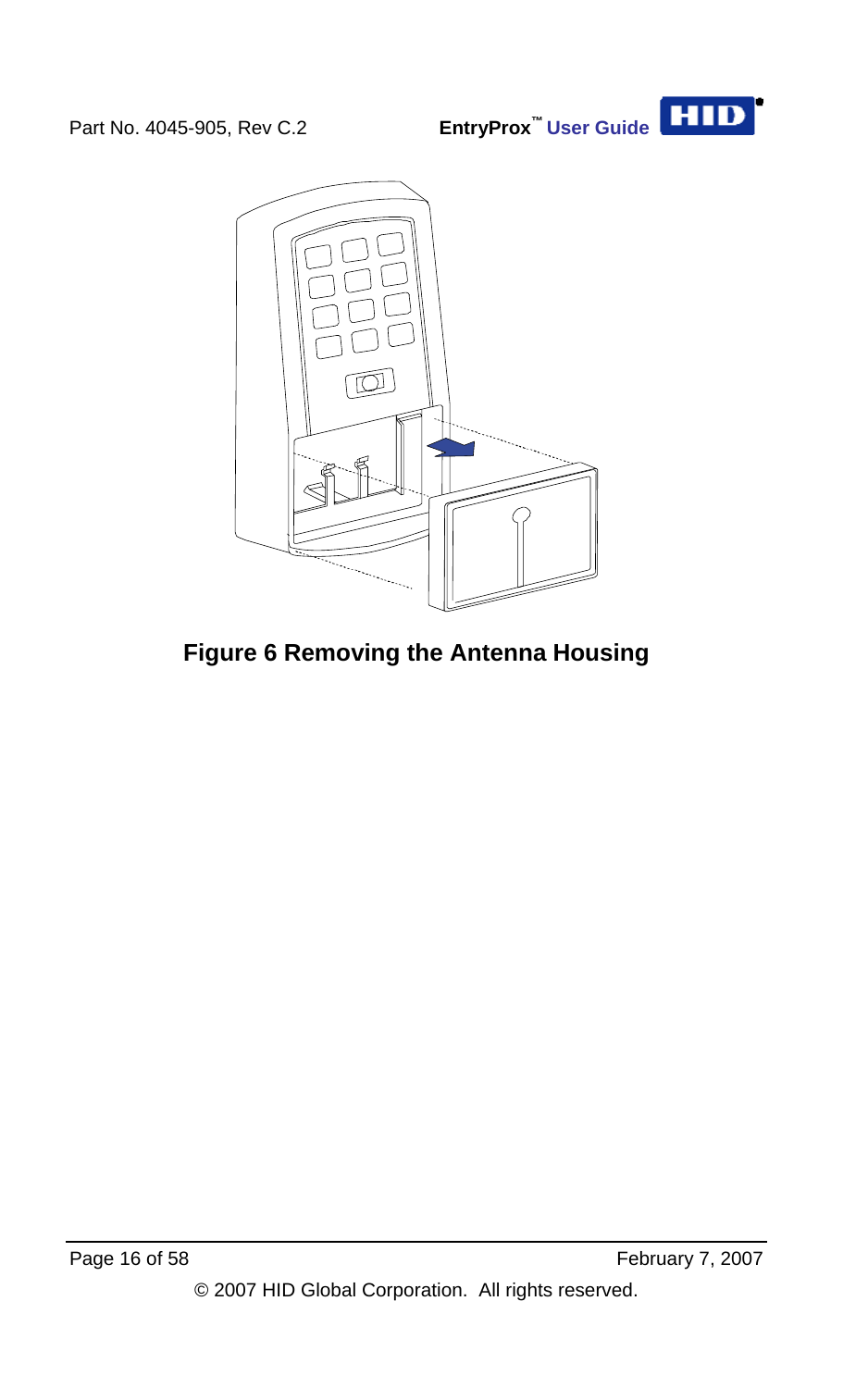# **4.5 ANTENNA HOUSING - SECURE INSTALLATION**

Mount and wire the antenna housing no more than 10 feet away from the controller keypad unit.

To mount and wire the antenna housing, refer to [Figure 7](#page-16-0) and [Figure 8](#page-17-0) and follow these instructions.

1. Pull the additional antenna cable through the antenna housing's backplate cable holes.



# **Figure 7 Mounting the Antenna Backplate**

- <span id="page-16-0"></span>2. Position and secure the antenna backplate to the mounting surface so that the two moisture release holes are on the bottom.
- 3. Cut the plastic connector off the antenna cable assembly.
- 4. Splice in the additional antenna cable. Be careful to match the wire colors to the proper pin connectors on the 10-inch antenna cable assembly.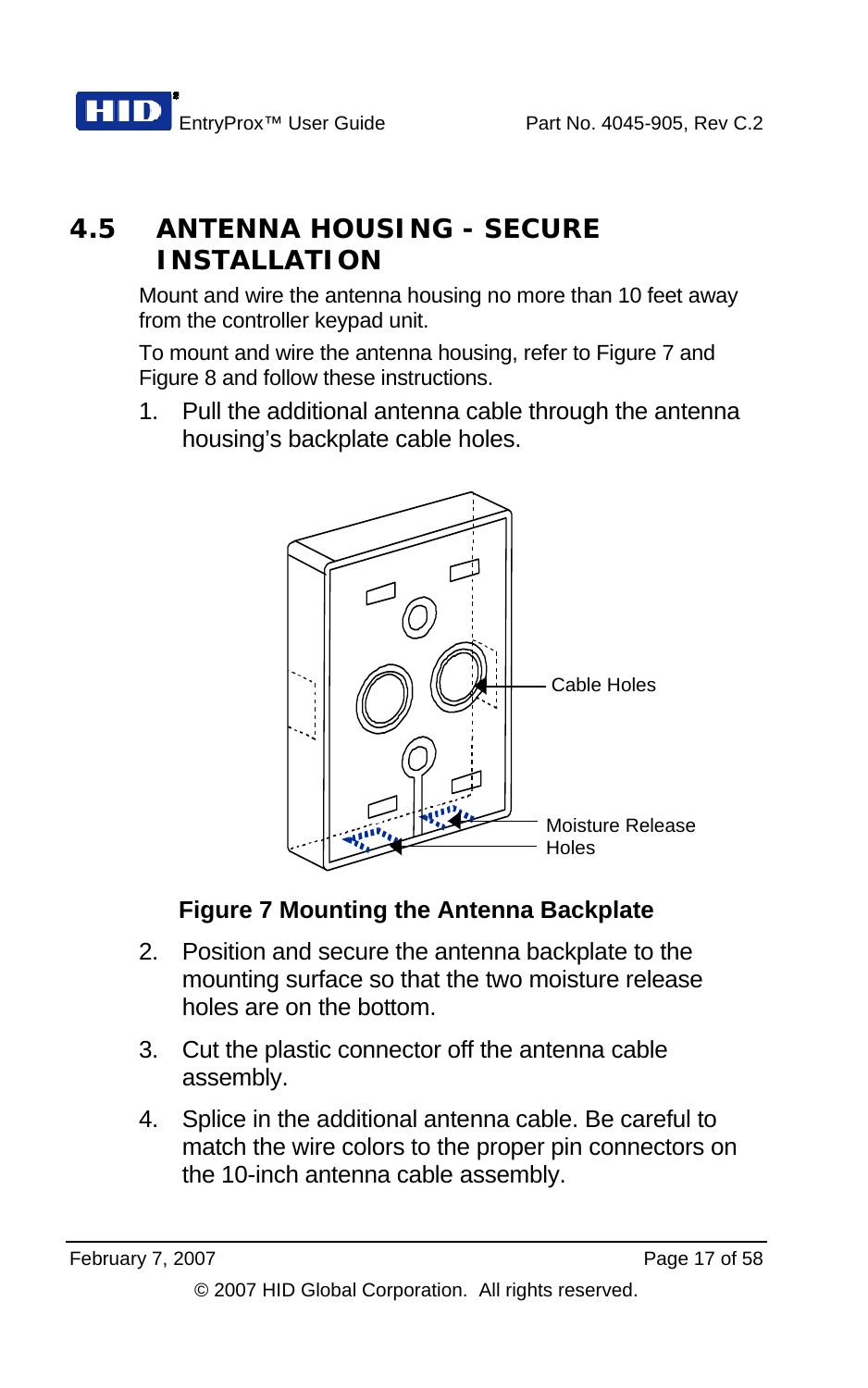- 5. Attach the antenna housing to the backplate by inserting the four securing tabs into the backplate.
- 6. Seal the wire holes with silicone.

# **4.6 FILLER OR REQUEST TO EXIT LABEL**

The filler piece replaces the antenna housing on the controller keypad when you use the high security installation. If you do not plan to use the filler piece as a Request to Exit switch:

- 1. Insert the filler piece into the opening on the controller keypad.
- 2. Apply the blank label.

<span id="page-17-0"></span>

**Figure 8 Attaching the Antenna Housing**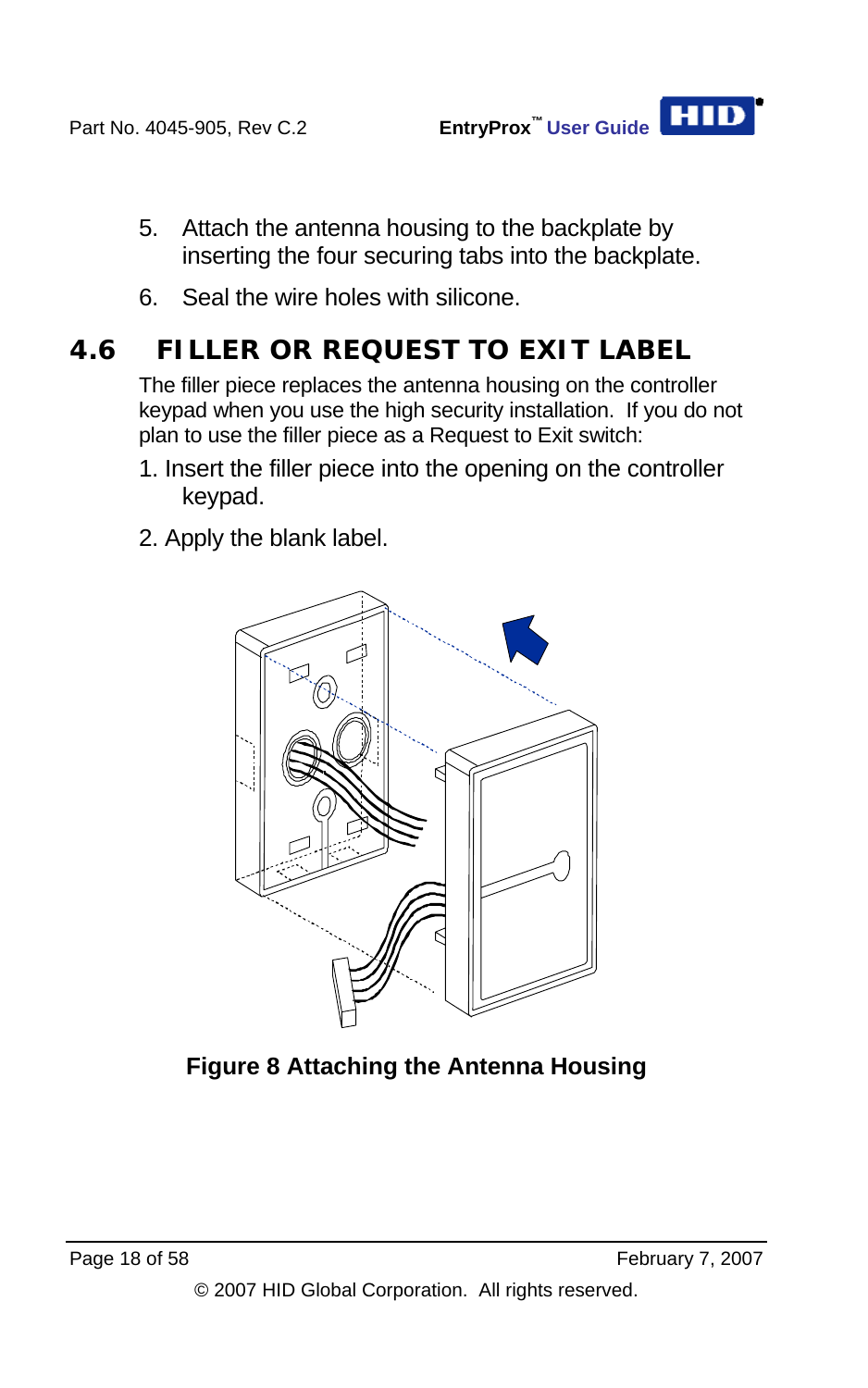

If you plan to use the filler piece as a Request to Exit switch:

- 1. Remove the two plastic side tabs on the filler piece.
- 2. Insert the silicone rubber cushion over the two alignment pins on the switch activator.
- 3. Apply the "Press to Exit" label to the filler piece.
- 4. Insert the filler piece into the opening on the controller keypad.
- 5. Refer to [Figure 11](#page-22-1) to make the wiring connections to the cable assembly if you are using a door contact.
- 6. Set the internal Request to Exit button ON, using programming Command 30, option 7 (see [Table 1](#page-48-0)  [Programming Commands](#page-48-0)).



**Figure 9 Filler Piece and Request to Exit Switch**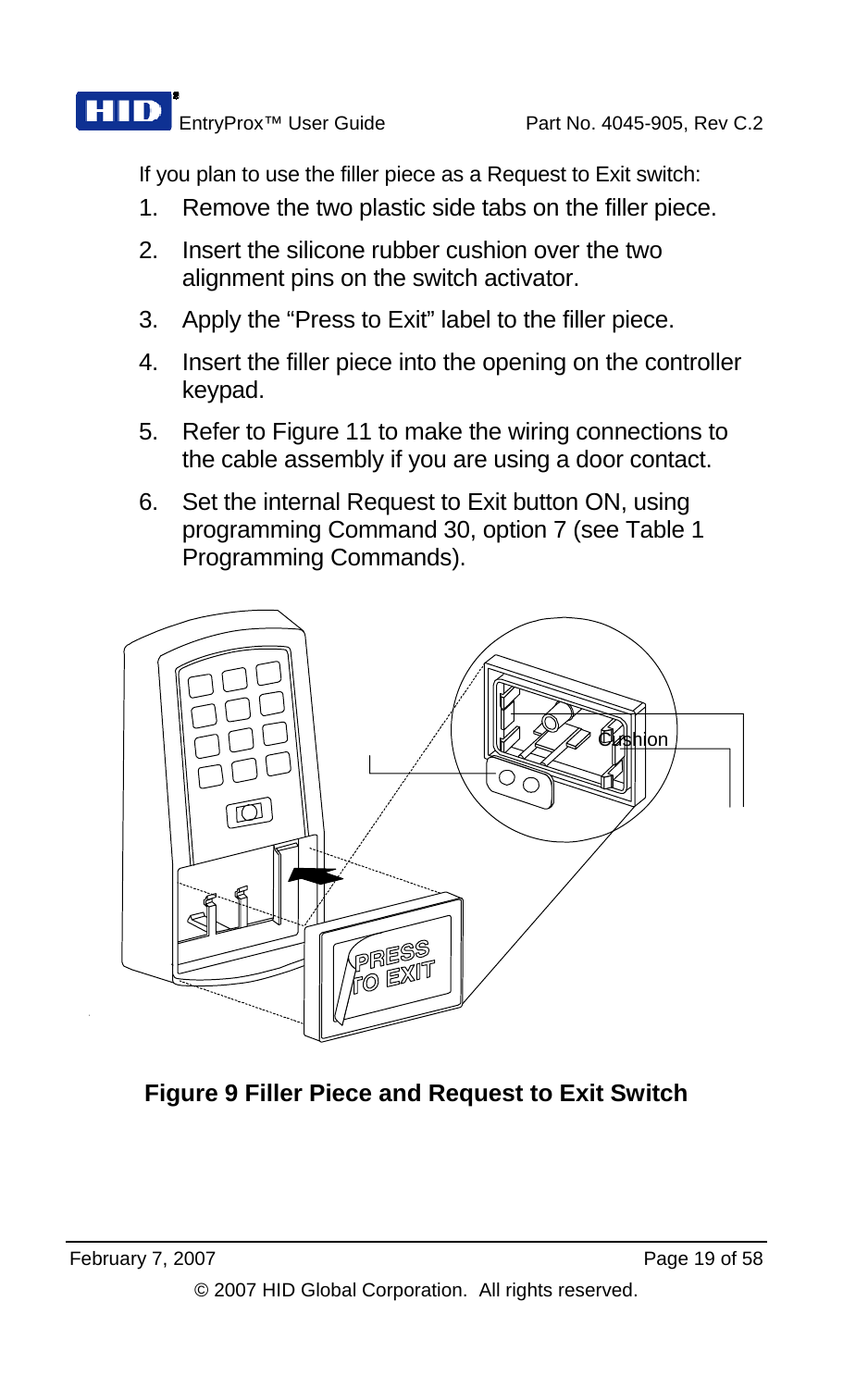## <span id="page-19-0"></span>**4.7 INSTALLATION COMPLIANCE FOR UL 294**

The EntryProx Model 4045CGNU0 complies with the UL294 Standard for access control units in a standard, wall-mount installation, when installed to the following specifications:

- Electric locking mechanisms may only be connected to the NO contacts of the Main Relay. Locking devices requiring an NC connection may only be used in conjunction with an interposing relay mounted inside the secure area and connected to the NO contacts of the Main Relay.
- The recommended or equivalent **shielded** wiring must be used for the following applications:

| Request to Exit input<br>cable | Alpha 1292C (22AWG) or 2421C<br>(18AWG) |
|--------------------------------|-----------------------------------------|
| Wiegand data output<br>cable   | Alpha 1295C (22AWG)                     |
| Antenna cable extension        | Alpha 1294C (22AWG)                     |

- The cable shield drain wires must be grounded at the reader end by connection to P1, Pin 4 (DC Power configurations recommended below) by connection to P1, Pin 4 (DC Power Ground) using appropriate wire nuts or crimp fittings.
- Tamper Switch must be installed in one of the configurations recommended below, and connected to an intrusion alarm system. (Refer to [Figure 10](#page-21-0) for switch/magnet locations)

# **4.8 METAL OR PLASTIC SINGLE GANG J-BOX**

- 1. Use an Ademco 945T magnet and reed switch (or equivalent) with foam-backed adhesive tape.
- 2. Clip the screw mounting tabs from both the magnet and reed switch using pliers or a wire cutter.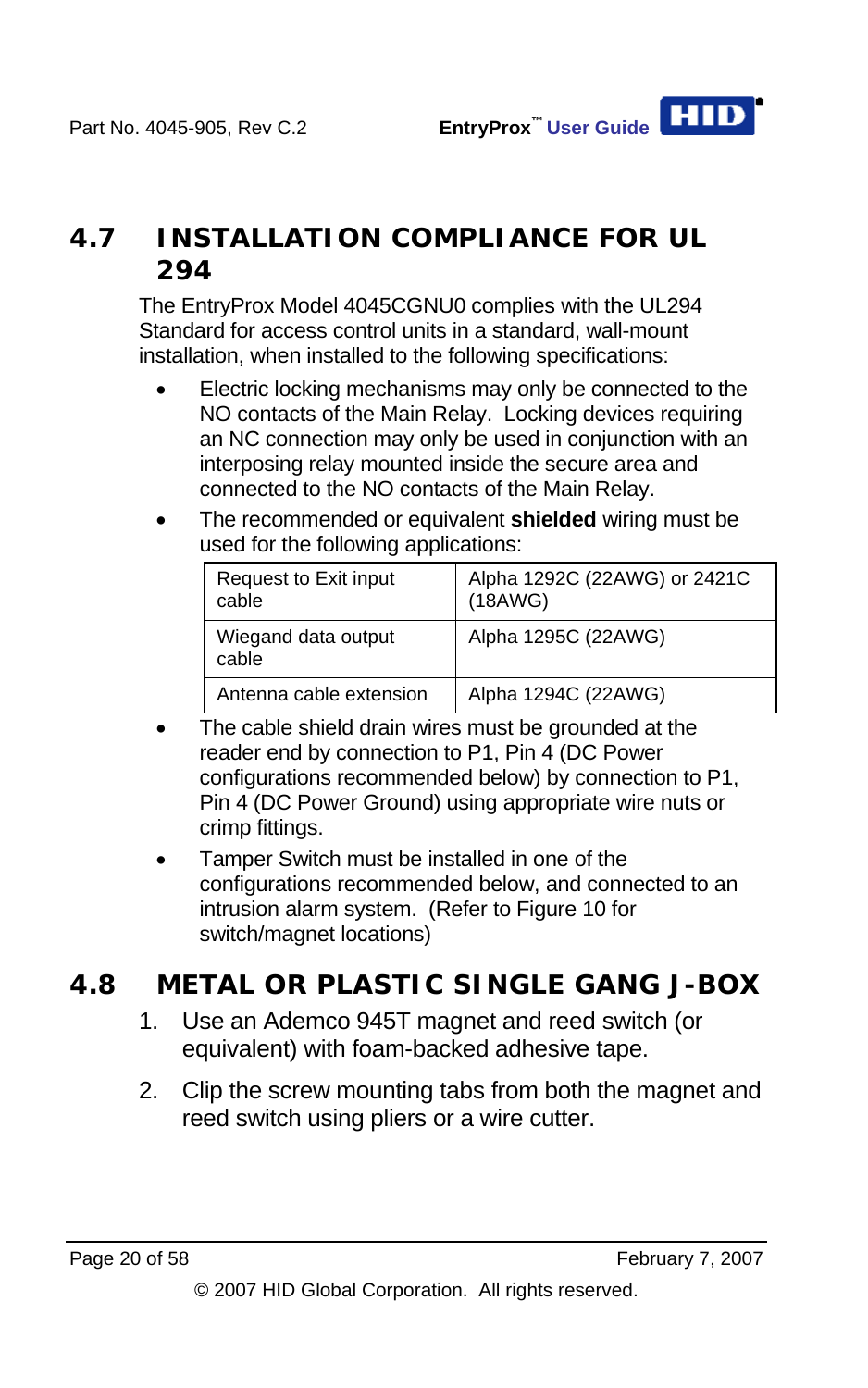- 3. Remove the backing sheet from the tape on the magnet and stick the magnet to the **plastic spacer,**  which is factory-installed to the back of the Keypad board in location A [\(Figure 10\)](#page-21-0).
- 4. Stick the reed switch on the inside of the long side of the J-box in the upper right-hand corner, using the adhesive tape. The switch should be flush with the edge of the J-box.

#### **4.9 WALL MOUNTING**

- 1. Use an Ademco® PR-20451 magnet and reed switch (or equivalent) with foam-backed adhesive tape.
- 2. Remove the backing sheet from the tape on the magnet and stick the tape to the **plastic spacer,** which is factory-installed to the back of the Keypad board at location B [\(Figure 10\)](#page-21-0).
- 3. Drill a 3/8 inch hole in the wall behind the magnet location, feed the switch wire through the wall and press the switch into place.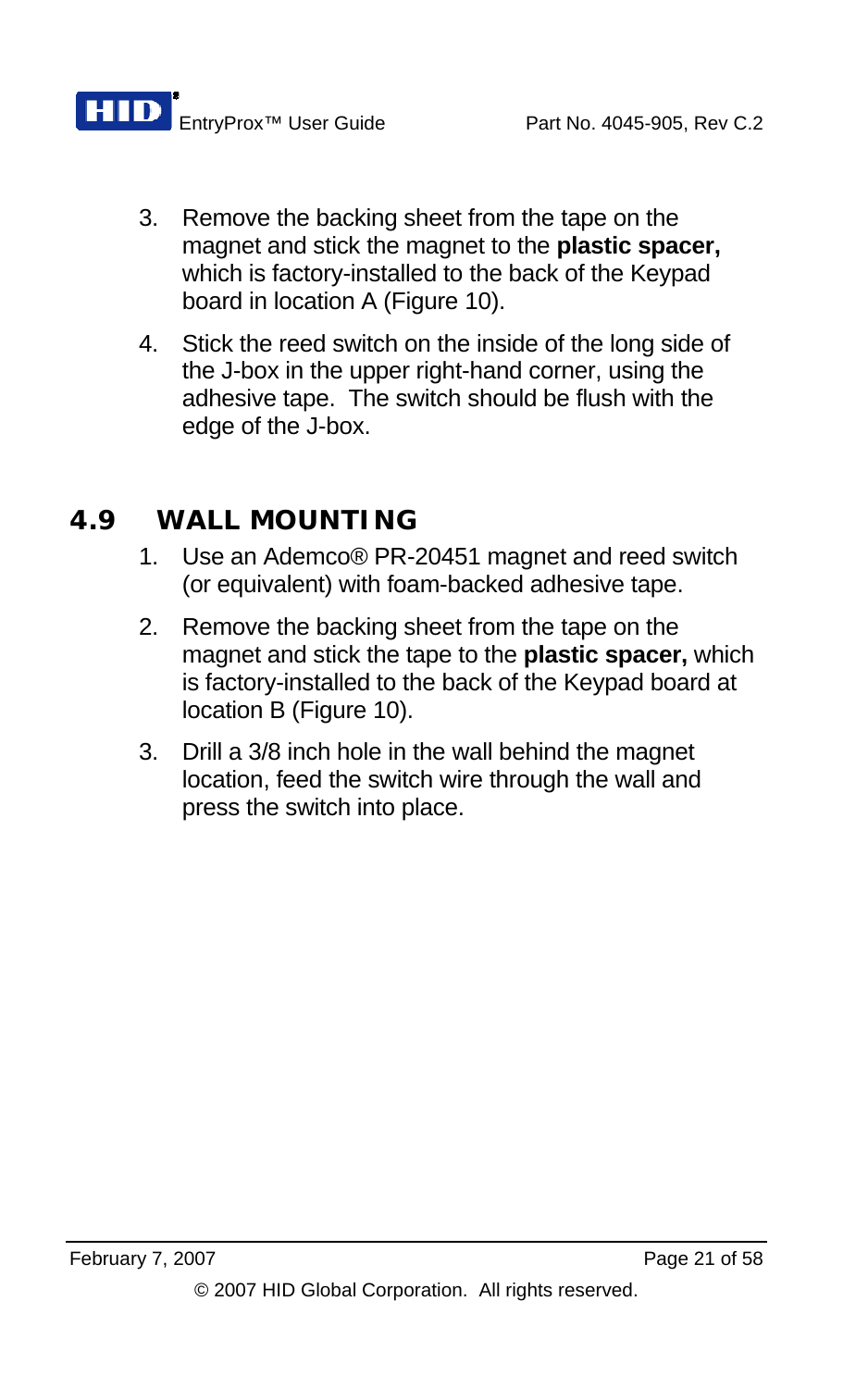

**Figure 10 Tamper Switch Installation** 

<span id="page-21-0"></span>**Note**: Unit is shown from the back with the base removed.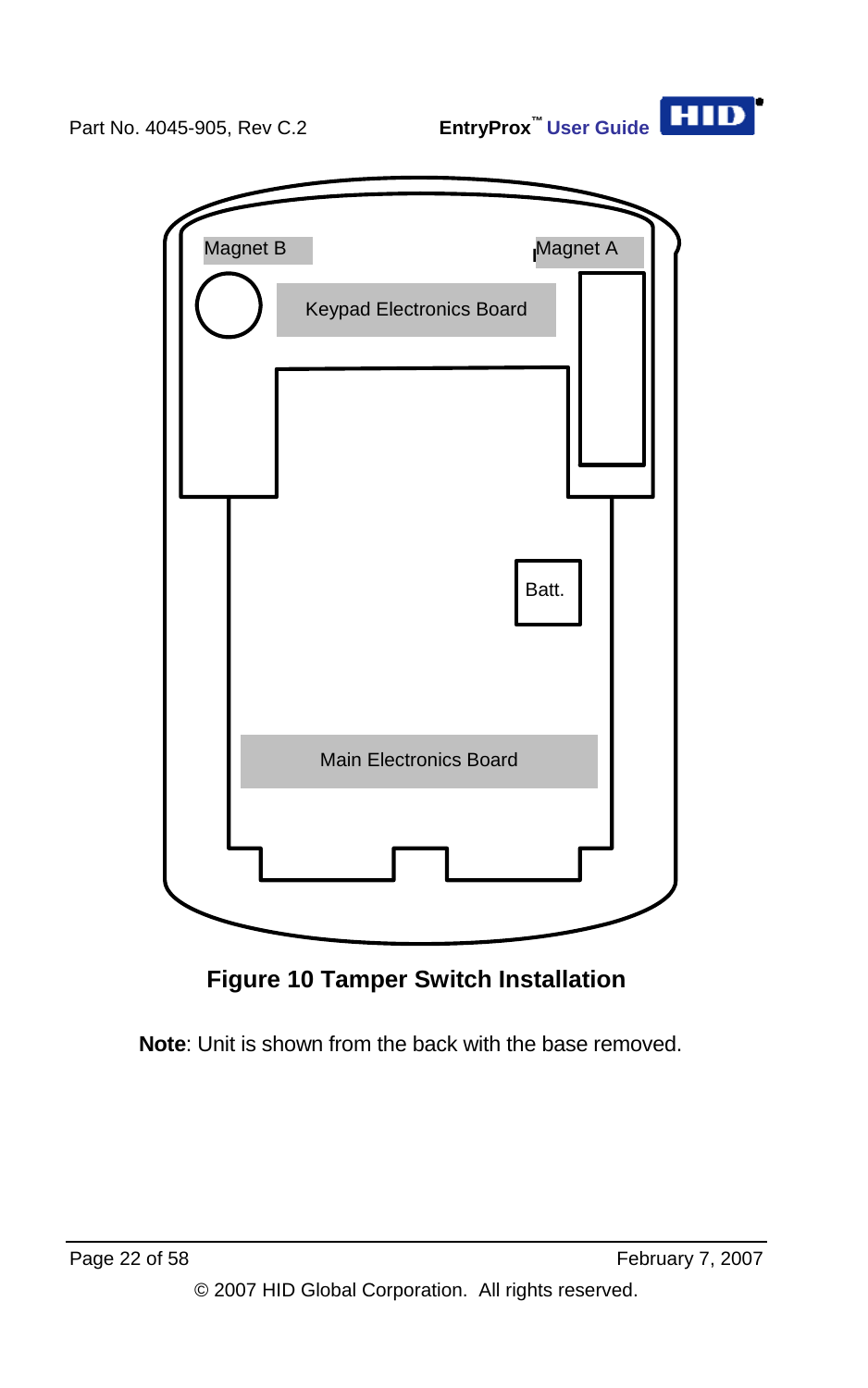# <span id="page-22-0"></span>**5 WIRING**

[Figure 11](#page-22-1) illustrates the location and description of the four pin connectors on the main circuit board and its use. Connector P5 is not used.



<span id="page-22-1"></span>**Figure 11 Pin Locator Diagram**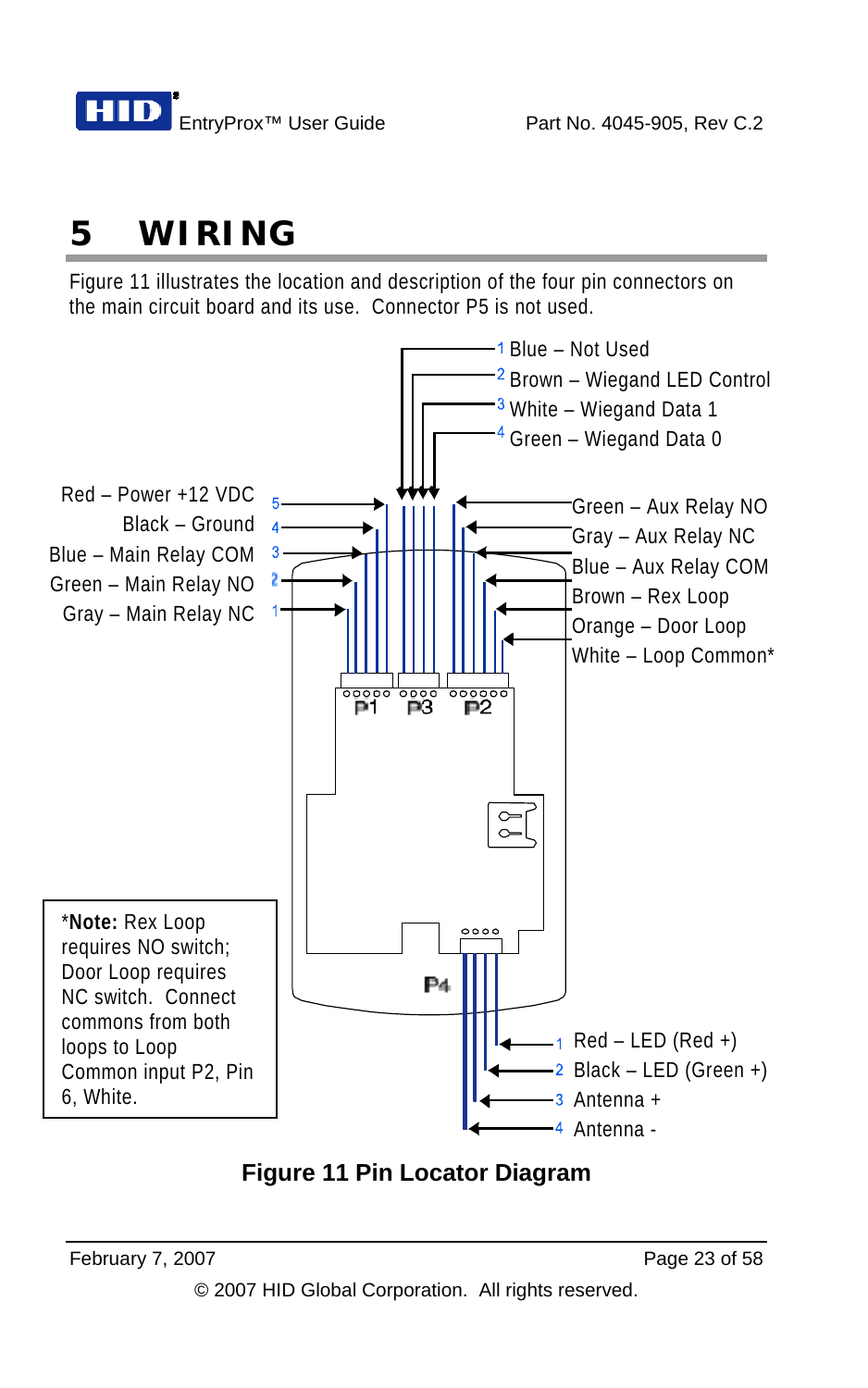

## **5.1 MAIN RELAY**

The main relay for the door-locking device is wired to connector P1 on the EntryProx main circuit board.

# **5.2 GATE ACTUATOR**

You can make the wire connections for a gate actuator by connecting the Blue (C) wire and the Green (N/O) wire directly to the input.

**Note:** DO NOT connect a power supply to the relay if you connect a gate actuator.

# **5.3 AUXILIARY RELAY**

The EntryProx unit has an auxiliary relay feature that allows for customized alarm programming. Pins 1, 2, and 3 on the P2 connector can be wired for one of the following alarm outputs:

- Alarm shunt
- Forced or propped door

The alarm shunt operation allows you to use the auxiliary relay to bypass a door contact that is monitored by a separate alarm system. If the entry or exit is controlled by the EntryProx unit, an intrusion alarm will not be generated if the door is opened using an access card or PIN number, or by pressing the REX button.

The forced or propped door alarm allows you to use the auxiliary relay to provide a local warning, such as an audible or visual indicator if:

- • A door is opened without using an access card or PIN number at the EntryProx unit.
- A door is legitimately opened but is held open too long.

**Note:** The auxiliary relay audible and visual indicators and the door open times can be programmed. Refer to [Table 1](#page-48-0)  [Programming Commands](#page-48-0) for more information.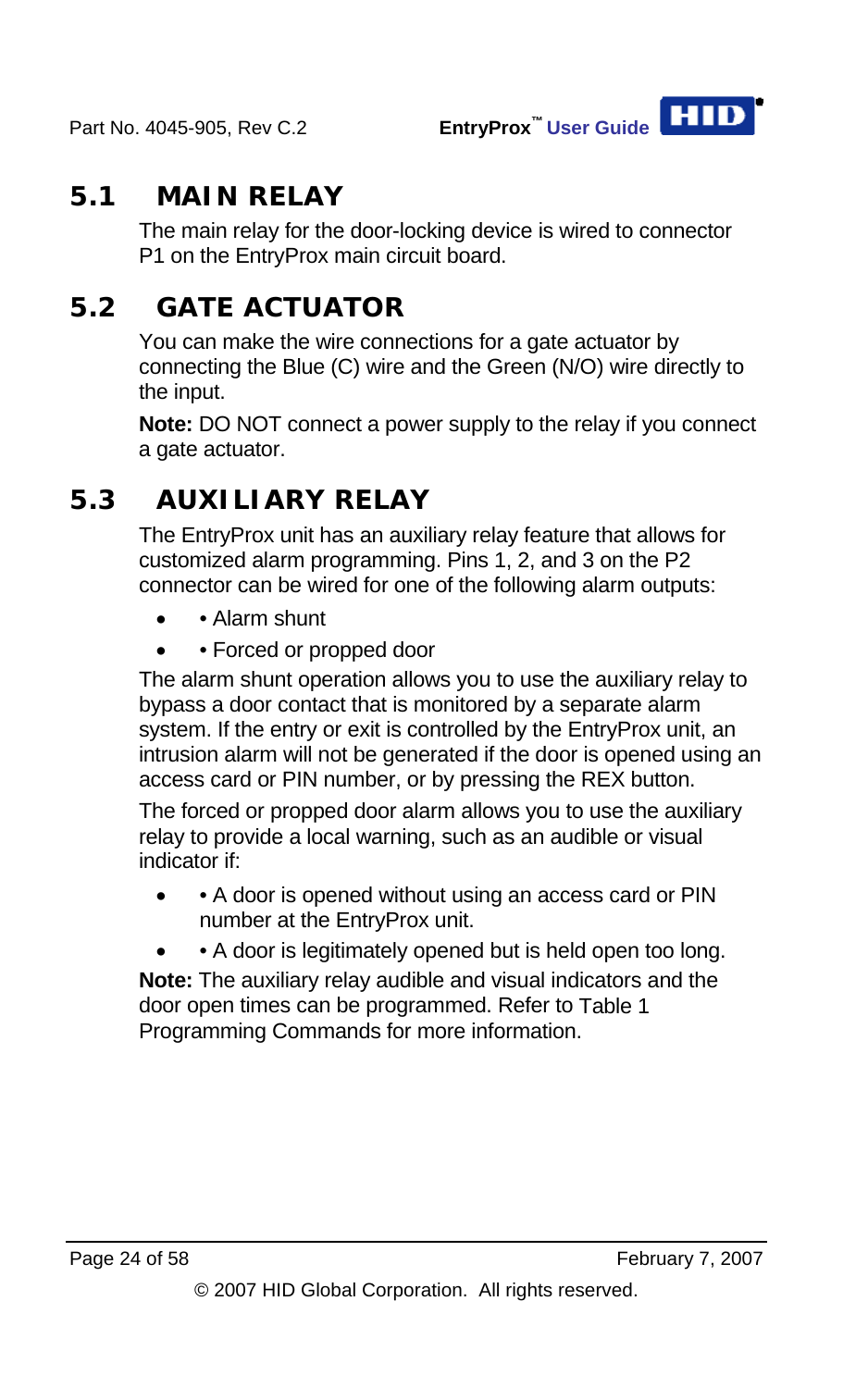**HID** EntryProx™ User Guide Part No. 4045-905, Rev C.2

# **5.4 REQUEST TO EXIT INPUT**

When the EntryProx Request to Exit (REX) input receives a momentary switch closure, it engages the main relay for the programmed access time. It can be connected to a wall-mounted exit button, to a push button under a reception desk, or to the relay output of a passive infrared motion detector mounted above the door on the secure side. The Request to Exit input activates the alarm shunt to prevent false alarms when personnel use the controlled door to exit the secured area. The Transaction Log records all Request to Exit usages for monitoring purposes.

Locate connector P2 on the main circuit board and remove the 2 pin jumper installed on pins 5 and 6.

**Note**: If you do not use a door contact, you need to twist the white and orange wires together or the REX input will not function properly.

**Note**: The door contact *must* be closed for the Request to Exit feature to work properly

# **6 PROGRAMMING**

#### **IMPORTANT – READ BEFORE PROGRAMMING THE ENTRYPROX UNIT**

**KEEP A USER LIST** when programming cards and PIN codes into your EntryProx. Write down the User Location, Card Number, PIN Code and the Name of the User. Use the blank form at the end of this book as a photocopy master. You will need this information if you need to delete a card or PIN at a later time.

**NEW FEATURE on Rev C Model – USER LOCATION 0 RESERVED FOR MASTER CODE** This feature was added to reduce service calls due to overwritten Master Codes. The Master Code places the unit into programming mode. The master code defaults to User Location 1, but after a Master Code is programmed into Location 0, User Location 1 can be reprogrammed as any User Type.

**NEW FEATURE on Rev C Model - FORCED CHANGE TO MASTER CODE** This feature was added to increase security.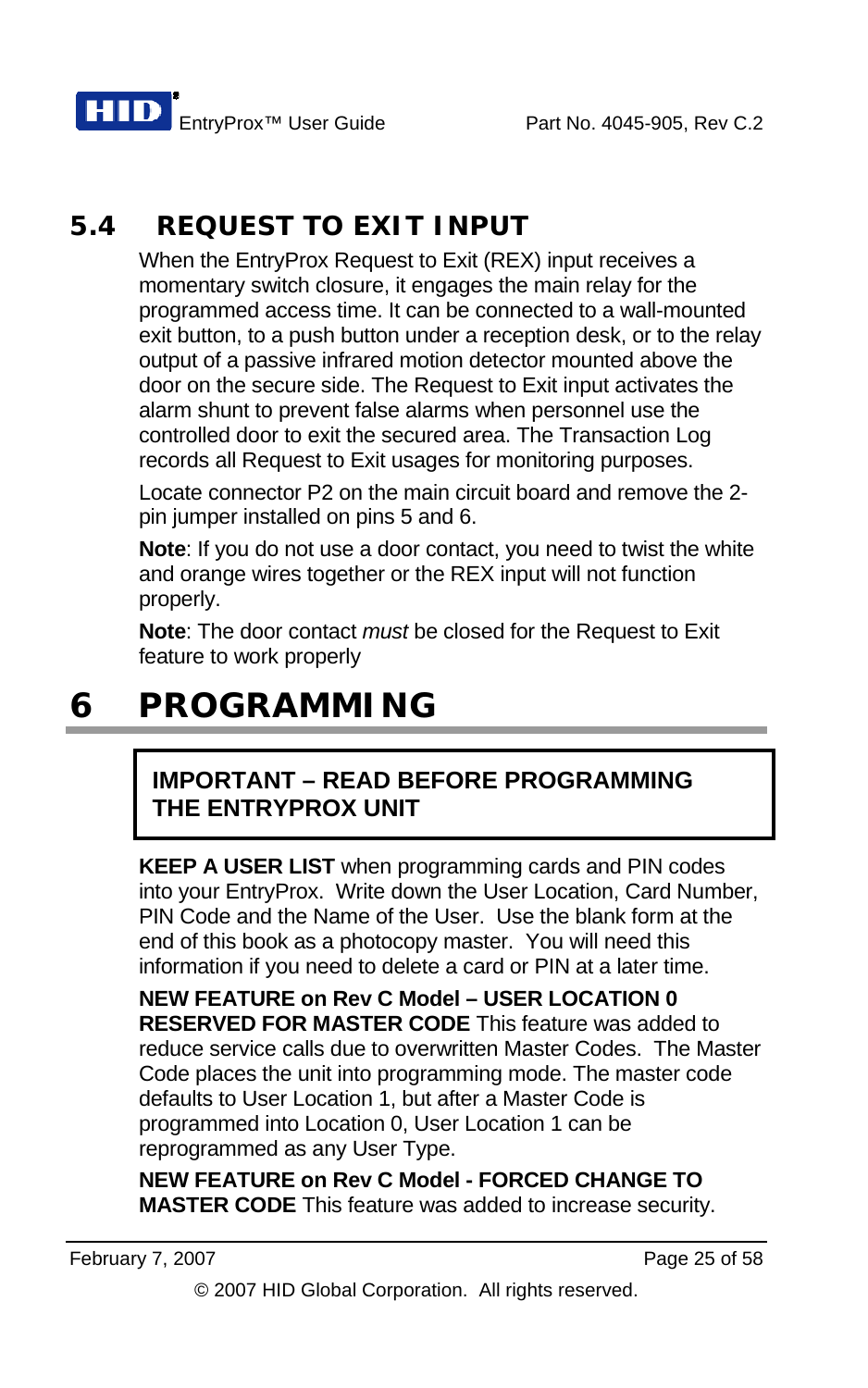The Master Code must be changed from the factory default, before any programming can be done. Write the new code down and keep it in a safe place.

#### **IF YOU LOSE OR FORGET THE MASTER CODE**

**End Users:** Contact your dealer –a service call is required.

**Dealers:** Call HID for the procedure – and remember to bring the proper hex key or security tool to the customer site!

# **6.1 PROGRAMMING COMMAND SEQUENCES**

Command sequences are simply a series of keypad entries to add cards and PINs or change operating characteristics of the EntryProx unit. There are three basic steps to programming EntryProx, using the Keypad on the control unit:

1. Place the unit in programming mode

#### Press **99 # Master Code \***

2. Enter a Command Sequence

Press a 2-digit command number to enter cards/PINs or specify parameters by pressing keys in various sequences

3. Exit programming mode

Press **\*** to exit

## **6.2 LED INDICATION DURING PROGRAM MODE**

A slow blinking yellow LED indicates that the unit is in program mode.

When the yellow LED stops blinking and is OFF completely, the unit is no longer in program mode.

A steady yellow LED indicates an error condition where:

1. You are trying to enter a card or PIN which is already stored in another User Location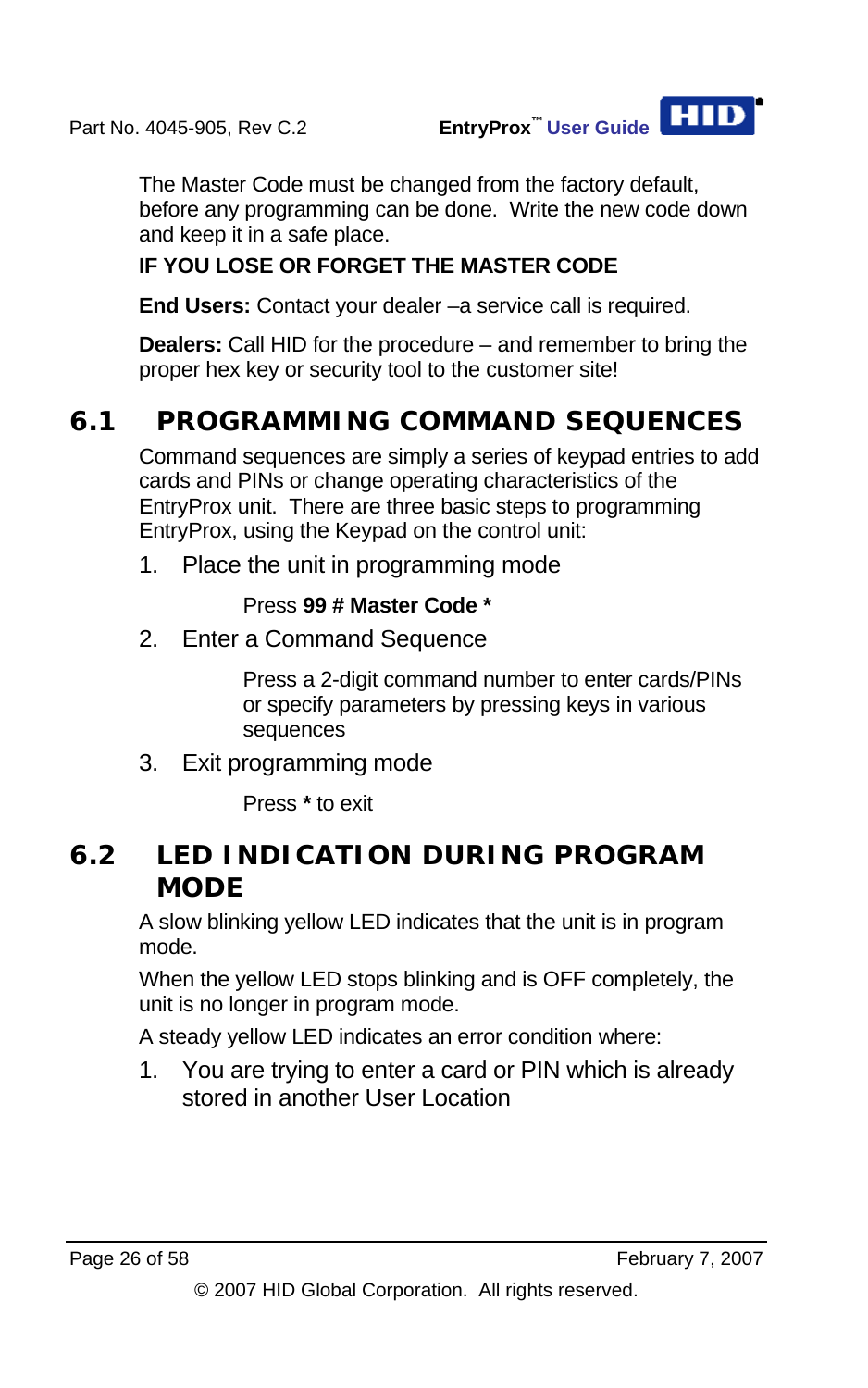

2. You have pressed the wrong key in a command sequence

> Press **\*** to clear the error condition, then enter a new code or PIN, or re-enter the command sequence as required. If the unit does not go into program mode, contact your dealer or HID Technical Support.

# **6.3 CHANGING THE MASTER CODE**

The EntryProx cannot be programmed before you change the master code. This feature prevents users from leaving the default code in the unit; thereby preventing unauthorized programming and tampering. The steps are:

1. Enter programming mode using the default master code in User Location 1.

```
Press: 99 # 1234 *
```
- 2. Enter a new master code into User Location 0. Press: 50 # 1 # 0000 # new master code \* new master code \* (Code can be  $1 - 6$  digits. This PIN is mirrored into User Location 1)
- 3. Enter a new code into User Location 1. See [CARD/PIN](#page-29-0)  [PROGRAMMING SEQUENCES,](#page-29-0) page [30.](#page-29-0)
- 4. Press \* to exit program mode.

You can now program any user type into User Location 1, or you can simply delete it. User Location 0 is not an access code – it is only used to enter programming mode. Although it is not recommended, you can also program the same PIN used in User Location 0 as an access code in another location – it is the only code not checked for duplication.

It is also possible to change the master code and leave the master code in user location 1, however, this is not recommended, because the master code can be accidentally overwritten.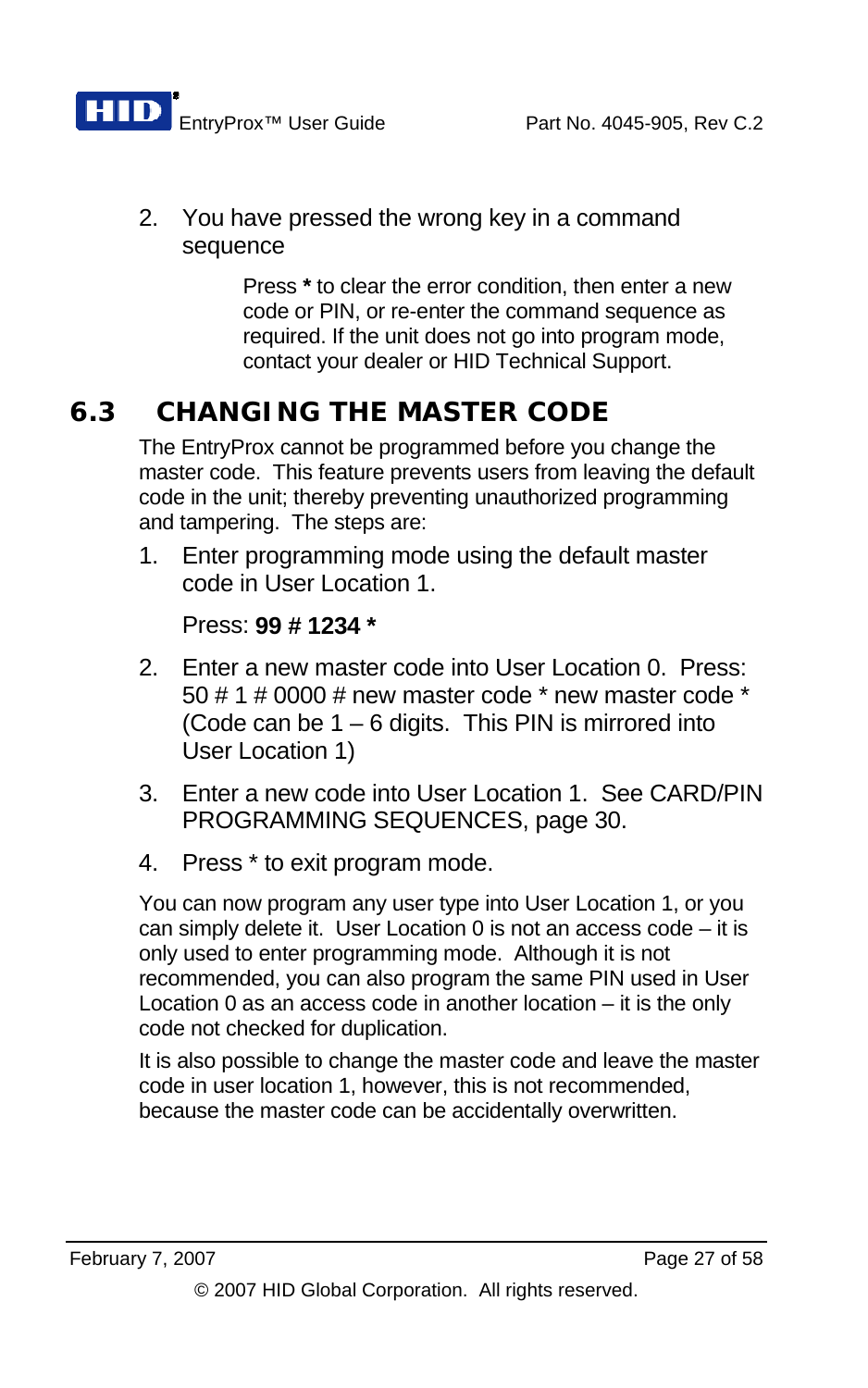

## **6.4 BEFORE YOU START…**

Before programming cards, determine:

**How many cards do I have to enroll?**

**How are the cards encoded: What is the bit format, ID numbers and** 

**facility code?**

If you have more than 50-75, you may want to batch enroll them. If you have fewer, you may want to program one at a time.

If you have sequentially numbered cards with 26-bit format and the same facility code, you can batch-enroll them from the keypad. Otherwise you must program them individually or batchenroll by sequentially placing the cards in front of the reader. Note that if you choose to add new 26-bit cards manually (via the keypad), the facility code must be entered into the unit first. For the programming sequence used to enter the 3-digit facility code, see [Table](#page-48-0)  [1 Programming Commands](#page-48-0), item 32.

# **6.5 PIN CODE/CARD PROGRAMMING BASICS**

PIN codes and card numbers can be programmed manually via the keypad. Cards can also be programmed by presentation to the reader at the correct point in the command sequence.

When adding or modifying PIN codes or cards, the user enters a 2-digit Command, then specifies three or four data values: **a user type, a location, and a keypad-PIN and/or card**.

# **6.6 USER LOCATIONS**

These are the locations in the unit's memory where Card and/or PIN User data is stored. EntryProx User Locations are numbered 1 – 2000. User Location 0 is reserved for the Master Code, used for programming – **Cards or PINs for normal access cannot be entered into User Location 0.**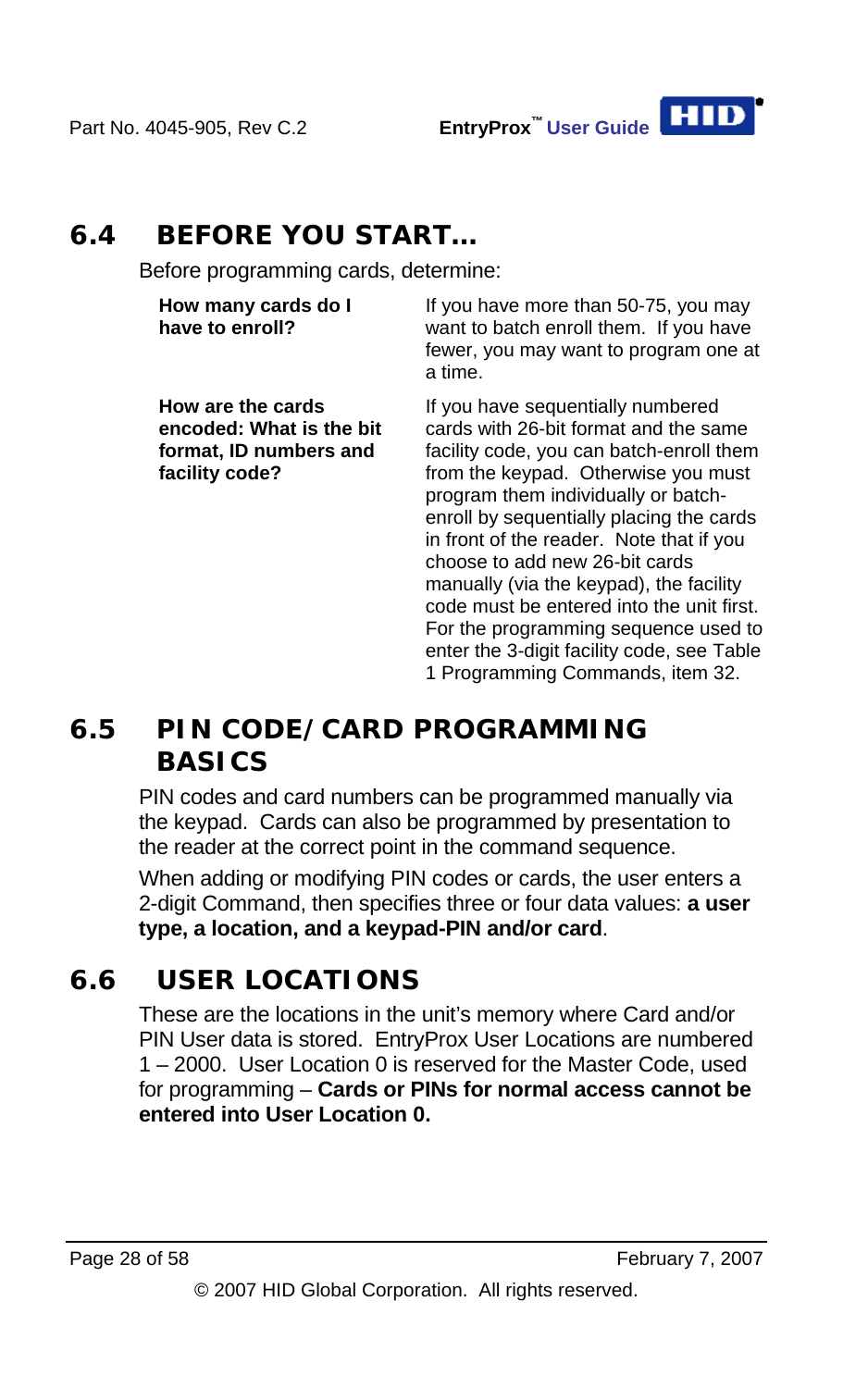# **6.7 USER TYPES**

User Types determine what happens when a user presents their card/PIN to the reader. A User Location can be programmed as one of four specific user types:

**Toggle latch strike (0)** For this user-type, when the Card is presented (or PIN is entered) the door opens for an indefinite period, until the card / code is reentered or another toggle code is entered (this is useful for deliveries, for example).

**Normal access (1)** This is the default user type, when the Card is presented (or PIN is entered) the door opens for the duration of the Main Relay time.

**Download Log (2)** For this user-type, when the Card is presented (or PIN is entered) the door remains locked and the Transaction Log is "Downloaded" to an optional Palm PDA via the IR LED. (There are three LEDs on the top of the unit - the IR LED is the one on the right.) This code cannot be used to gain access through the door.

**Note** The log is only downloaded and displayed, not erased.

**Lockout (3)** For this user-type, the keypad "freezes," disallowing all other codes, plus the door remains in the current state. During a lockout state, card access does not continue to work. If it is locked, it remains locked. If it is unlocked, it remains unlocked until another Lockout code is entered, releasing it from Lockout mode.

**Note:** Reserve this user-type for a supervisor or override function.

## **6.8 PIN CODES, CARDS AND COMBINATIONS**

A User Location can be programmed with one of the four PIN code/card combinations listed below using the programming Commands in parentheses

- (1) PIN Code ONLY (Command 50)
- (2) PIN Code AND Card (Command 50 plus present card to proximity reader)
- (3) Card ONLY (Command 50 or Command 51)
- (4) PIN Code OR Card (Command 52)

<sup>© 2007</sup> HID Global Corporation. All rights reserved.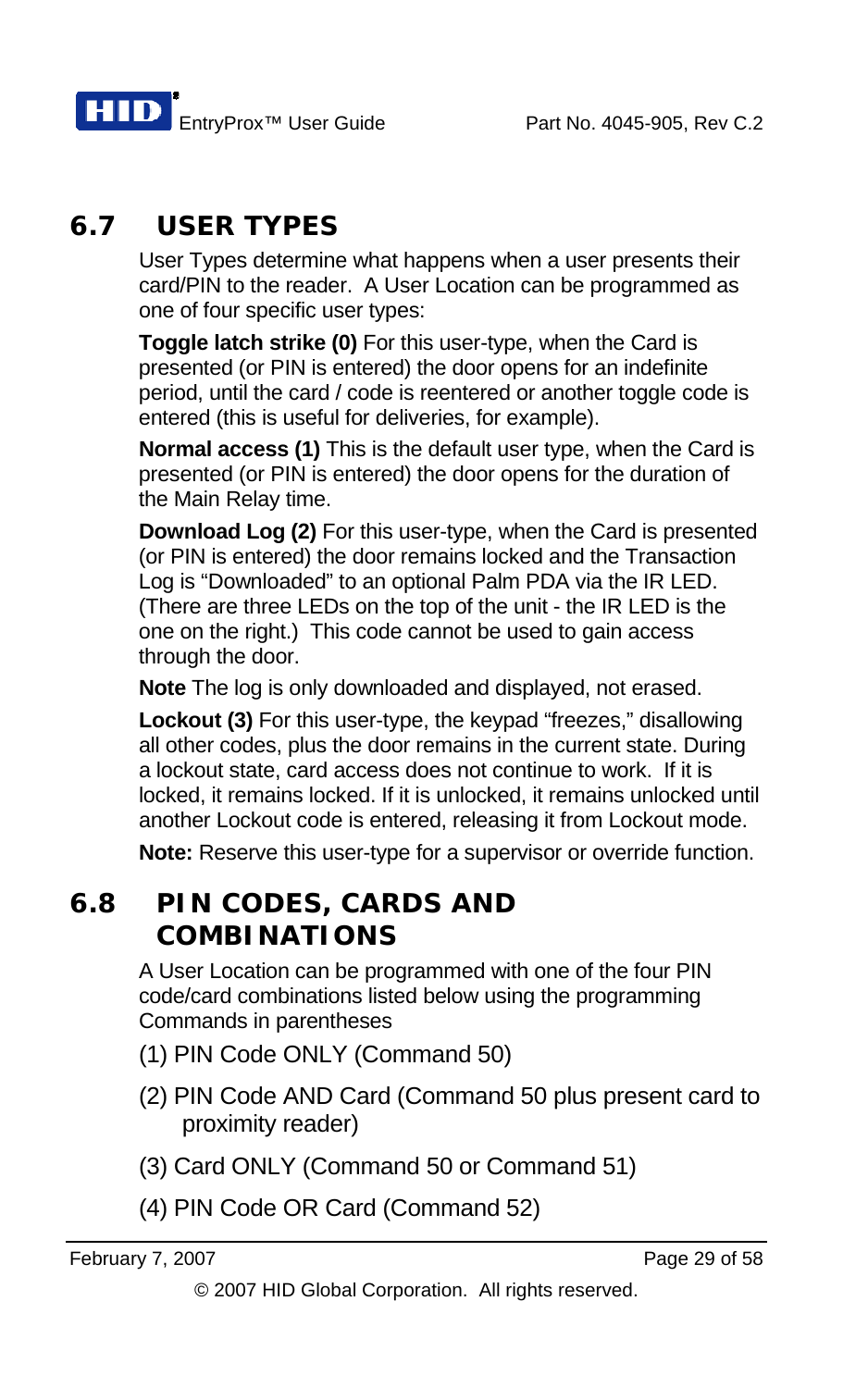No User Location can have the same card and/or access PIN code as another User Location.

# **6.9 ENTERING USER PIN CODES**

EntryProx user PIN codes consist of a minimum of one digit and a maximum of six digits. Note that a leading "0" is considered a digit, and that the 5-digit code 12345 is different from the six-digit code 012345. Attempting to enter a user PIN code into memory that is already stored in a different user location causes the yellow LED to stop blinking and remain steadily lit. If this occurs, try entering a different user code. Repeating digits in the same code is acceptable (ex: 121122).

# <span id="page-29-0"></span>**7 CARD/PIN PROGRAMMING SEQUENCES**

Following are the most commonly used command sequences for programming user data into the EntryProx.

# **7.1 PROGRAMMING PIN + CARD**

To program a user for both Code AND Card:

1. Place the EntryProx unit in program mode.

Press: **99 # Master Code \*** 

2. On the EntryProx keypad

Press: **50 # user-type # user location # keypad PIN**

#### **\* keypad PIN \* <present card>**

3. Press \* to exit program mode.

Here is an example, assuming a master code of 2468 and programming user 2 with PIN 1111

# Press **99#2468\*** Press **50#1#2#1111\*1111\*** <present card> Press \*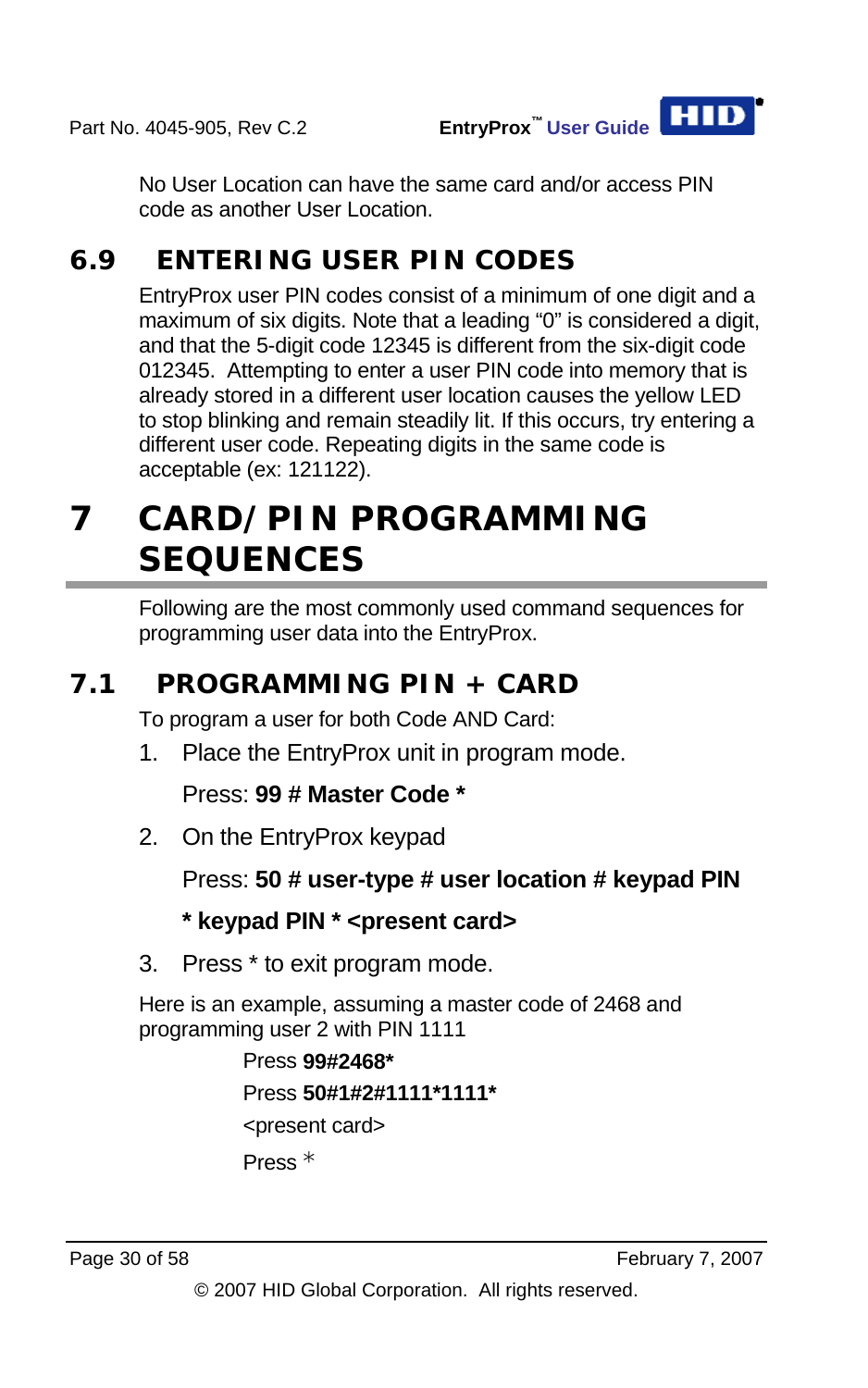Remember to write an entry in your user list:

"User:2 Type:1 PIN:1111 Card:0056 Name: John Doe "

## **7.2 QUICK PROGRAMMING EITHER PINS OR CARDS**

A "quick program" feature allows user data entry with minimal keystrokes. No command number is required. This feature programs either a card or a PIN, **not** a combination, and it automatically selects a "Normal" user access type. Just enter the user's location and the PIN (or present card):

1. Place the EntryProx unit in program mode.

Press: **99 # Master Code \*** 

2. On the EntryProx keypad, for Code Quick Enroll

Press: u**ser location # PIN \* PIN \*** OR for Card Quick Enroll press: **user location # \*\*** <present card>

3. Press **\*** to exit program mode.

| USER TYPES - REMINDER |          |            |           |
|-----------------------|----------|------------|-----------|
| 0-Toggle              | 1-Normal | 2-Download | 3-Lockout |

## **7.3 PROGRAMMING PIN CODE ONLY USE**

To program PIN Code ONLY operation with Command 50, use the following program sequence:

1. Place the EntryProx unit in program mode.

#### Press: **99 # Master Code \***

2. On the EntryProx keypad

#### Press: **50 # user-type # user location # keypad PIN**

#### **\* keypad PIN \***

3. Press **\*** to exit program mode.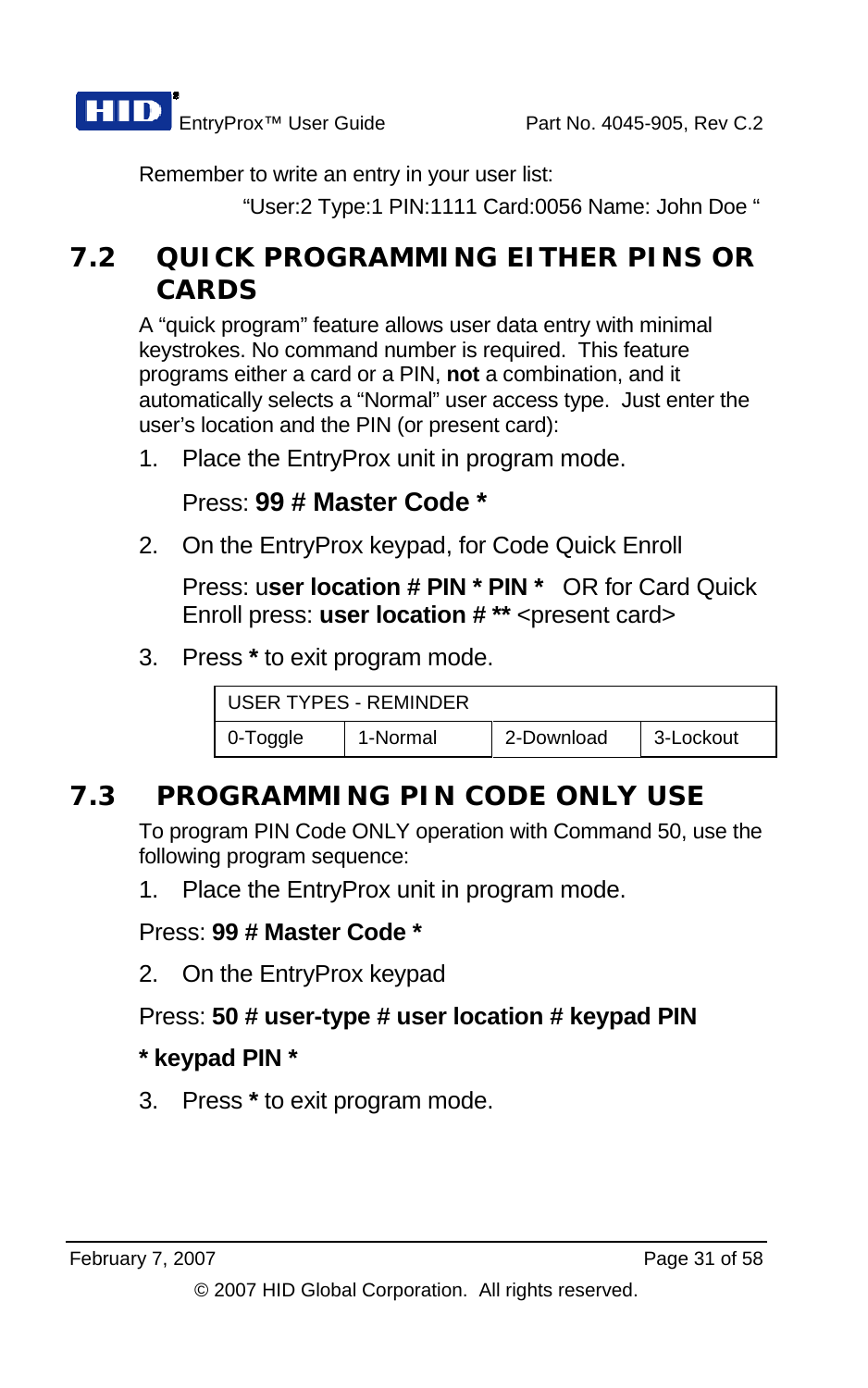

To program Card ONLY use with Command 50, simply omit the keypad PIN values from the sequence:

1. Place the EntryProx unit in program mode.

Press: **99 # Master Code \***

2. On the EntryProx keypad

Press: **50 # user-type # user location # \*\***

#### **<present card>**

3. Press **\*** to exit program mode.

## **7.5 PROGRAMMING CODE OR CARD**

To program a user for either Code OR Card:

1. Place the EntryProx unit in program mode.

#### Press: **99 # Master Code \***

2. On the EntryProx keypad

Press: **52 # user-type # user location # keypad PIN** 

#### **\* keypad PIN \* <present card>**

3. Press **\*** to exit program mode

# **7.6 BATCH LOAD CARDS BY KEYPAD ENTRY**

Command 56 allows you to batch load multiple, sequential 26-bit HID cards into the EntryProx unit. Up to 2000 users can be added at one time. Cards need not be presented to the reader. Requirements are:

- Cards must all have the same facility code.
- Cards must be sequentially numbered
- The facility code must be programmed into the unit before any batch loading. See [Table 1 Programming Commands](#page-48-0), Command 32 for the procedure. (This facility code cannot be changed at a later time).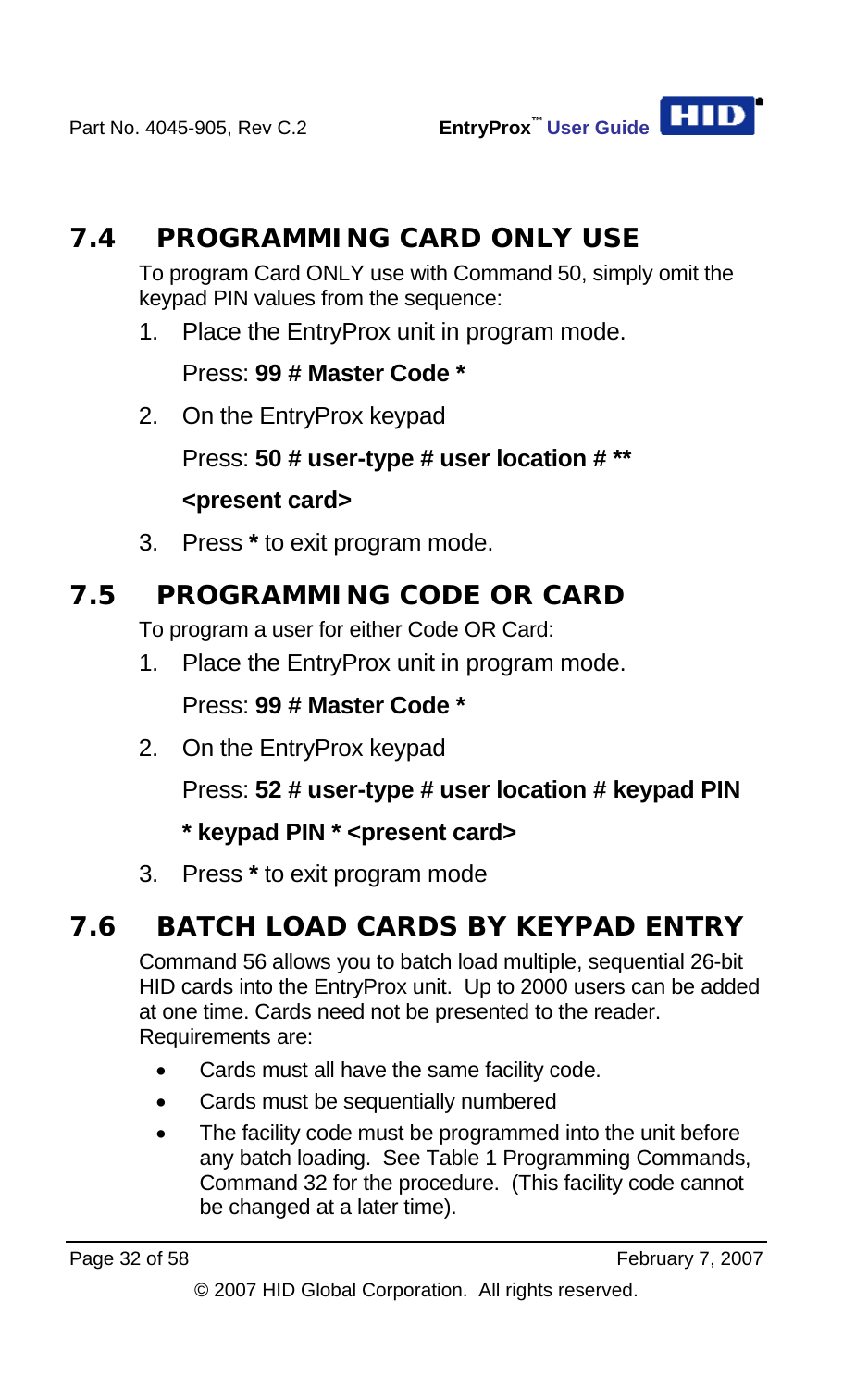

Cards with multiple facility codes or many numbering gaps must be entered by presentation to the reader, using Command 53.

If the Batch Loading conditions can be met:

1. Place the EntryProx unit in program mode.

Press: **99 # Master Code \*** 

2. On the EntryProx keypad

Press: **56 # (total number of cards to be added) #** 

**(starting user location) # card number \*** 

**repeat card number \*** 

3. Press **\*** to exit program mode.

# **7.7 BATCH LOAD BY PRESENTATION**

Use Command 53 to program a batch of cards into consecutive User Locations by specifying the starting User Location, then presenting cards or tags to the reader. Use any card format up to 37 bits. All cards are programmed alike and users are "card only." Card enrollment stops once the current user location exceeds 2000, or if you press any key to abort. **Keep a written record as you program cards**.

Existing data in the User Locations being programmed is overwritten, unless you present a card that is already programmed into the EntryProx, in which case an error is generated. To clear the error, press the \* key; then continue presenting cards.

To batch load by presentation, follow this procedure:

1. Place the EntryProx unit in program mode.

#### Press: **99 # Master Code \***

| USER TYPES - REMINDER |          |            |           |
|-----------------------|----------|------------|-----------|
| 0-Toggle              | 1-Normal | 2-Download | 3-Lockout |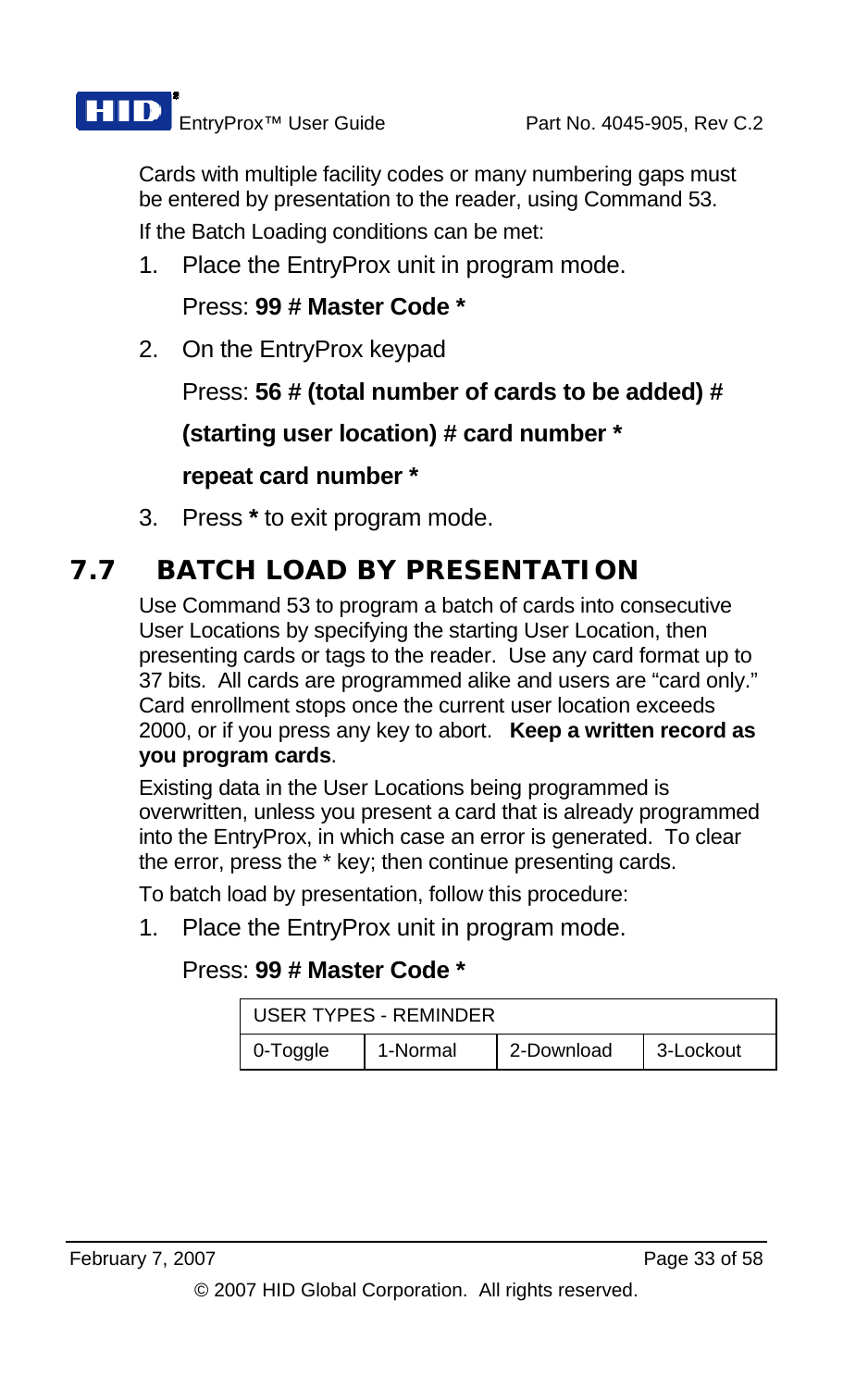

2. On the EntryProx keypad

Press: **53 # user type # start location # \*\* <present card> <present card>** 

**<present card>…** 

3. Press \* to exit program mode.

## **7.8 DELETING USERS**

To delete a user from the EntryProx, you must know the User Location in which the information is stored.

1. Place the EntryProx unit in program mode.

Press: **99 # Master Code \*** 

2. On the EntryProx keypad,

Press: **user location #\*\*** 

3. Press \* to exit program mode.

# **7.9 BLOCK DELETE USERS**

Use Command 58 to delete all cards / PINs in a block of User Locations. The yellow LED will blink rapidly during the deletion process. It can take several seconds to delete large blocks of users. (Entering a starting user location or number of locations which exceeds 2000 will generate a programming error.)

To block delete user locations, follow these steps:

1. Place the EntryProx unit in program mode.

Press: **99 # Master Code \*** 

2. On the EntryProx keypad.

#### Press: **8 # start location # start location # number of locations \* number of locations\***

3. Press **\*** to exit program mode.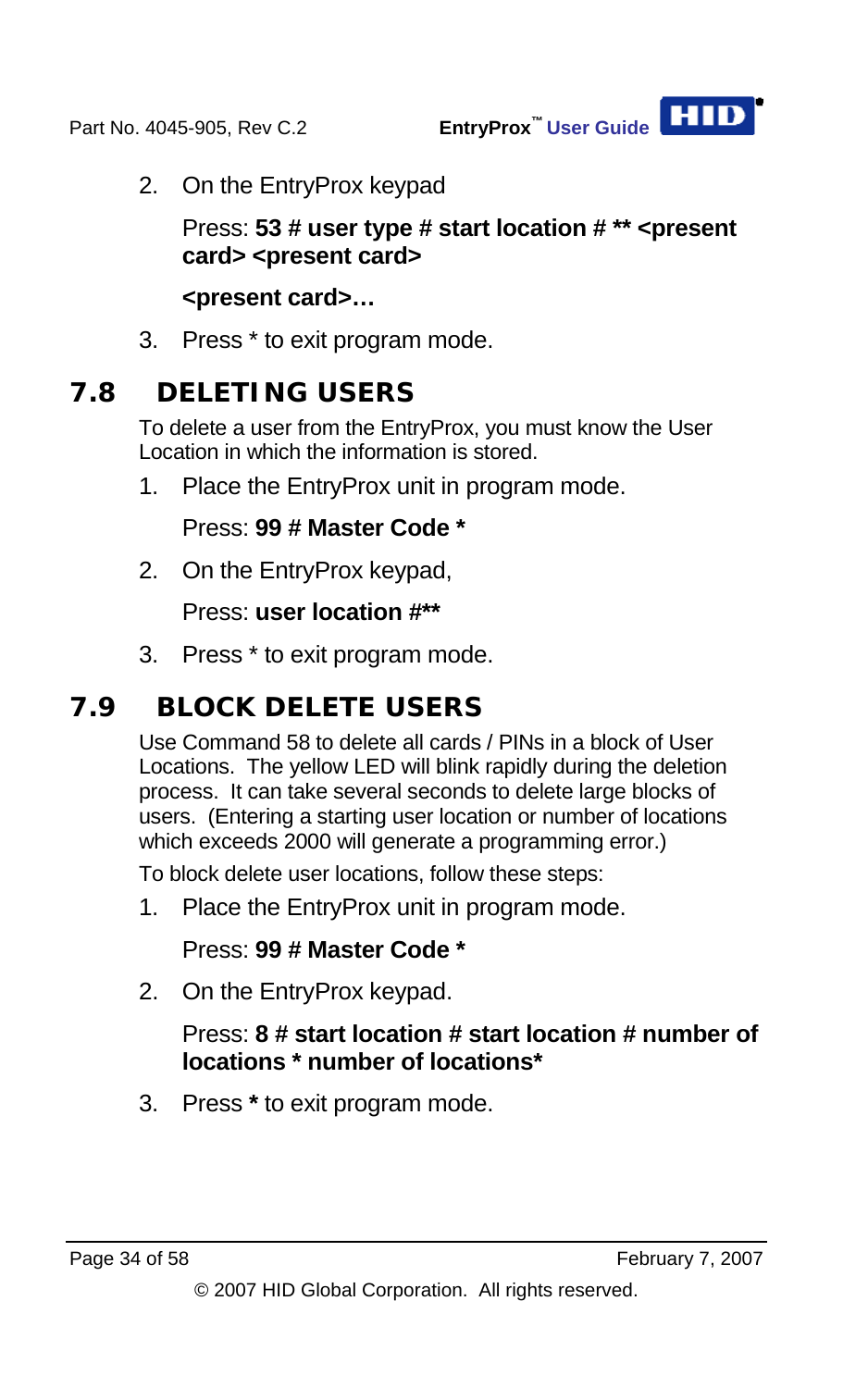# **8 CHANGING OPERATING PARAMETERS**

Many users will use the EntryProx with the factory default operating parameters. The following commands include some of the most commonly customized parameters. For further refinements on EntryProx operation, review the options shown in [Table 1 Programming Commands.](#page-48-0)

# **8.1 CHANGING THE MAIN RELAY TIME**

The main relay time applies to all users 1-2000. The factory default main relay time is five (5) seconds. Main relay time can be set from one to ninety-nine seconds in one-second increments using Command 11.

1. Place the EntryProx unit in program mode.

Press: **99 # Master Code \*** 

2. Enter the new main relay time, in seconds (from 1 to 99). For example, to enter 10 seconds

Press: **11 # 10 # 0 # \*\***

3. Press \* to exit program mode

# **8.2 INVALID PIN LOCKOUT**

Command 30, Option 18 allows you to enable or disable the Invalid PIN Lockout (IPL) feature. This feature prevents unauthorized persons from gaining entry by guessing PIN codes or Master Codes. When a preset number of invalid entries is exceeded (set by using Command 32 – option 4, default is 5) the EntryProx will either trigger the Forced Door output, or the keypad will be disabled for a user-configurable time period (select the action, using Command 30, option 19, and then set lockout time by using Command  $32 - 5$ ).

The invalid PIN code count is reset to zero by any of the following:

- Entering a valid keypad PIN
- Presenting a programmed Prox card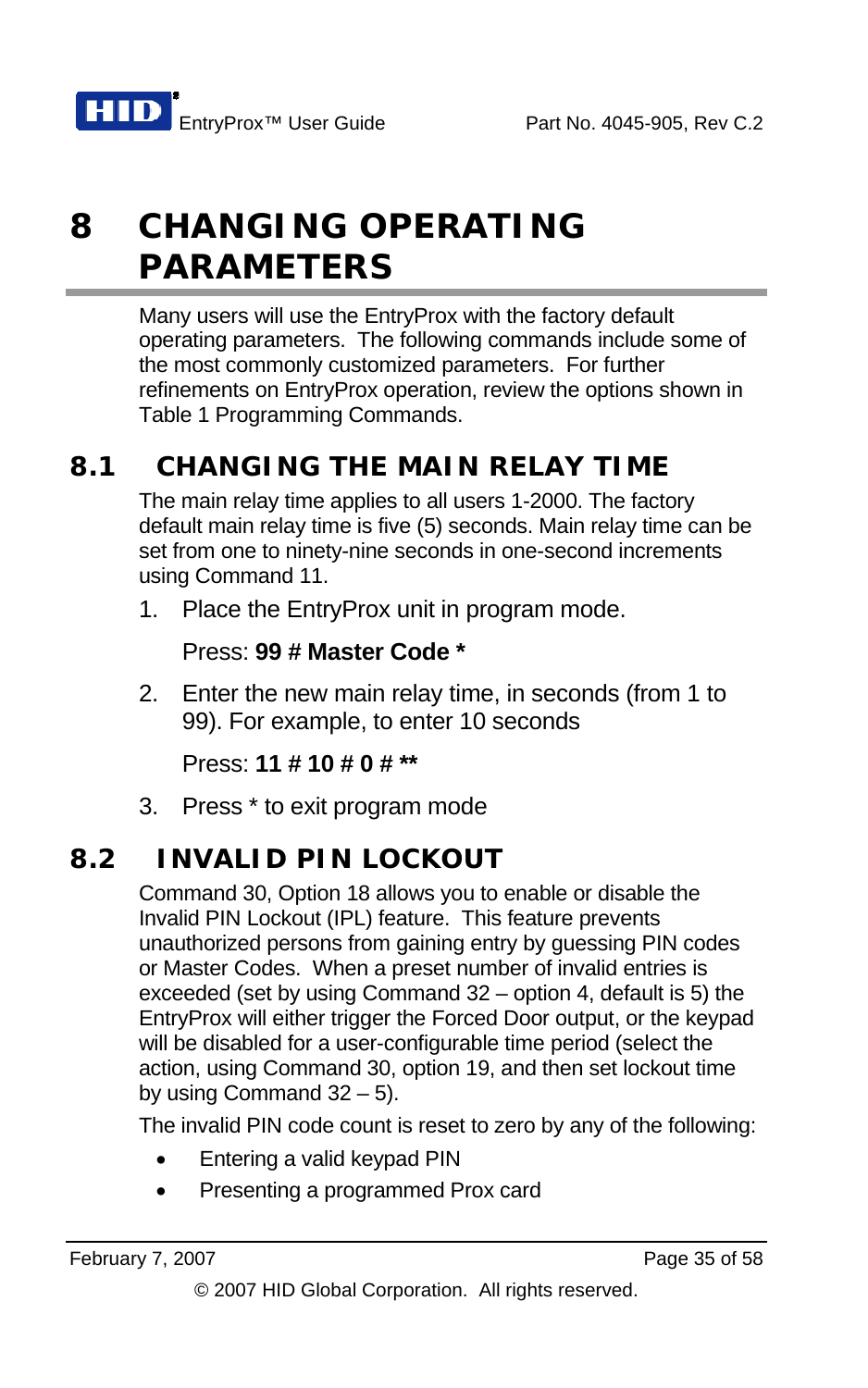

- Entering a valid [99 # Master code\*] sequence
- The expiration of the keypad timer

The Invalid PIN Lockout function disables all keypad PIN entries with the exception of the [99 # Master Code\*] sequence for the duration of the lockout.

To clear an active timed Invalid PIN Lockout do any of the following:

- Disconnect power to the system
- Present a valid prox card programmed as "Card Only" or "Card OR Code"
- Enter the [99 # Master Code \*] sequence

Note that if an invalid [99# Master Code\*] is entered as part of the sequence to clear the IPL, a subsequent good [99# Master Code\*] sequence will not cancel the current lockout.

# **8.3 RESETTING THE MASTER CODE AND SYSTEM DEFAULTS ONLY**

Command 40 erases everything from the EntryProx memory **except** the user list and transaction log and restores the default settings. This is useful if the EntryProx unit has experienced programming problems, or if you wish to delete earlier programming.

When you do this command the following rules apply:

- If user #0 has not been programmed and user #1 is programmed then user #0 is erased and user #1 is set to default (1234).
- If user #0 has been programmed and user #1 has not been modified, user #0 and user #1 are set to default data (1234).
- If user #0 has been programmed and user #1 has been modified, user #0 is set to default (1234) and user #1 is not changed.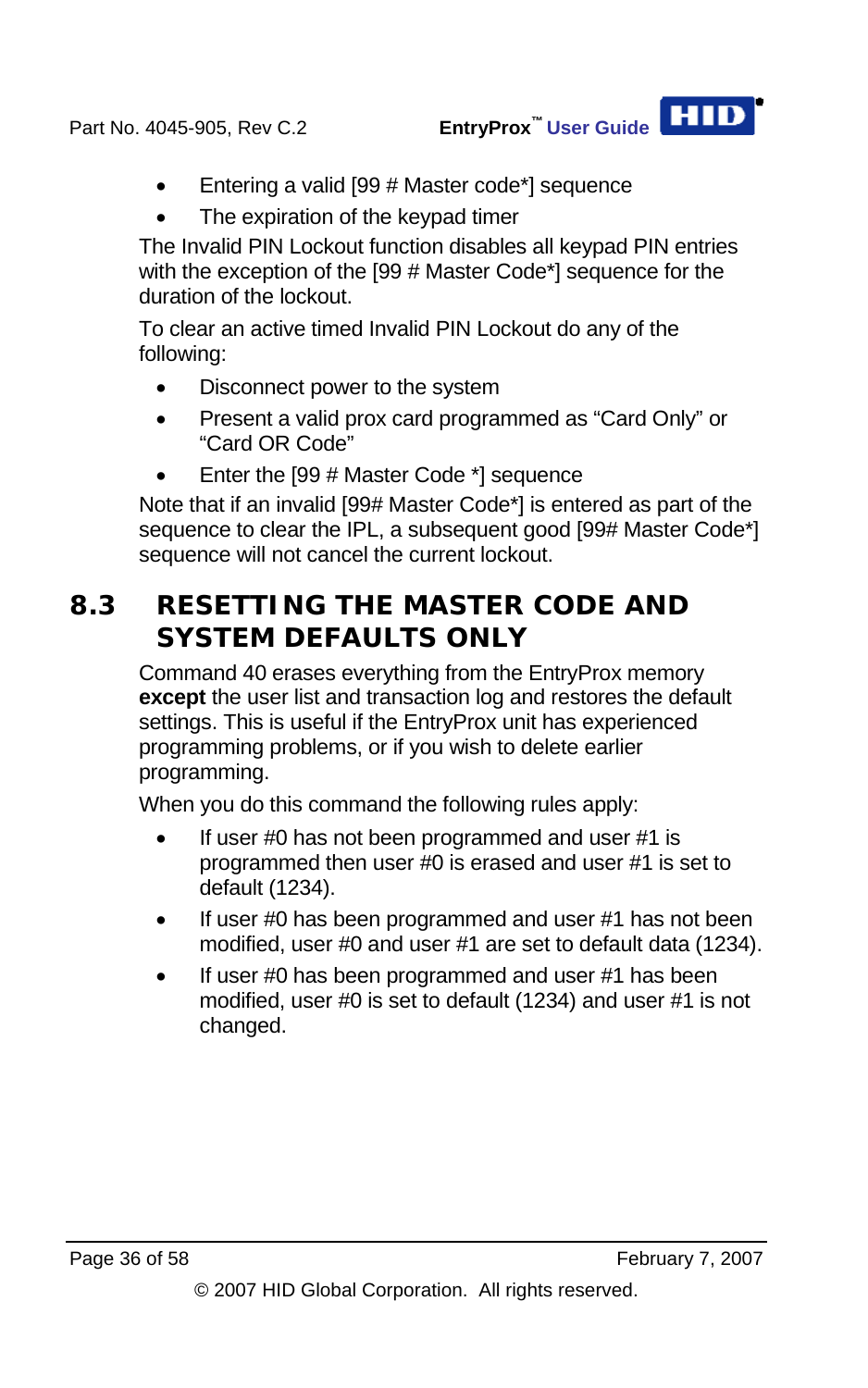

**Note**: You must change the master code after performing this command.

1. Place the EntryProx unit in program mode.

Press: **99 # Master Code \*** 

- 2. Press: **40 # 00000 # 00000 # \*\***
- 3. Press \* to exit program mode

# **8.4 ERASING ENTIRE MEMORY / RESETTING SYSTEM DEFAULTS**

Command 46 deletes everything from the EntryProx memory including the user list but not the transaction log and restores the default settings. This is used as a last resort if you need to erase a specific user and could not retrieve the Programmed User List. **After performing this command the master code must be reprogrammed.**

1 Place the EntryProx unit in program mode.

Press: **99 # Master Code \***

- 2. Press: **46 # 00000 # 00000 # \*\***
- 3. Press \* to exit program mode.

# **8.5 TURNING KEYPRESS AUDIBLE FEEDBACK ON/OFF**

The Keypress Audible Feedback command enables the sounder to beep once for each key press. This feature provides an audible acknowledgment that a particular key was pressed hard enough for the unit to understand. The factory-shipped default setting is ON, but it can be toggled ON and OFF as desired using command 30.

1. Place the EntryProx unit in program mode.

Press: **99 # Master Code \*** 

2. To enable this feature

Press: **30 # 0 # 1 # \*\***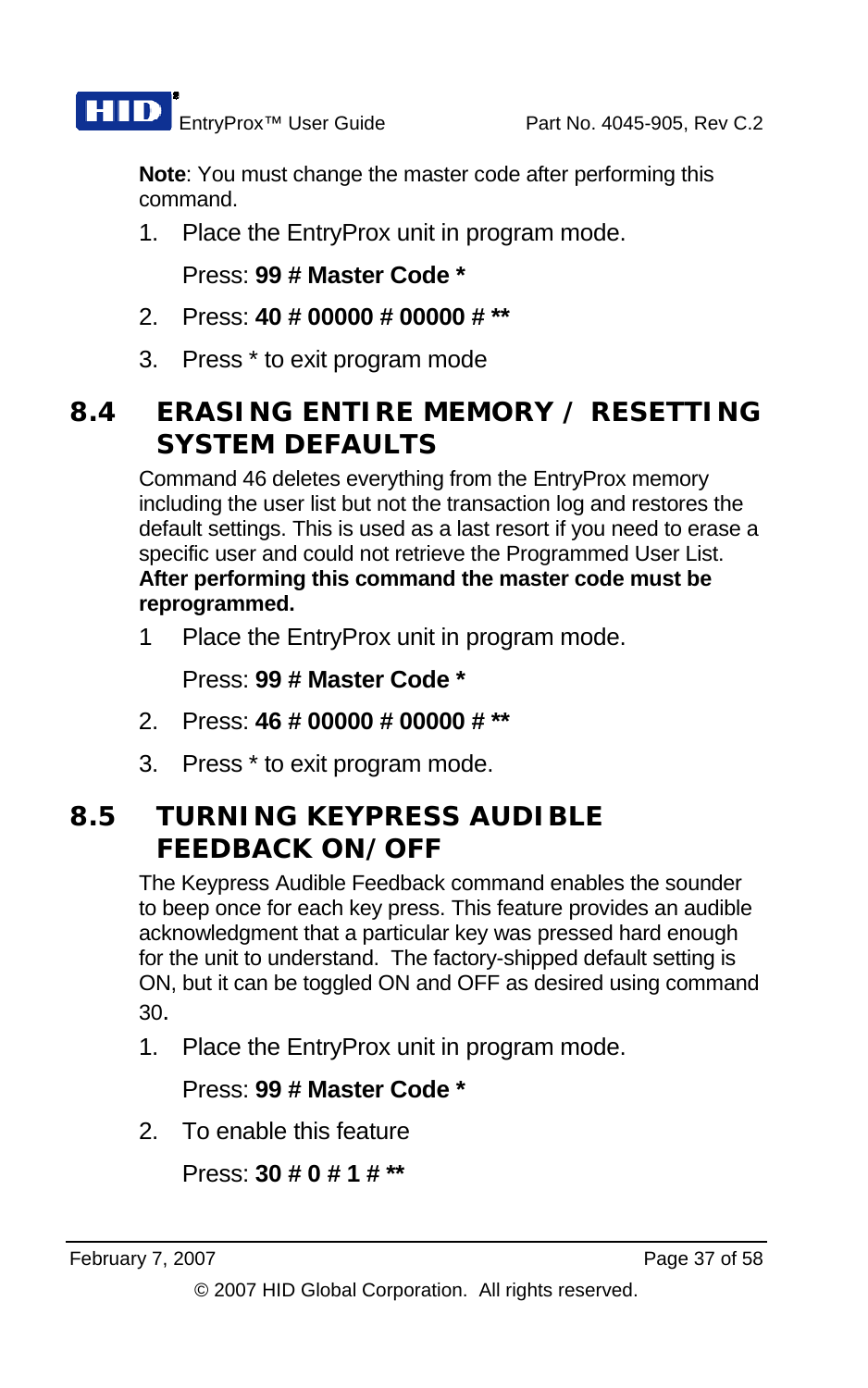3. To disable this feature

Press: **30 # 0 # 0 # \*\***

4. Press \* to exit program mode

# **8.6 TURNING KEYPRESS VISUAL FEEDBACK ON/OFF**

The keypress visual feedback feature lights the LED once for each key press. This feature provides a visual acknowledgment that a particular key was pressed hard enough for the unit to understand. The factory-shipped default setting is ON, but it can be toggled ON and OFF as desired.

1. Place the EntryProx unit in program mode.

Press: **99 # Master Code \***

2. To enable this feature

Press: **30 # 1 # 1 # \*\***

3. To disable this feature

Press: **30 # 1 # 0 # \*\***

4. Press \* to exit program mode

# **8.7 AUTO ENTRY ENABLE**

This function is not recommended for use, as it lowers the overall security of the unit and affects programming sequences ending with the \* key. It is set with the 30# command (Set/Clear Standard Options). When this feature is enabled, any PIN code the same length as the master code does not require the \* key. Leave this feature in the default mode, which is OFF.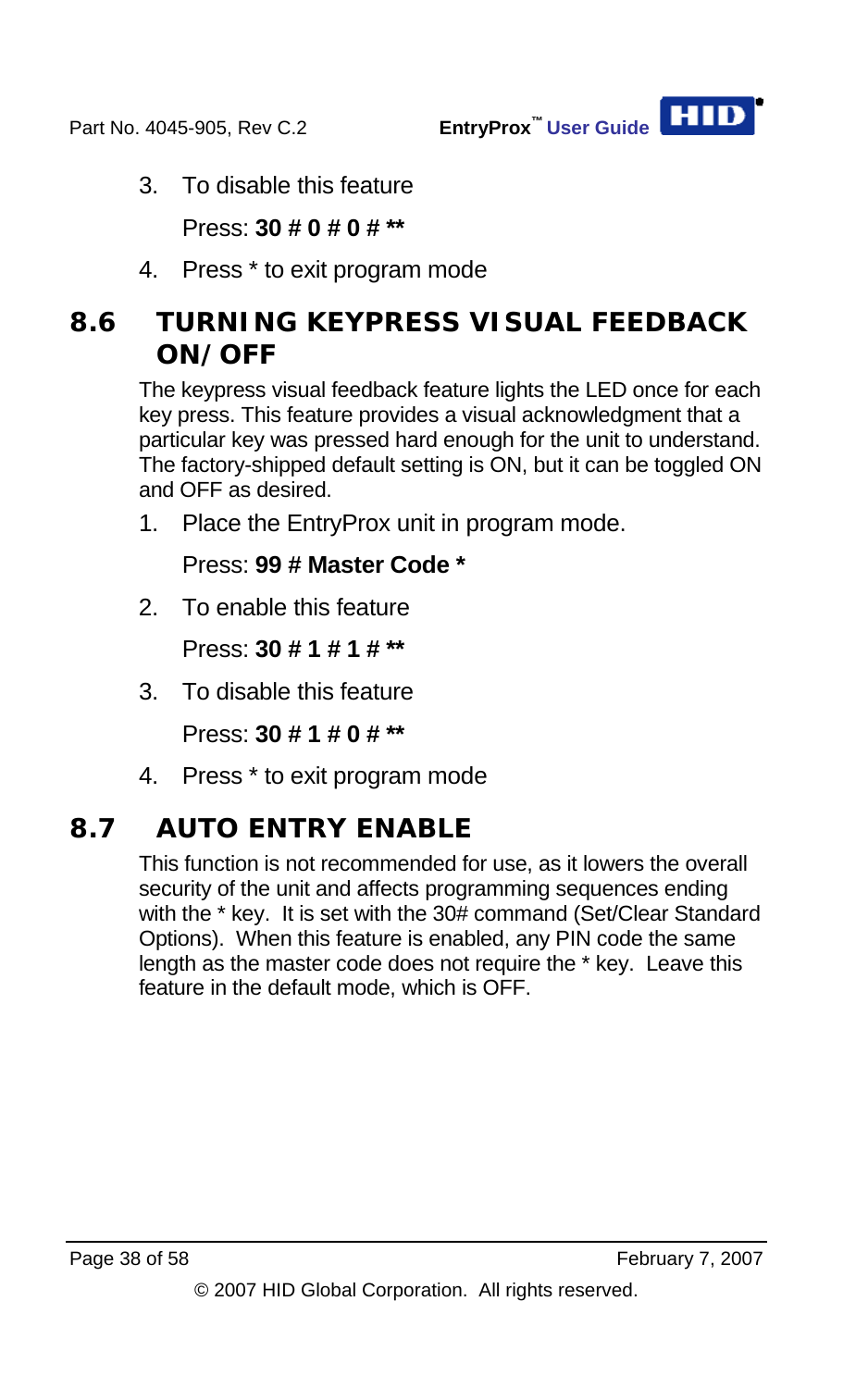# **9 DOWNLOADING DATA TO A PDA**

The EntryProx unit can download a Transaction Log and a Programmed User List to an optional Palm Personal Digital Assistant (PDA) via the IR LED. There are three LEDs on the top of the EntryProx unit - the IR LED is the one on the right.

# **9.1 USING THE DCD PROGRAM**

The Data Collection Device (DCD) Application is provided as a free download on the HID Website

[\(http://www.hidcorp.com/downloads/entryproxdcd](http://www.hidcorp.com/downloads/entryproxdcd) ). The DCD application is downloaded to a PC, and is then downloaded to the Palm via the cradle or IR interface. Download instructions and a list of compatible Palm models are shown on the website. Refer to the Palm user documentation for instructions on how to operate the Palm PDA, how to install programs, and for the location of the Palm IR Receiver.

- 1. Touch the Data Collection icon on the PDA screen.
- 2. The program will start, displaying three menu options: Retrieve, Files, and Settings



- 3. Click on **Settings** to be sure the following parameters are selected:
	- Comm Method Ir Channel 2
	- Comm Speed 19200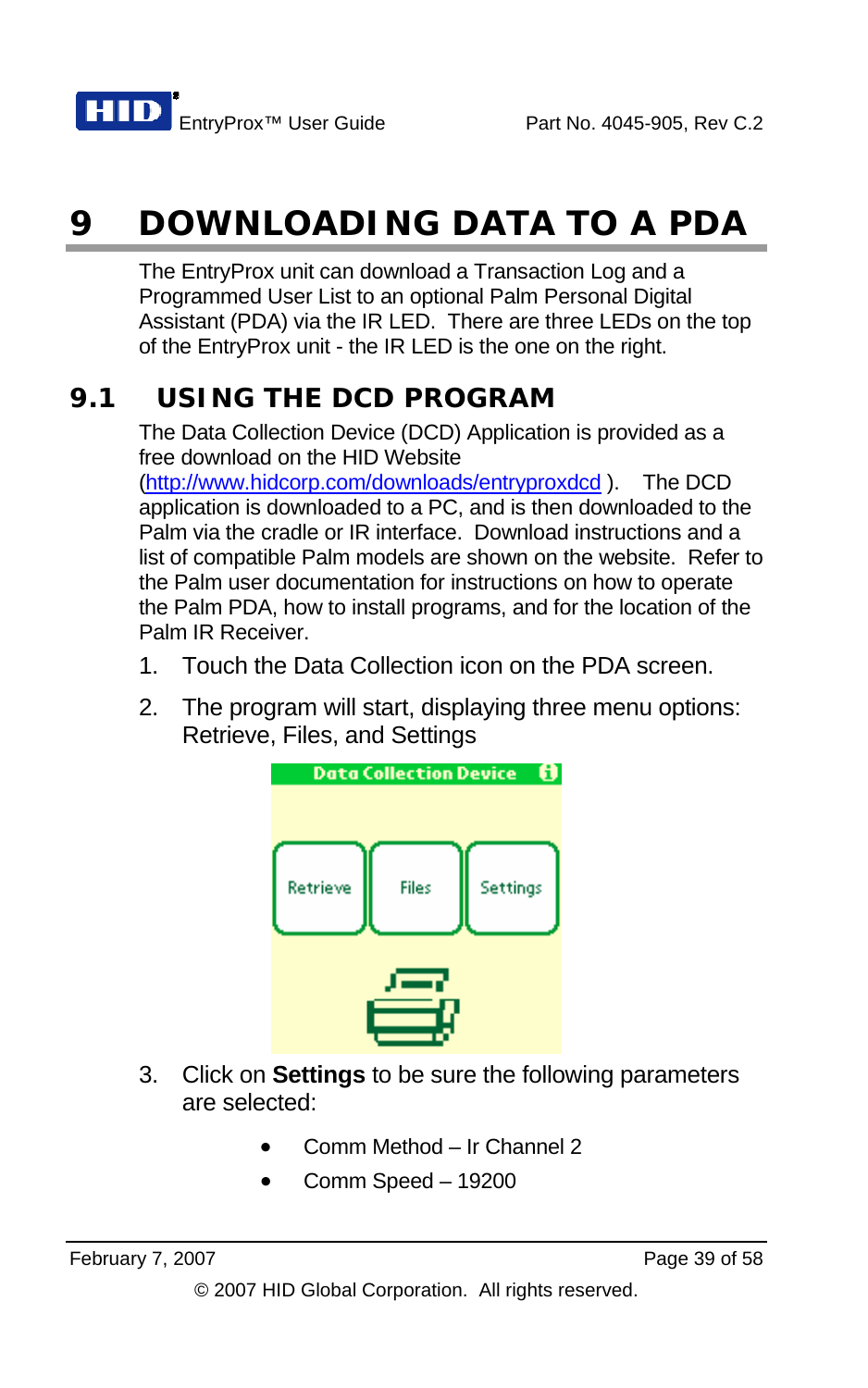

- Protocol Printer
- Timeout (Seconds) 30



- 4. To download data from the EntryProx Unit to the Palm:
	- Touch **Retrieve** on the PDA screen
	- Place the Palm IR receiver within 1/2" of the EntryProx IR LED (to the right of the yellow LED)
	- Enter the required command sequence at the EntryProx keypad

You have 30 seconds to enter the command sequence after entering the receive screen. If the data begins to send before you press Retrieve, then you will miss the beginning of the data.

5. Command sequences are described in detail in the following sections.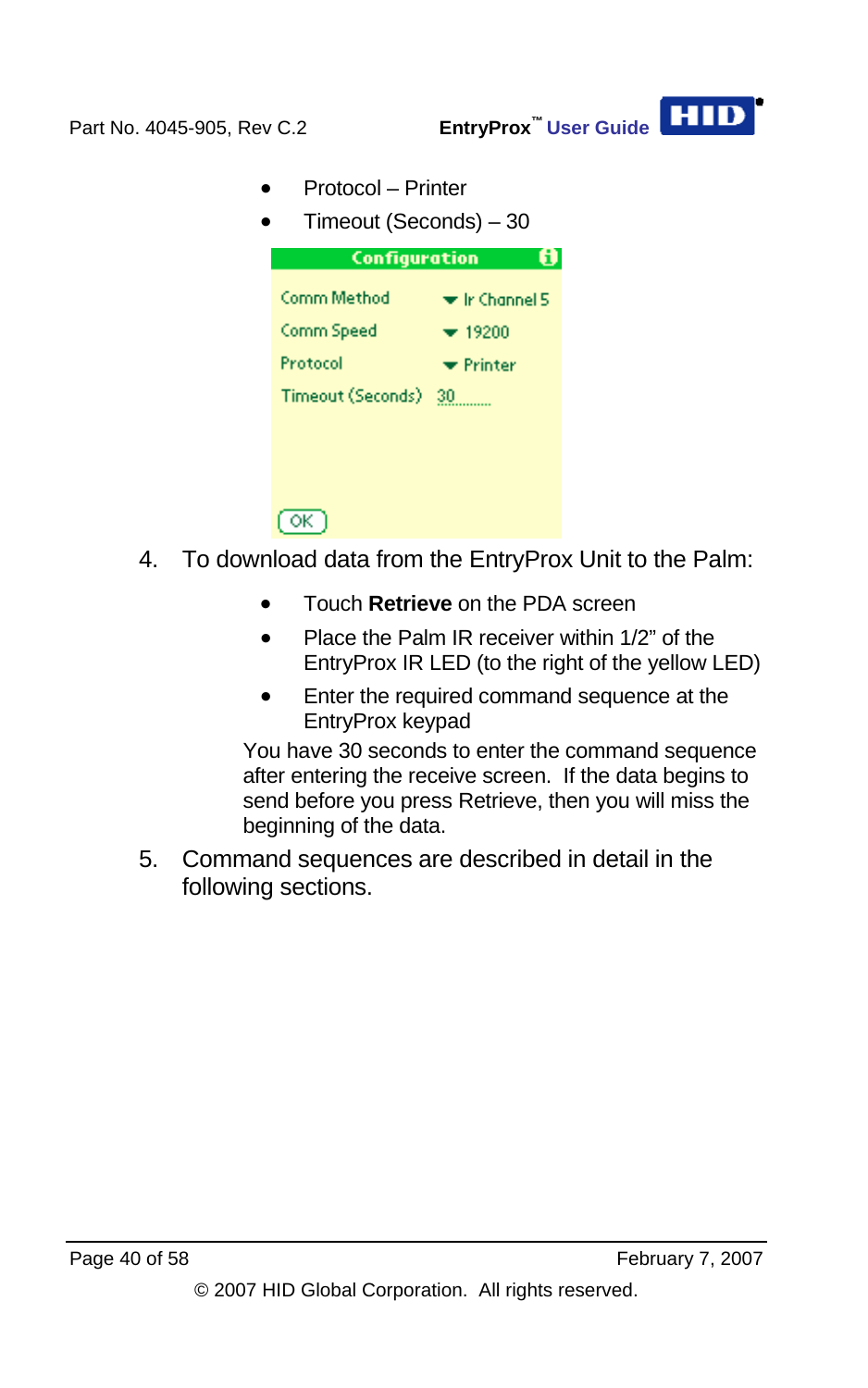# **9.2 SELECTING TRANSACTION LOG INFORMATION**

You can selectively program specific transaction events to be included (or not) on the Transaction Log. By "masking" out certain events, you direct the unit not to save those events in memory and thus they do not appear in the log. The factory default is for all transaction events to be saved in memory and included in the log. The procedure follows:

1. Place the EntryProx unit in program mode.

Press: **99 # Master Code \***

2. To turn OFF an event (keep it from being stored/logged)

Enter: **73 # Event Code # 0 # \*\***

3. To turn an event ON

Enter: **73 # Event Code # 1 # \*\***

4. Press \* to exit program mode.

The Event Code is a two-digit number that represents a specific transaction as listed in the following table.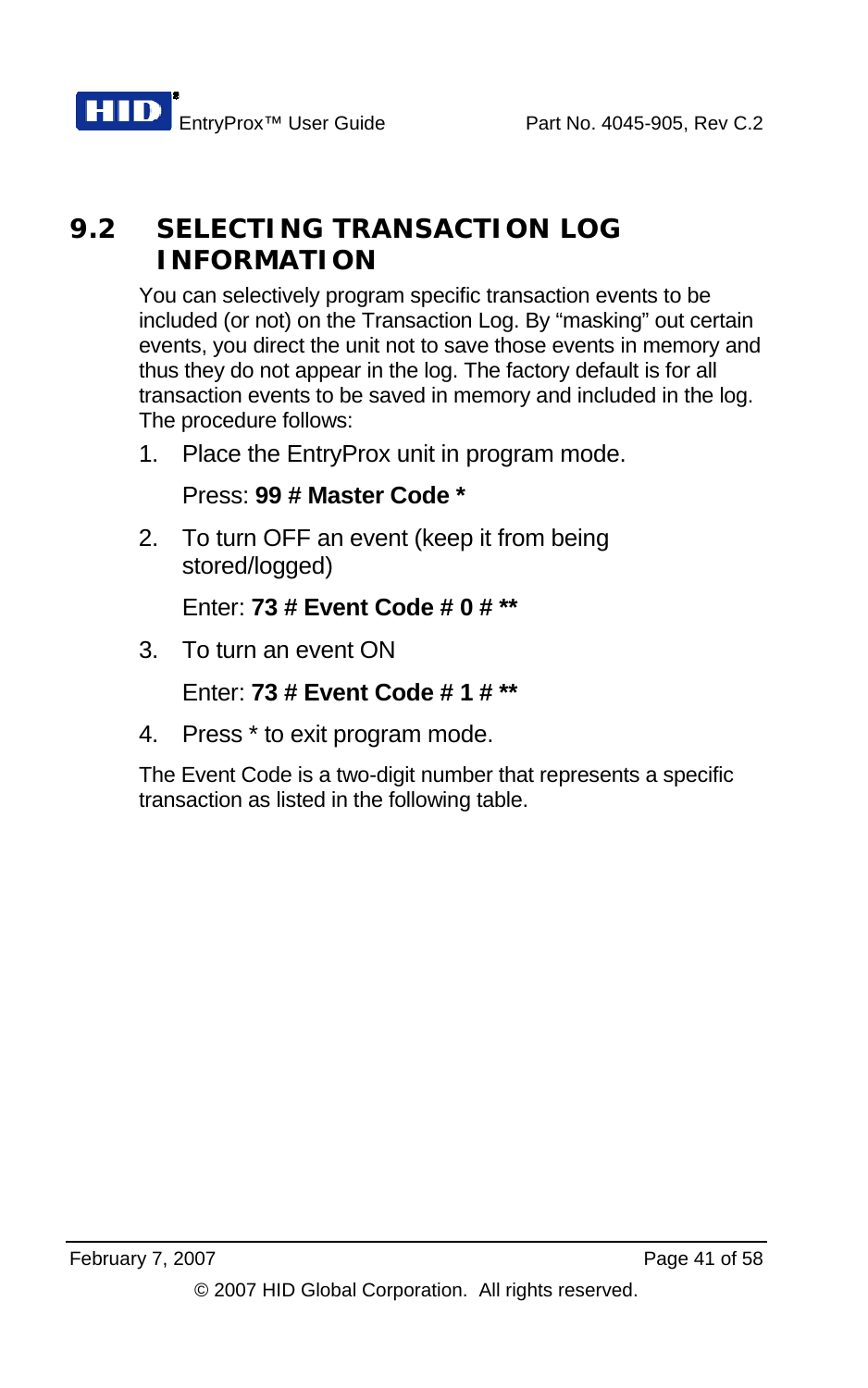The following transaction events can be set/cleared (saved/not saved) and therefore downloaded/not downloaded.

| <b>EVENT CODE</b> | <b>TRANSACTION EVENT</b>                 |
|-------------------|------------------------------------------|
| 01                | <b>Access Denied</b>                     |
| 02                | Program Denied                           |
| 04                | <b>REX (Request to Exit)</b>             |
| 05                | Door Ajar                                |
| 06                | Door Closed                              |
| 07                | <b>Forced Door</b>                       |
| 10                | <b>Error Lockout Activated</b>           |
| 12                | <b>Facility Code Access</b>              |
| 16                | Download (to PDA)                        |
| 17                | Access                                   |
| 20                | TGL ON (Toggle ON)                       |
| 21                | TGL OFF (Toggle OFF)                     |
| 24                | Lo ON (Lockout ON)                       |
| 25                | Lo OFF (Lockout OFF)                     |
| 27                | MSMTCH (Mismatch on Card and Code entry) |
| 29                | Program mode started                     |
| 30                | Log erased                               |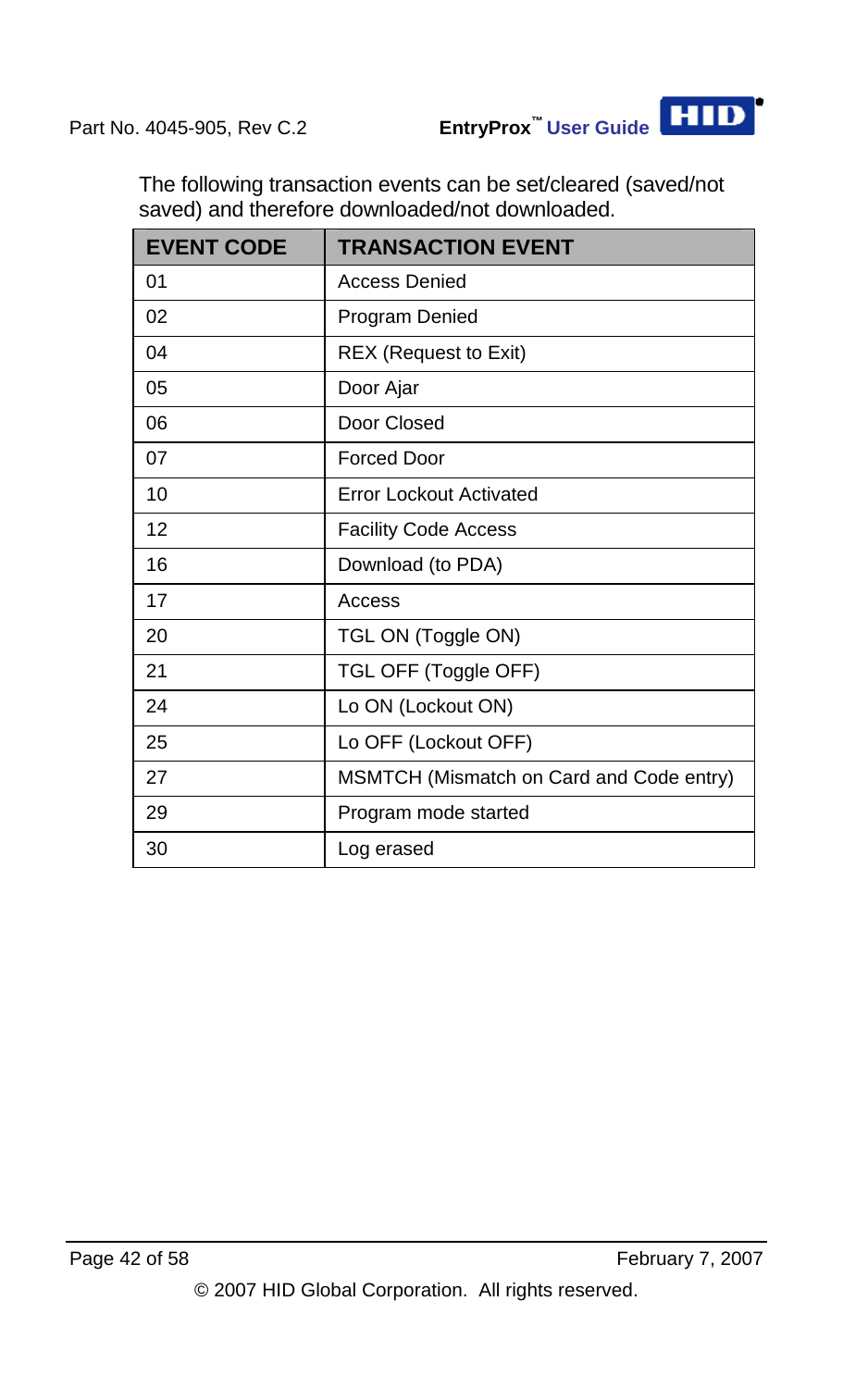# **10 DOWNLOADING A TRANSACTION LOG**

Using the optional Palm PDA with the DCD Program, you can download and display a Transaction Log via the EntryProx IR port. Transaction Logs can be downloaded using two different methods, (1) by programming a card or code to "Download" the transaction log to the PDA and (2) by placing the EntryProx unit into program mode and manually entering the Display Transaction Log command.

## **10.1 INITIATE A TRANSACTION REPORT "DOWNLOAD"**

1. Place the EntryProx unit in program mode.

Press: **99 # Master Code \*** 

2. For a CODE DOWNLOAD

Press: **50 # 2 # user location # code \* code \***

3. For a CARD DOWNLOAD

Press: **50 # 2 # user location # \*\* <present card>** and then present the card at the proximity reader.

4. Press \* to exit program mode

**Note:** Entering the programmed PIN code or presenting the card subsequently causes the unit to download a Transaction Log to the optional PDA.

# **10.2 MANUALLY DOWNLOADING A TRANSACTION LOG**

1. Place the EntryProx unit in program mode.

Press: **99 # Master Code \***

2. Touch **Retrieve** on the PDA screen

<sup>© 2007</sup> HID Global Corporation. All rights reserved.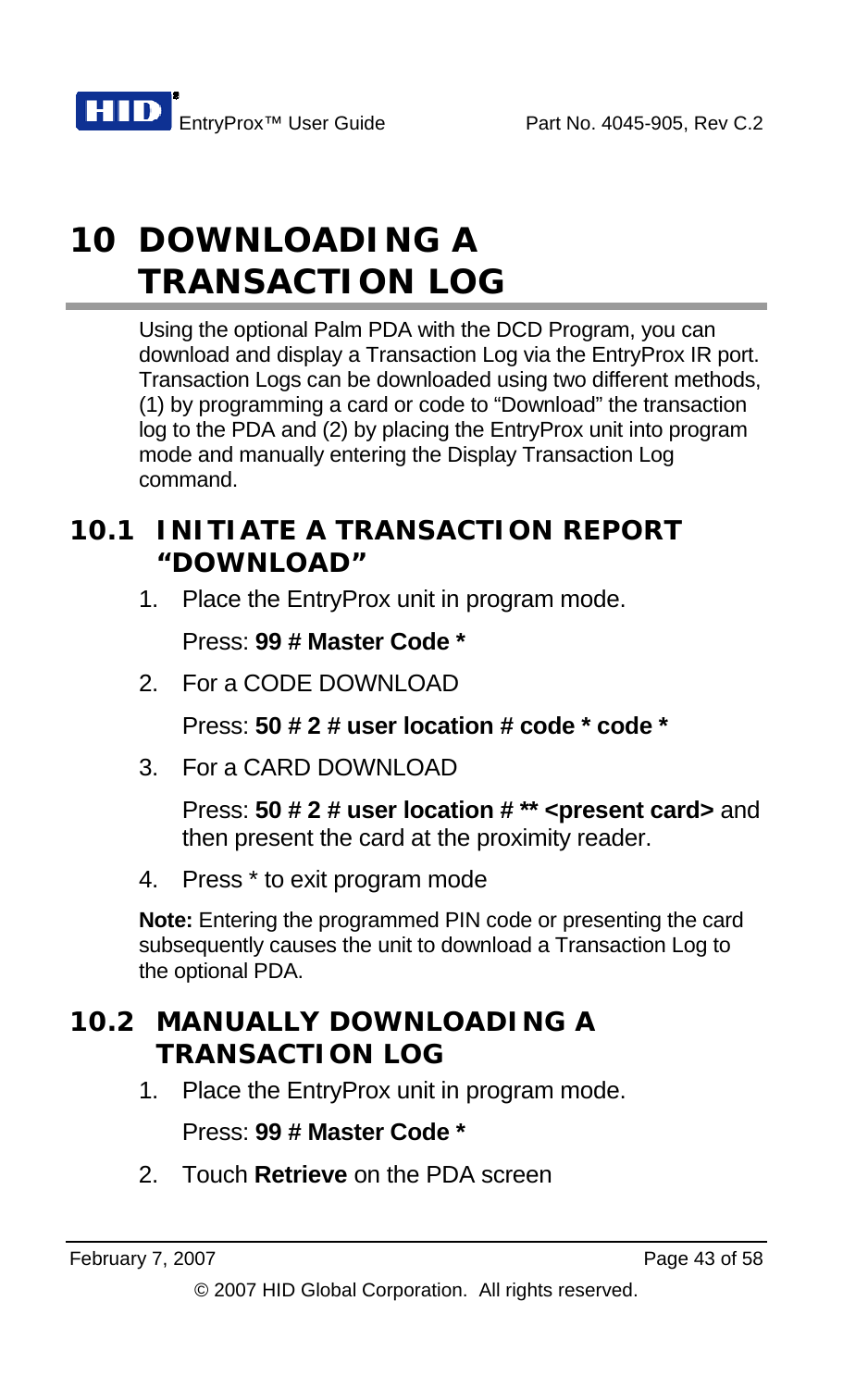- 3. Place the Palm IR receiver within 1/2" of the EntryProx IR LED (to the right of the yellow LED)
- 4. On the EntryProx, press **70 # 0 # 0 # \*\***

The PDA will display a progress bar while collecting the data, and when done will display **End of Dump** (download). You can touch **Close/Stop** on the PDA or wait for the unit to time out.

When prompted for a Session Name, you can place your stylus on the line containing the date information and add to it or replace it with descriptive text.

5. Press \* to exit program mode

The 70 command is logged in the transaction buffer (in memory), providing a reference as to when the log was downloaded. [Figure 12](#page-43-0) shows a sample Transaction Log.



<span id="page-43-0"></span>Page 44 of 58 February 7, 2007

© 2007 HID Global Corporation. All rights reserved.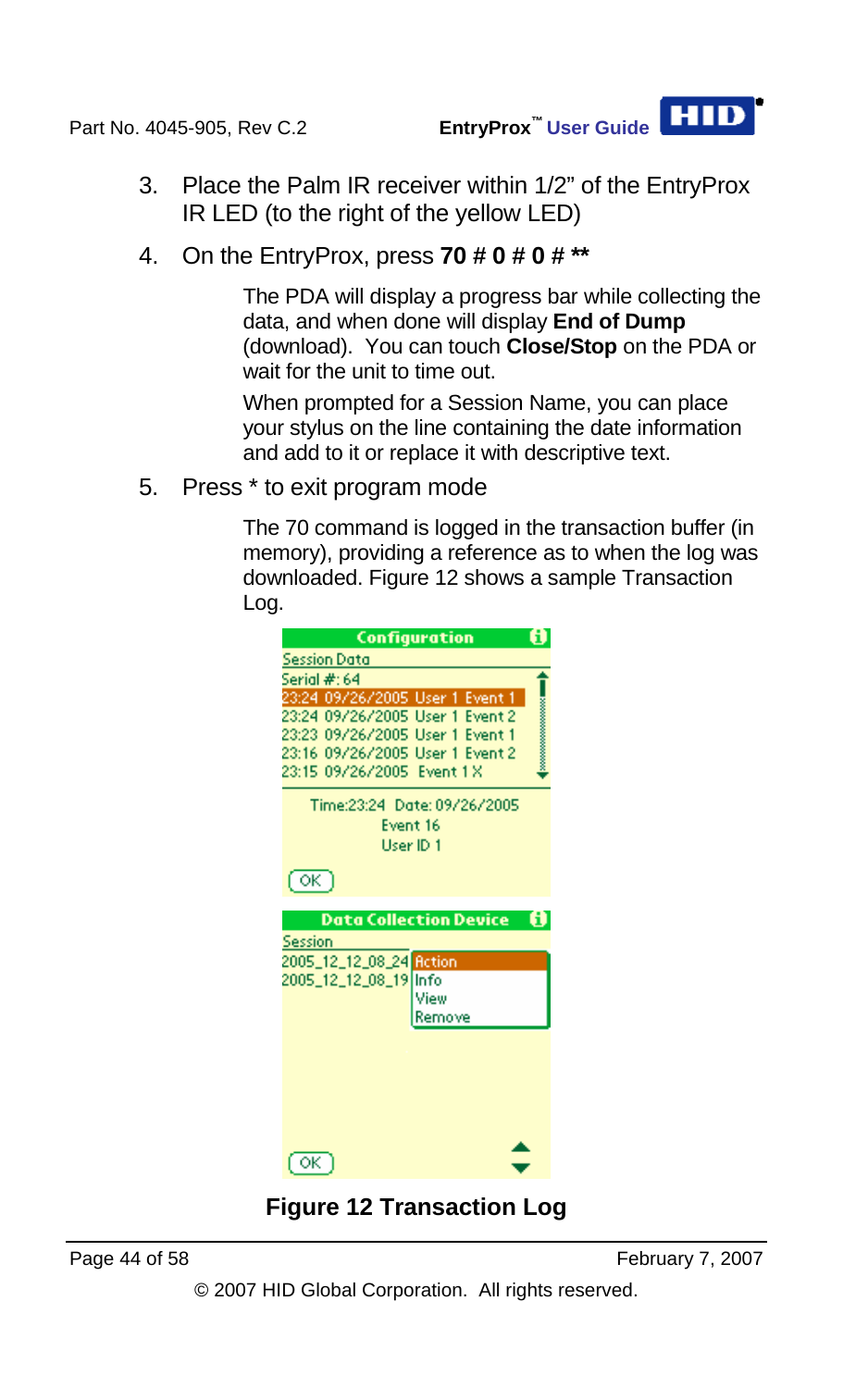The Palm PDA will store reports after they are downloaded.

To view a stored report, touch **Files**, select a report from the list and click **Action**. The drop-down menu selections are **Info**, **View** and **Remove**.

- **Info** gives the time and date the report was recorded.
- **View** displays the report.
- **Remove** allows you to delete the report.

The top line of the screen shows the current line and total number of lines as you scroll or page up and down through the report.

Here is a description of the report layout:

- **Top line** Current Line/Total Lines
- **Second line** Session Data
- **Transaction lines** Time, Date, User Location, Action

**Time:** 24-hour format

**Date:** mm/dd/yyyy

**User Location:** 0-2000

**Action:** Describes each event

## **10.3 ERASING A TRANSACTION LOG**

The Transaction Log should be erased from memory in the EntryProx after being downloaded to prevent conflicting logs. To erase the log, enter the following sequence:

1. Place the EntryProx unit in program mode.

#### Press: **99 # Master Code \***

2. To erase the transaction log

#### Press: **76 # 00000 # 00000 # \*\***

3. Press \* to exit program mode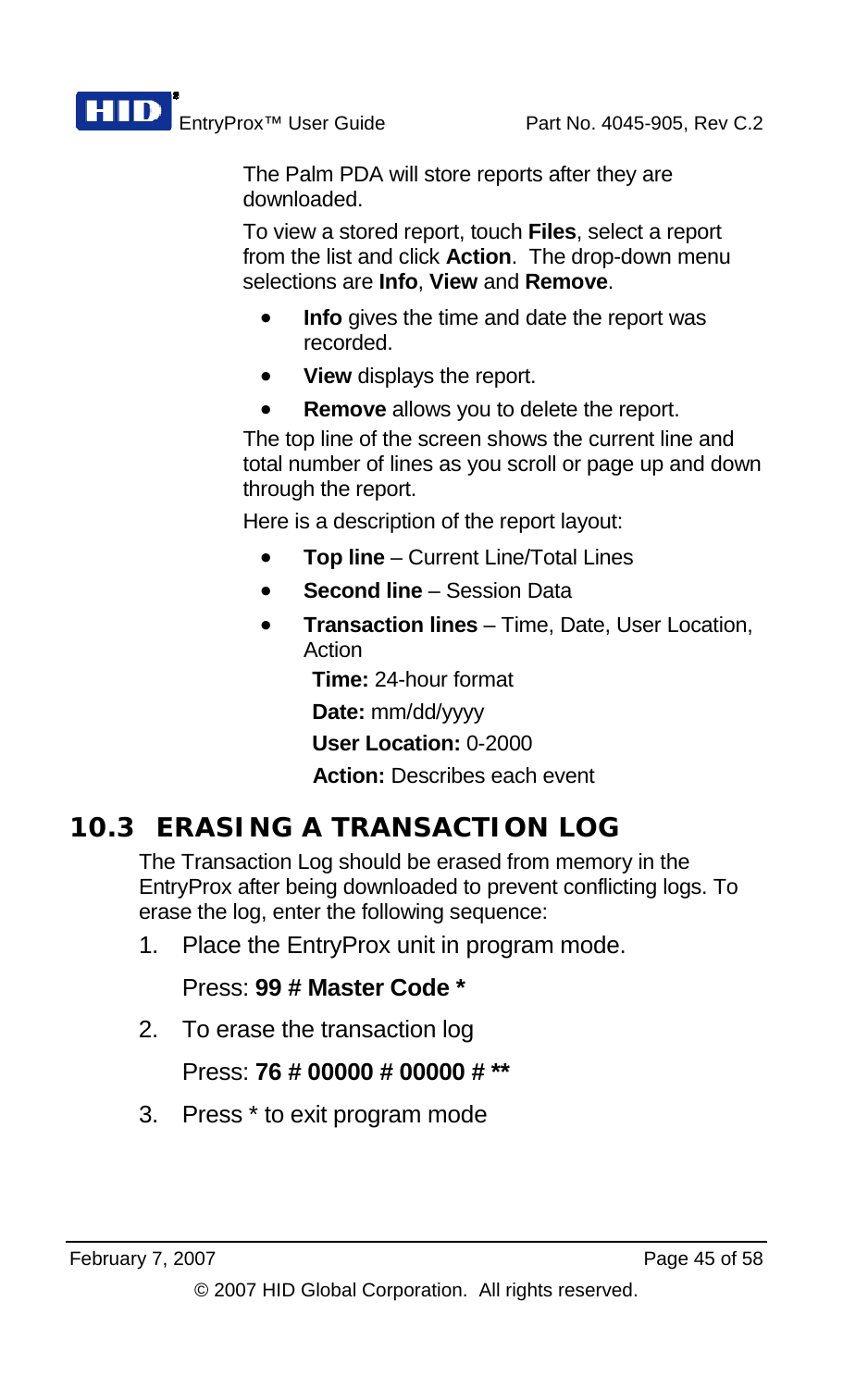## **10.4 DOWNLOADING A PROGRAMMED USERS LIST**

The Programmed Users List can be downloaded to the optional Palm PDA via the unit's IR LED. The list identifies the user location for each user's data. It also displays user locations that are not programmed, so to avoid an unnecessarily long file, the download can be stopped when a sufficient percentage of records have been processed. The percentage of records downloaded is continually updated during the download process.

1. Place the EntryProx unit in program mode.

Press: **99 # Master Code \*** 

- 2. Touch **Retrieve** on the PDA
- 3. Hold the optional PDA up to the EntryProx IR port steadily (about ½ inch away; the IR port is located to the right of the yellow LED)
- 4. Then, on the EntryProx, press **25 # 0 # 0 # \*\***

The PDA will display a progress bar while collecting the data (Retrieving users %) and when done will display **End of Dump** (download). You can touch **Close/Stop** on the PDA or wait for the unit to time out. When prompted for a **Session Name**, you can place your stylus on the line containing the date information and add to it or replace it with descriptive text.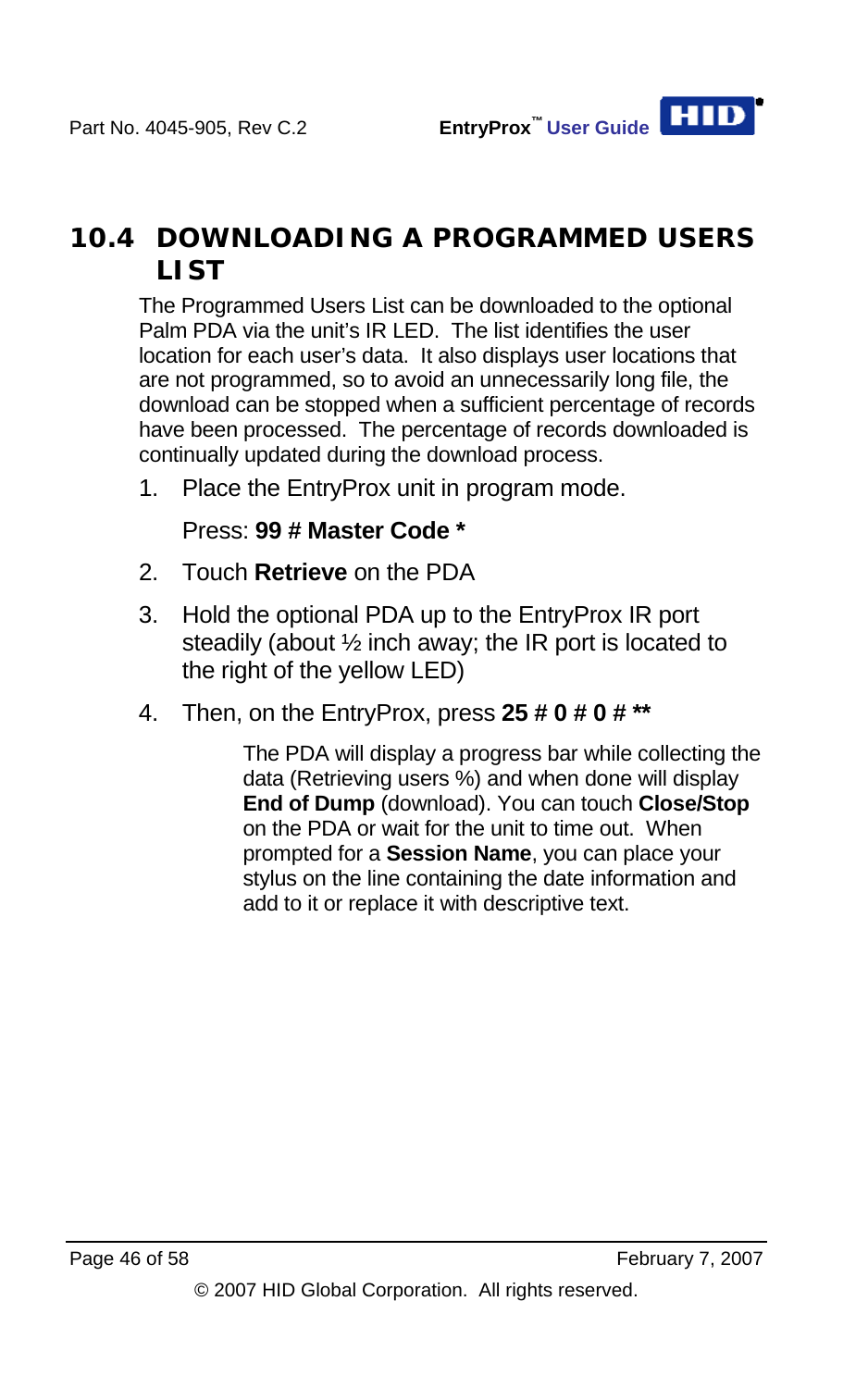

5. When the list is complete, press \* to exit program mode.



Here is a description of the Report Layout:

- **Top line** Title
- **Second line** Session Data
- **Column 1** User location
- **Column 2** user type (see table)
- **Column 3** pin code
- **Column 4** site code/card number

# **11 WIEGAND MODE**

If you program the EntryProx unit to operate in Wiegand mode with a separate access control panel, the following features are not accessible:

- The EntryProx unit does not control door lock or unlocking operations.
- The EntryProx unit is not able to store codes in memory.
- The main and auxiliary relay functions are turned off.
- The door monitor and Request to Exit inputs are disabled.

For more information on programming the EntryProx unit for Wiegand operation, please contact your local distributor.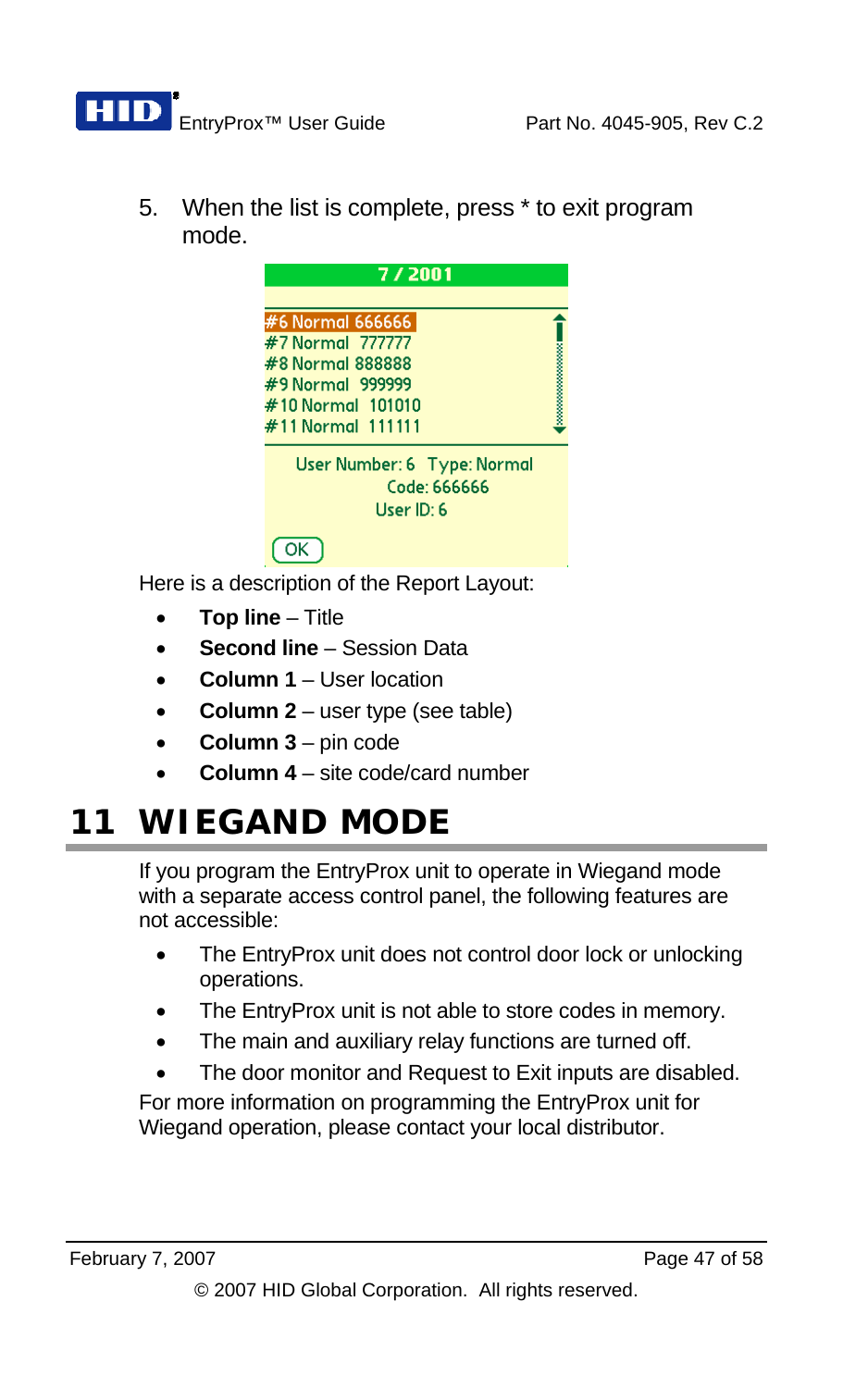# **11.1 PIN CODE OUTPUT IN WIEGAND MODE**

The system transmits keypad PINs while operating in Wiegand mode by processing any digit sequence terminated with the [\*] key as 26-bit Wiegand data. The current facility code (set using Code 32 - 2) will be used. Entering any PIN over 65535 will cause an error condition and no data will be sent.

Because keypad data is sent in a card data format, it may not be possible for some panels to perform CARD AND CODE operation (requiring both) to gain access. If your panel cannot accept and interpret 26-bit format as PIN data, be sure to configure the user at the PC host software by entering the code into the CARD data field for that user, not the keypad PIN number field.

## **11.2 LED Control Options for Wiegand Mode**

The combined programming for Options 30#9 – 30#12 and the Wiegand LED Control line affect the LED display in Wiegand mode. The following table shows how the LED will behave when the LED control line is open (normal) or grounded (asserted by the access control panel).

| Opt 9               | U | 0 | 1 |   |   |   |   |  |
|---------------------|---|---|---|---|---|---|---|--|
| <b>Opt 10</b>       |   |   | 0 | 0 | ŋ |   |   |  |
| Opt 11              | U |   | O |   |   |   |   |  |
| Opt 12              |   |   |   | 0 |   |   | U |  |
| <b>Led Ctl Open</b> |   | G |   |   | G | R | R |  |
| <b>Led Ctl Gnd</b>  |   |   | R | ν | R |   | G |  |

 $G =$  Green,  $R =$  Red,  $Y =$  Yellow. See the following section for more on option programming.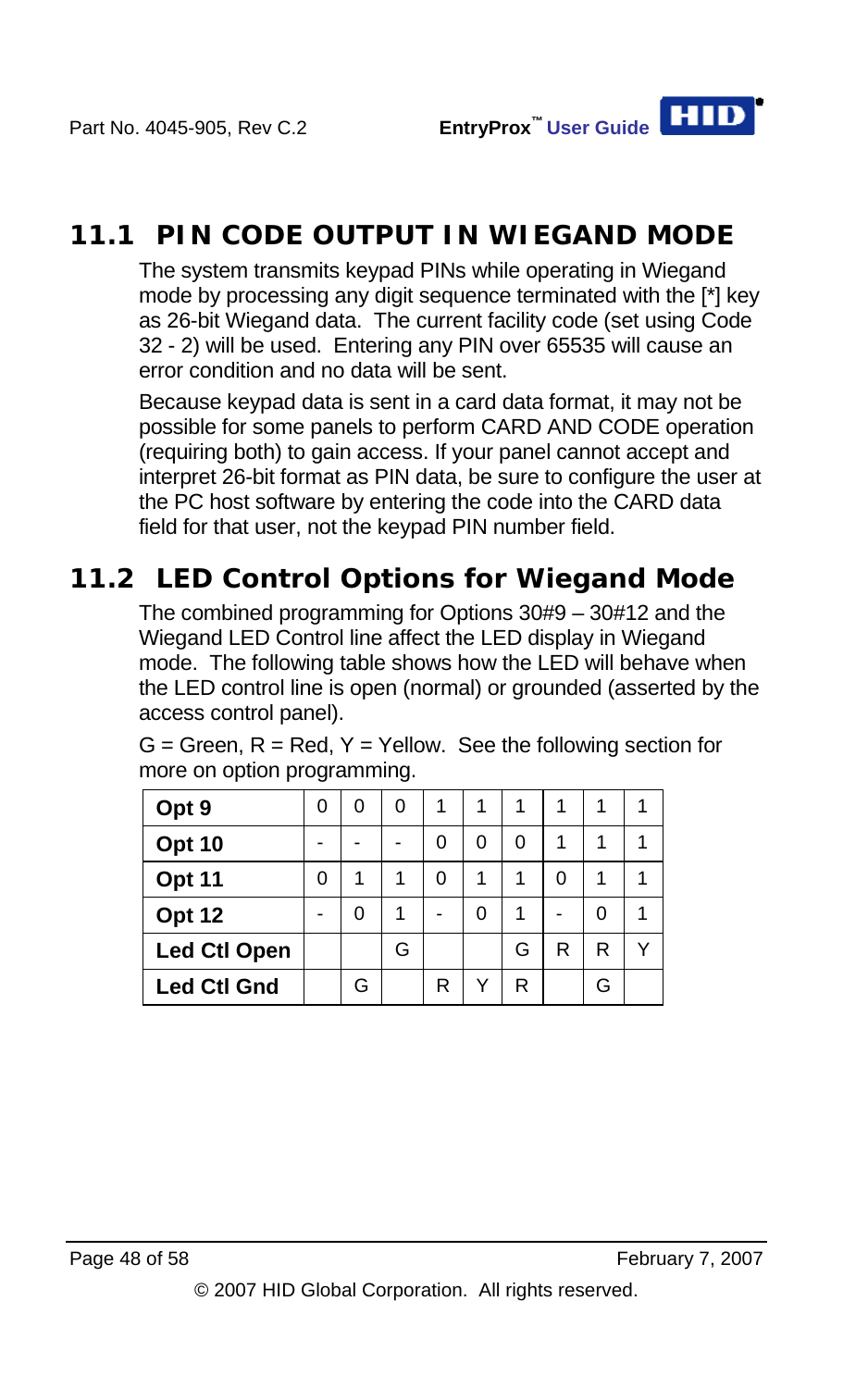# **12 PROGRAMMING COMMANDS**

Read the following table before completing programming of your EntryProx unit; it describes various programming commands and how to execute them. As with the previously described commands, you must first press 99 # (Master Code) \* to enter programming mode, enter the desired command sequence, and then press \* to exit programming mode. "Ref" number is for reference only, not to provide an ordered sequence of commands.

<span id="page-48-0"></span>

| <b>Ref</b> | <b>IF YOU WANT</b><br>TO                           | <b>PRESS</b>                                      | <b>DETAILS</b>                                                                               |
|------------|----------------------------------------------------|---------------------------------------------------|----------------------------------------------------------------------------------------------|
| 1          | Enter program<br>mode                              | 99# (Master<br>Code) *                            | yellow LED blinks slowly                                                                     |
| 2          | Program new<br>master code into<br>user location 0 | 50 # 1 # 0000 #<br>master code *<br>master code * | example: 4321 master code<br>(50 # 1 # 0000 # 4321 * 4321                                    |
| 3          | Set main relay<br>time                             | 11 # tt # 0 # **                                  | $tt = 1 - 99$ seconds                                                                        |
| 4          | Set AUX relay<br>output                            | $15 \#$ output<br>mode<br># 0 # $**$              | Output Modes:<br>$0 =$ disabled,<br>$1 =$ shunt,<br>$2 =$ forced door,<br>$3 =$ propped door |
| 5          | Delete users                                       | User Location #<br>$**$                           | Example:<br>To delete user 100, press:<br>$100#**$                                           |
| 6          | Download a<br>transaction Log                      | 70 # 0 # 0 # **                                   | Hold optional Palm PDA<br>IR receiver near the<br>EntryProx IR LED.                          |

## **Table 1 Programming Commands**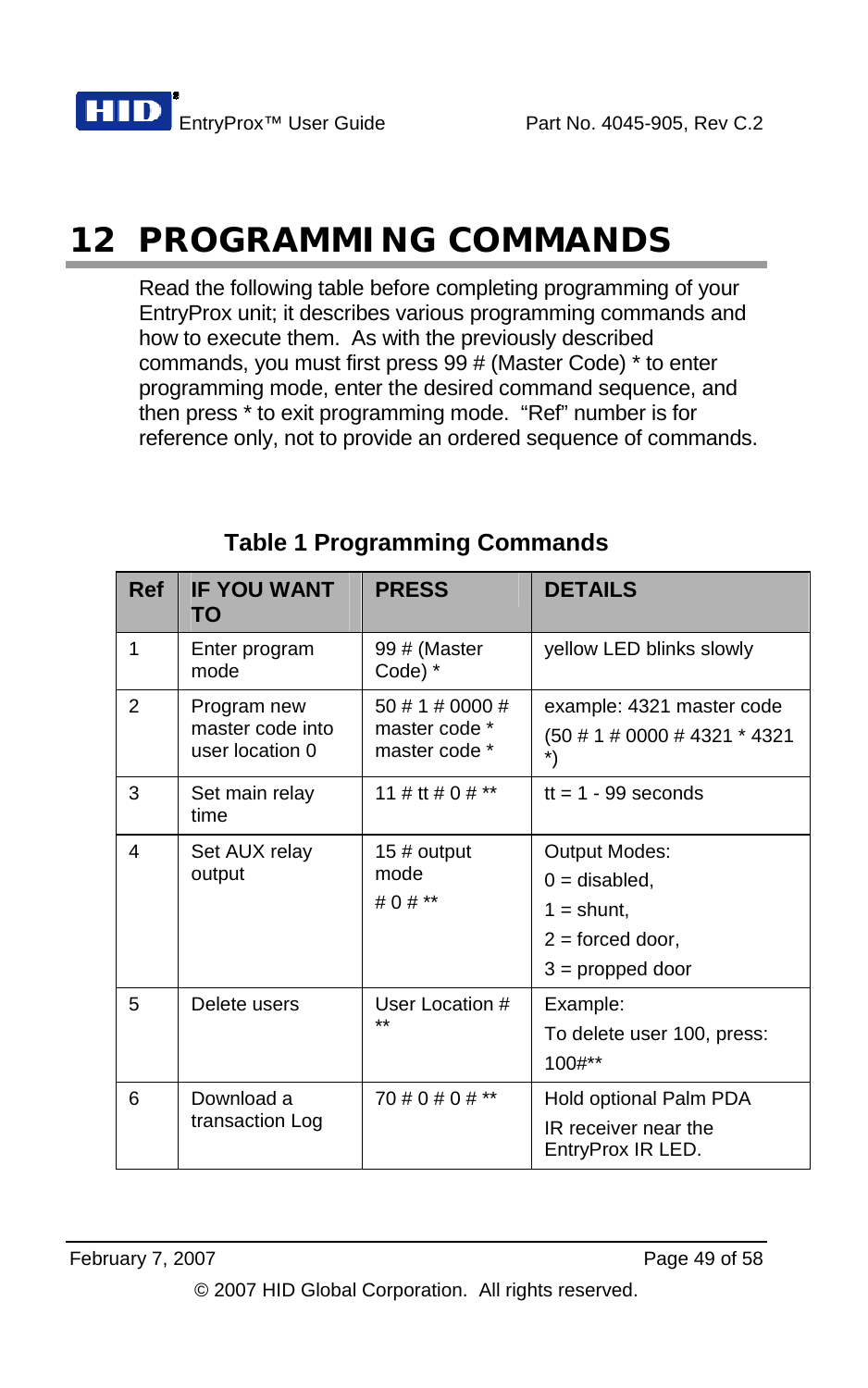

| <b>Ref</b>                                             | <b>IF YOU WANT</b><br>TO                                                                                 | <b>PRESS</b>        | <b>DETAILS</b>                                                                                                                                                                                                                 |  |  |
|--------------------------------------------------------|----------------------------------------------------------------------------------------------------------|---------------------|--------------------------------------------------------------------------------------------------------------------------------------------------------------------------------------------------------------------------------|--|--|
| 7                                                      | Set/clear standard                                                                                       | 30 # option $# s/c$ | See the following Option                                                                                                                                                                                                       |  |  |
|                                                        | option                                                                                                   | $#$ **              | numbers and descriptions.                                                                                                                                                                                                      |  |  |
|                                                        | standalone or Wiegand mode.                                                                              |                     | †† If Option 30# 14# is enabled, this sets the time that a card must be<br>removed from the RF field before it can be re-read. If option 30#14# is<br>disabled, this sets the time between successive readouts, used in either |  |  |
|                                                        | <b>Option Number/Description</b>                                                                         |                     | Set/Clear                                                                                                                                                                                                                      |  |  |
|                                                        | 0: Audio keypress feature                                                                                |                     | $0 = \text{OFF}/1 = \text{ON}$                                                                                                                                                                                                 |  |  |
|                                                        | 1: Visual keypress feature                                                                               |                     | $0 = \text{OFF}/1 = \text{ON}$                                                                                                                                                                                                 |  |  |
|                                                        | 2: Auto entry enable                                                                                     |                     | $0 = \text{OFF}/1 = \text{ON}$<br>(Recommend OFF)                                                                                                                                                                              |  |  |
|                                                        | 3: Stand-alone/Wiegand operation                                                                         |                     | $0 =$ standalone/1=Wiegand                                                                                                                                                                                                     |  |  |
|                                                        | 4: Facility code access (26-bit cards only).<br>Note: this disables the "toggle" card function.          |                     | $0 = \text{OFF}/1 = \text{ON}$                                                                                                                                                                                                 |  |  |
|                                                        | 5: Forced door audio alert                                                                               |                     |                                                                                                                                                                                                                                |  |  |
|                                                        | 6: Propped door audio alert                                                                              |                     | $0 =$ OFF/ $1 =$ ON                                                                                                                                                                                                            |  |  |
|                                                        | 7: Internal Request to Exit switch                                                                       |                     | $0 = \text{OFF}/1 = \text{ON}$                                                                                                                                                                                                 |  |  |
|                                                        | 8: US/EU Daylight Savings rollover dates                                                                 |                     | $0 = \text{OFF}/1 = \text{ON}$                                                                                                                                                                                                 |  |  |
|                                                        | 9: Wiegand red LED enable                                                                                |                     | $0 = US/1 = European$                                                                                                                                                                                                          |  |  |
|                                                        | 10: Wiegand red LED active state                                                                         |                     |                                                                                                                                                                                                                                |  |  |
|                                                        | 11: Wiegand green LED enable                                                                             |                     | $0 = \text{OFF}/1 = \text{ON}$                                                                                                                                                                                                 |  |  |
|                                                        | 12: Wiegand green LED active                                                                             |                     | $0 =$ LOW/1 = HIGH                                                                                                                                                                                                             |  |  |
|                                                        | 13: Automatic Daylight Savings Time change                                                               |                     | $0 = \text{OFF}/1 = \text{ON}$                                                                                                                                                                                                 |  |  |
|                                                        | 14: Prox card antipassback select                                                                        |                     | $0 =$ LOW/1 = HIGH                                                                                                                                                                                                             |  |  |
|                                                        |                                                                                                          |                     | $0 =$ OFF/ $1 =$ ON                                                                                                                                                                                                            |  |  |
|                                                        | 18: Invalid PIN lockout select                                                                           |                     |                                                                                                                                                                                                                                |  |  |
|                                                        | 19: Invalid PIN lockout action<br>$0 =$ OFF / 1= ON (prevents<br>multiple card reads in<br>Wiegand mode) |                     |                                                                                                                                                                                                                                |  |  |
|                                                        |                                                                                                          |                     | $0 =$ OFF $/$ 1 = ON                                                                                                                                                                                                           |  |  |
| $0 = TIMED$ LOCKOUT / 1 =<br><b>Forced Door Output</b> |                                                                                                          |                     |                                                                                                                                                                                                                                |  |  |
| 8                                                      | Download<br>programmed user<br>list                                                                      | 25 # 0 # 0# **      | Hold optional Palm PDA IR<br>receiver near the EntryProx<br>IR LED.                                                                                                                                                            |  |  |

Page 50 of 58 February 7, 2007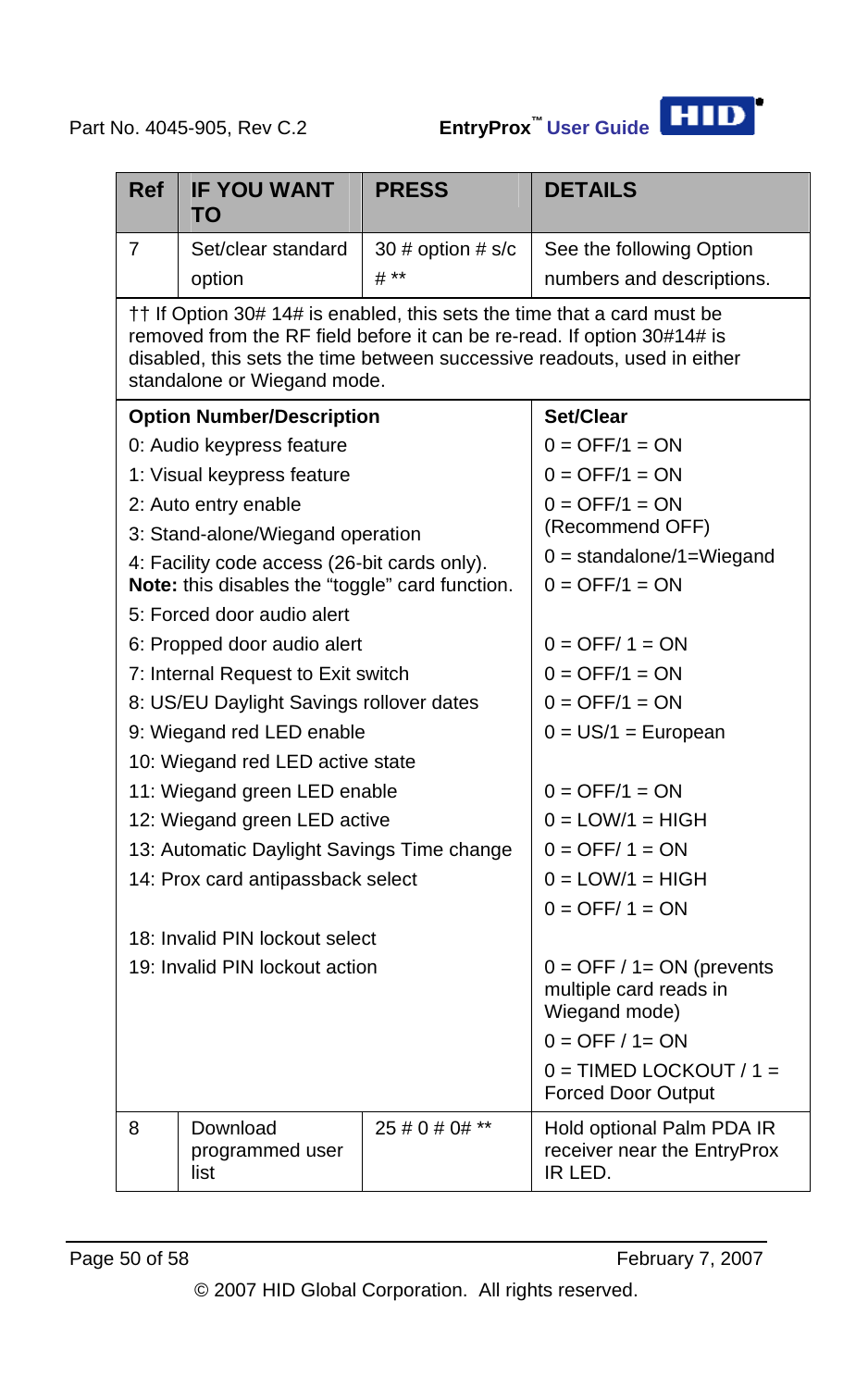

| <b>Ref</b> | <b>IF YOU WANT</b><br>TO                                            | <b>PRESS</b>                       | <b>DETAILS</b>                                                                                              |  |  |
|------------|---------------------------------------------------------------------|------------------------------------|-------------------------------------------------------------------------------------------------------------|--|--|
| 9          | Download<br>programmed user<br>list (starting at a<br>certain user) | $25 \# 0 \#$ start<br>user $\#$ ** | Hold optional Palm PDA IR<br>receiver near the EntryProx<br>IR LED.                                         |  |  |
| 10         | Change Wiegand                                                      | 32 # parameter                     | Parameter/Value                                                                                             |  |  |
|            | & Miscellaneous<br>parameters                                       | # value $#**$                      | 0, Wiegand pulse width,<br>default=8, $160\mu s$ , $(1=20\mu s)$ ,<br>range= 1-255                          |  |  |
|            |                                                                     |                                    | 1, Wiegand interpulse<br>spacing, default=32, 640µs,<br>$(1=20\mu s)$ , range=1-255                         |  |  |
|            |                                                                     |                                    | 2, facility code/0-225                                                                                      |  |  |
|            |                                                                     |                                    | $(detault = 1)$ (26-bit cards<br>only) verify!                                                              |  |  |
|            |                                                                     |                                    | 3, Process card timer $2 - 240$<br>in 1/4 second increments,<br>defaults to $4 - 1$ second $\dagger\dagger$ |  |  |
|            |                                                                     |                                    | 4, Invalid PIN lockout<br>threshold 1-50 attempts<br>(defaults to 5)                                        |  |  |
|            |                                                                     |                                    | 5, Invalid PIN lockout<br>duration $1 - 255$ in 5 second<br>increments (defaults to 60 -<br>5 minutes)      |  |  |
| 11         | Set system time                                                     | 41 # hhmm # 0                      | $h_{m} = hour/min =$                                                                                        |  |  |
|            |                                                                     | # **                               | 24-hr format                                                                                                |  |  |
| 12         | Set system date                                                     | 42 # mmddyy #                      | $mmddyy =$                                                                                                  |  |  |
|            |                                                                     | dow $\#$ **                        | month, day, year;                                                                                           |  |  |
|            |                                                                     |                                    | $dow = day of week,$                                                                                        |  |  |
|            |                                                                     |                                    | $1 =$ Sunday                                                                                                |  |  |
| 13         | Set door number                                                     | 43 # nnnn # $0$ #<br>$\star\star$  | $nnnn = door number (for$<br>downloaded reports)                                                            |  |  |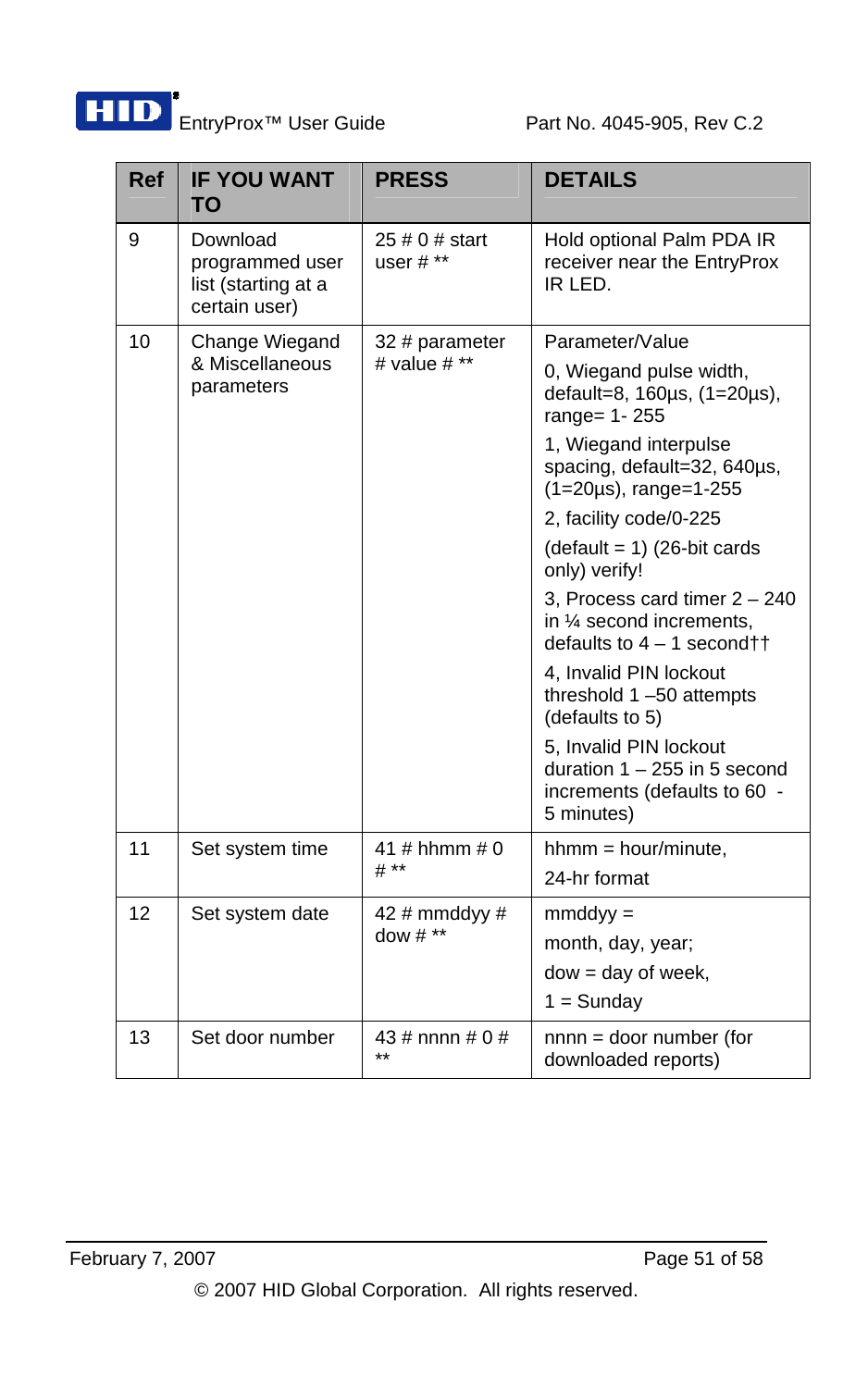

| <b>Ref</b> | <b>IF YOU WANT</b><br>TO                                                                                | <b>PRESS</b>                                                                                        | <b>DETAILS</b>                                                                                               |
|------------|---------------------------------------------------------------------------------------------------------|-----------------------------------------------------------------------------------------------------|--------------------------------------------------------------------------------------------------------------|
| 14         | Set propped door<br>time (this sets<br>delay time for<br>both the Aux<br>Relay and local<br>sounder)    | 44 # ttt # 0 # **                                                                                   | $tt =$ propped door time, to<br>nearest 10's seconds,<br>entered<br>as 10 -990; default = 30<br>seconds      |
| 15         | Set forced door<br>time (this sets<br>active time for<br>both the Aux<br>Relay and local<br>sounder)    | 45 # ttt # 0 # **                                                                                   | $tt = forced door time, to$<br>nearest 10's seconds,<br>entered<br>as $10 - 990$ ; default = $10$<br>seconds |
| 16         | Delete memory<br>except user list<br>and restore<br>system defaults<br>(also see<br>command 46)         | 40 # 00000 #<br>00000 # $**$                                                                        |                                                                                                              |
| 17         | Delete all memory<br>and reset system<br>defaults                                                       | 46#00000#<br>$00000 # **$                                                                           |                                                                                                              |
| 18         | Program user:<br>Code ONLY<br>NOTE: You can<br>program the four<br>types of users<br>shown to the right | 50 # user-type $#$<br>user location #<br>code * repeat<br>code *                                    | User Types:<br>0 - Toggle/latch strike<br>1 - Normal Access<br>2 - Log Download<br>3 - Lockout               |
| 19         | Program user:<br>Code AND Card                                                                          | 50 $\#$ user-type $\#$<br>user location #<br>code * repeat<br>code *<br><present card=""></present> |                                                                                                              |
| 20         | Program user:<br>Card ONLY                                                                              | 50 # user-type $#$<br>user location #*<br><present card=""></present>                               |                                                                                                              |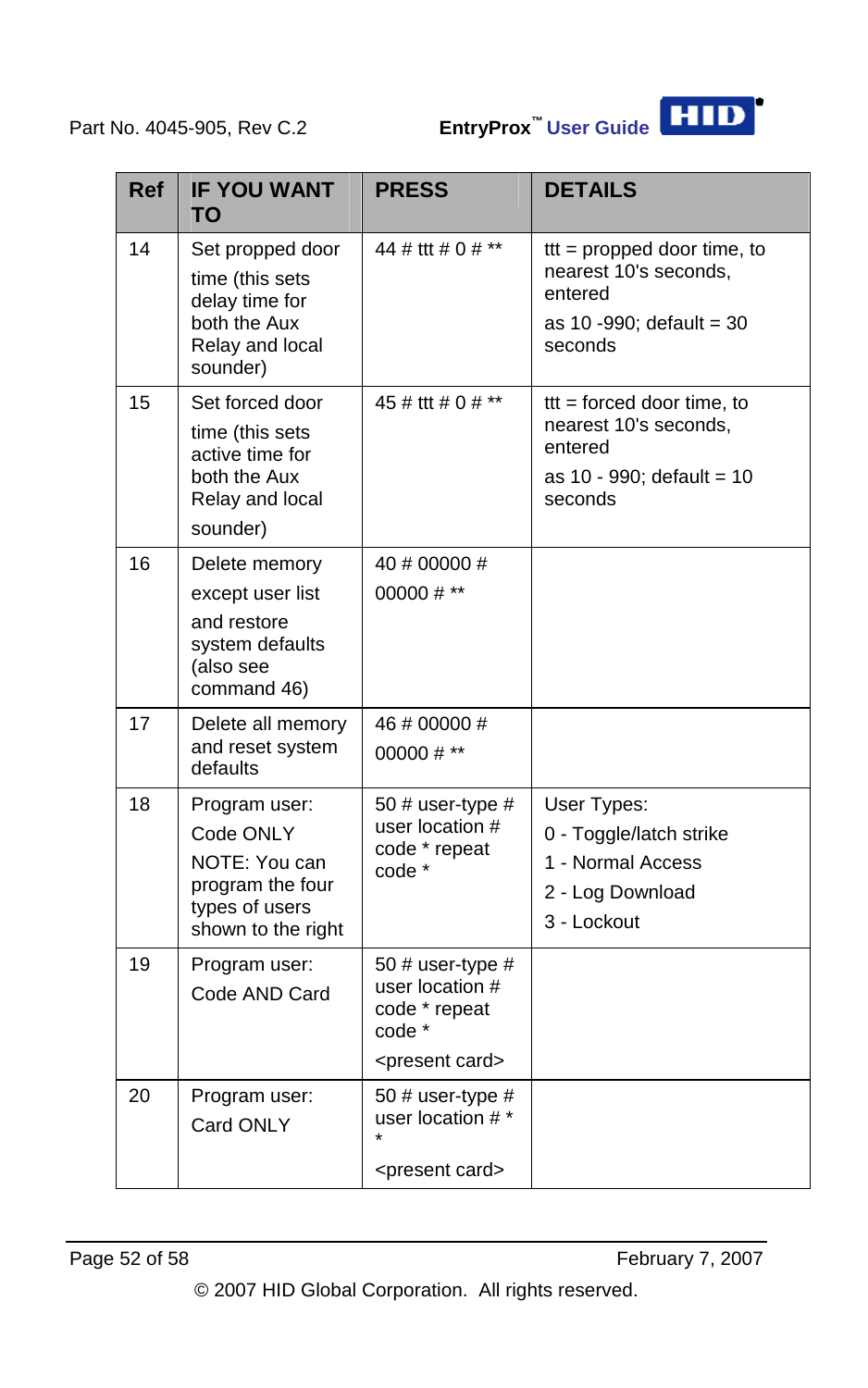

| <b>Ref</b> | <b>IF YOU WANT</b><br>TO                                              | <b>PRESS</b>                                                                                                                        | <b>DETAILS</b>                                                                                                                                                                                             |
|------------|-----------------------------------------------------------------------|-------------------------------------------------------------------------------------------------------------------------------------|------------------------------------------------------------------------------------------------------------------------------------------------------------------------------------------------------------|
| 20A        | Program new<br>master code into<br>user location 0                    | 50 # 1 # 0000 #<br>master code *<br>master code *                                                                                   |                                                                                                                                                                                                            |
| 21         | Program card<br>user manually:<br>Card ONLY (26-<br>bit cards ONLY)   | 51 # user-type $#$<br>user location #<br>card ID * card ID                                                                          | the card ID appears on the<br>card (facility code must be<br>entered first; see 32 # 2 #<br>command)                                                                                                       |
| 22         | Program user:<br>Code OR Card                                         | 52 # user-type #<br>user location #<br>code* repeat<br>code *<br><present card=""></present>                                        |                                                                                                                                                                                                            |
| 23         | Program a group<br>of consecutive<br>users by<br>presenting cards     | 53 # user type #<br>start location #<br><present card=""><br/><present card=""><br/><present card=""></present></present></present> | Programs card-only users.<br>Stops at user location 2000,<br>or press any key to abort.<br>Erases existing<br>programming. If an existing<br>card is presented, an error<br>will occur - press * to resume |
| 24         | Perform batch<br>entry of users:<br>Card ONLY (26-<br>bit cards ONLY) | 56 # total count<br># starting user<br>location #<br>starting card ID<br>* starting<br>card ID <sup>*</sup>                         | the card ID appears on the<br>card; (facility code must be<br>entered first: see 32 # 2 #<br>command)                                                                                                      |
| 25         | <b>Block Delete</b><br><b>Users</b>                                   | 58 # start user #<br>start user #<br>number of users<br>* number of<br>users *                                                      | Yellow LED blinks rapidly;<br>allow several seconds for<br>large blocks of users.<br>Cannot delete: master user,<br>more than 2000 users, or<br>user location greater than<br>2000.                        |
| 26         | Quick Enroll Card                                                     | User Location #<br>* * <present<br>card&gt;</present<br>                                                                            |                                                                                                                                                                                                            |

© 2007 HID Global Corporation. All rights reserved.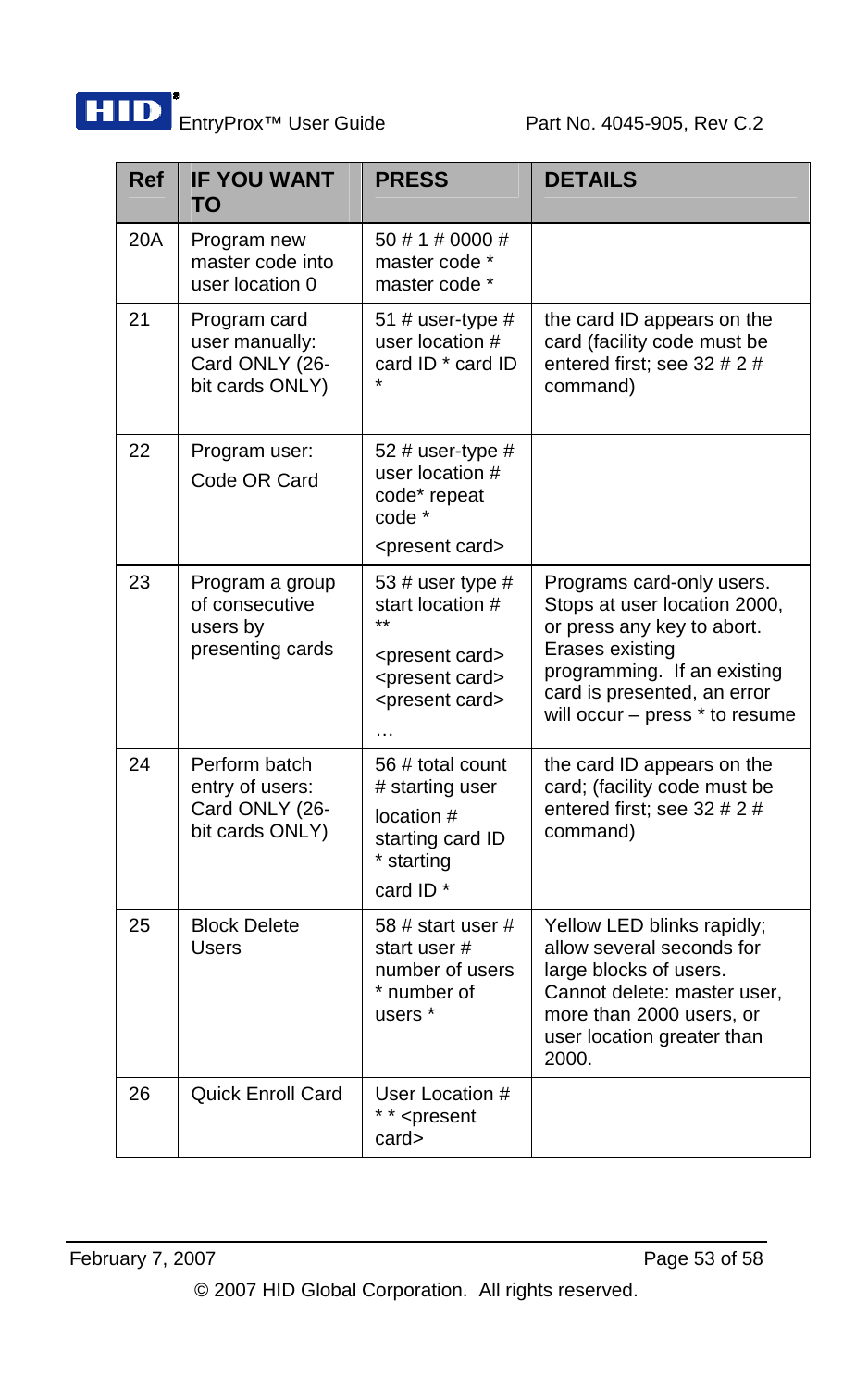

| <b>Ref</b> | <b>IF YOU WANT</b><br>TO                                    | <b>PRESS</b>                                 | <b>DETAILS</b>                                                                                                                                                        |  |  |
|------------|-------------------------------------------------------------|----------------------------------------------|-----------------------------------------------------------------------------------------------------------------------------------------------------------------------|--|--|
| 27         | Download<br><b>Transaction Log</b><br>via IR port           | 70 # 0 # 0 # **                              | Hold optional Palm PDA IR<br>receiver near the EntryProx<br>IR LED.                                                                                                   |  |  |
| 28         | Set transaction<br>log mask<br>(set/clear event<br>logging) | 73 # event # set/<br>clear $#$ **            | Prevent specified<br>transactions from being<br>logged.<br>$Set = 0$ (prevent)<br>Clear = $1$ (restore)<br>See the following Code -<br><b>Transaction Event list.</b> |  |  |
|            |                                                             | <b>Code - Transaction Event</b>              |                                                                                                                                                                       |  |  |
|            |                                                             | 01 - Access Denied                           |                                                                                                                                                                       |  |  |
|            |                                                             | 02 - Program Denied                          |                                                                                                                                                                       |  |  |
|            |                                                             | 04 - Request to Exit                         |                                                                                                                                                                       |  |  |
|            |                                                             | 05 - Door Ajar                               |                                                                                                                                                                       |  |  |
|            |                                                             | 06 - Door Closed                             |                                                                                                                                                                       |  |  |
|            |                                                             | 07 - Forced Door                             |                                                                                                                                                                       |  |  |
|            |                                                             | 10 - Invalid PIN Lockout                     |                                                                                                                                                                       |  |  |
|            |                                                             | 12 - Facility Code Access                    |                                                                                                                                                                       |  |  |
|            |                                                             | 16 - Download to PDA                         |                                                                                                                                                                       |  |  |
|            |                                                             | 17 - Access                                  |                                                                                                                                                                       |  |  |
|            |                                                             | 20 - Toggle ON                               |                                                                                                                                                                       |  |  |
|            |                                                             | 21 - Toggle OFF                              |                                                                                                                                                                       |  |  |
|            |                                                             | 24 - Lockout ON                              |                                                                                                                                                                       |  |  |
|            |                                                             | 25 - Lockout OFF<br>27 - Mismatch            |                                                                                                                                                                       |  |  |
|            |                                                             |                                              |                                                                                                                                                                       |  |  |
|            |                                                             | 29 - Program Mode started<br>30 - Log erased |                                                                                                                                                                       |  |  |
| 29         | <b>Reset transaction</b>                                    | 76 # 00000 #                                 |                                                                                                                                                                       |  |  |
|            | Log                                                         | 00000 # $**$                                 |                                                                                                                                                                       |  |  |
| 30         | To exit Program                                             | * (after final                               | yellow LED stops flashing                                                                                                                                             |  |  |
|            | mode                                                        | command)                                     |                                                                                                                                                                       |  |  |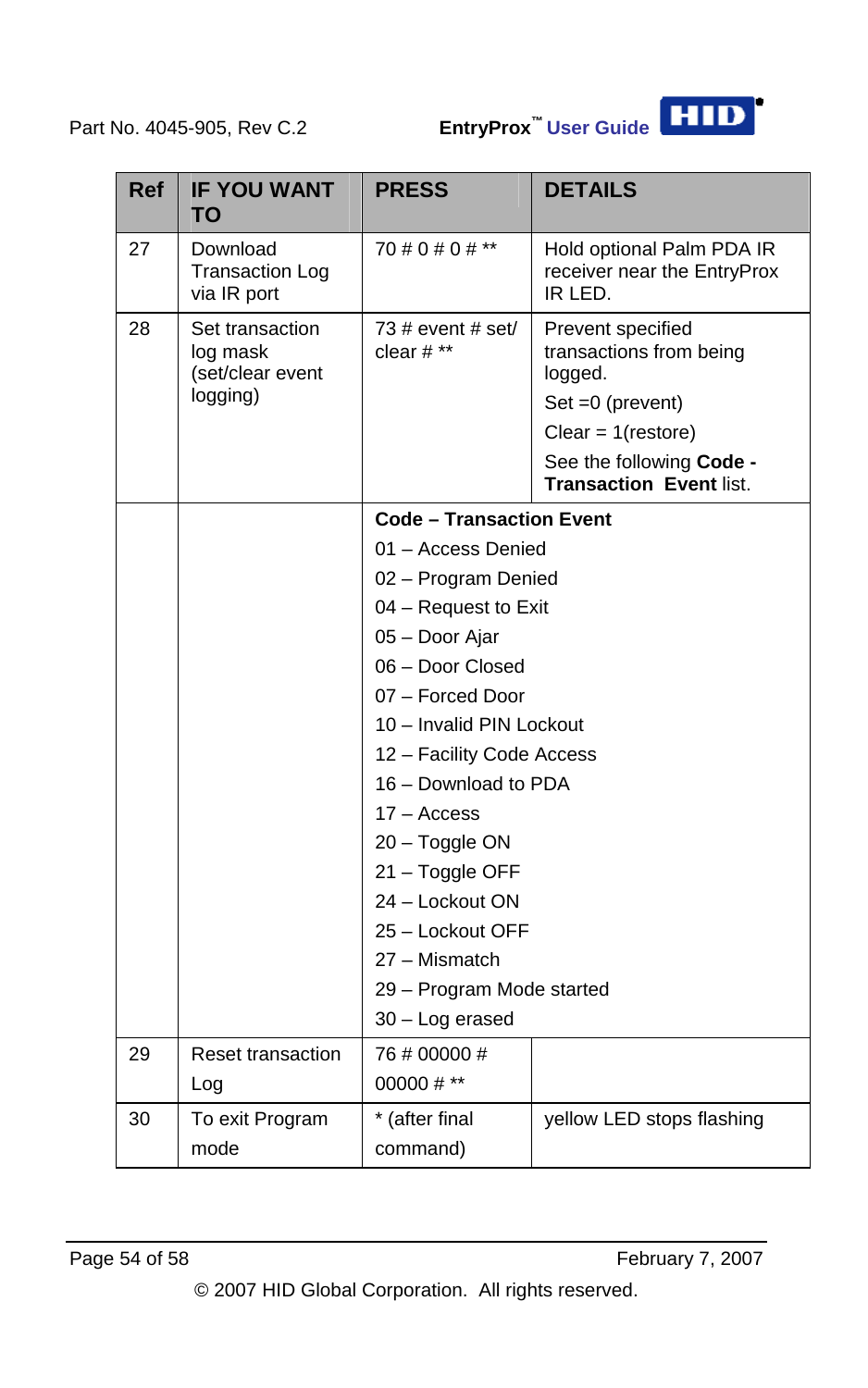# **13 LED/SOUNDER STATUS INDICATIONS**

| <b>LED OR</b><br><b>SOUNDER</b> | <b>VISUAL/AUDIBLE</b><br><b>CONDITION</b> | <b>DESCRIPTION</b>                                                          |
|---------------------------------|-------------------------------------------|-----------------------------------------------------------------------------|
| Yellow LED                      | Slow blink                                | Unit is in Program mode                                                     |
|                                 | Rapid blink                               | Verify mode is active<br>(checking that the last                            |
|                                 |                                           | two values in sequence<br>match)                                            |
|                                 | Steady                                    | Program error; to clear,<br>press <sup>*</sup>                              |
|                                 | Very rapid blink                          | Memory (EEPROM)<br>erase is in progress<br>commands 40/46, 58<br>loop-back) |
| <b>Bi-Color LED</b>             | Steady red                                | Strike is locked                                                            |
|                                 | Steady green                              | Strike is energized<br>(timed or latched)                                   |
|                                 | Slow blinking green                       | Transferring data to<br><b>PDA</b>                                          |
|                                 | Solid green with red<br>flicker           | Strike toggle is unlocked<br>and used lockout active                        |
|                                 | Red/green alternating                     | Awaiting second form of<br>ID during "Card AND<br>Code" access attempt      |

#### **Table 2 LED/Sounder Indications**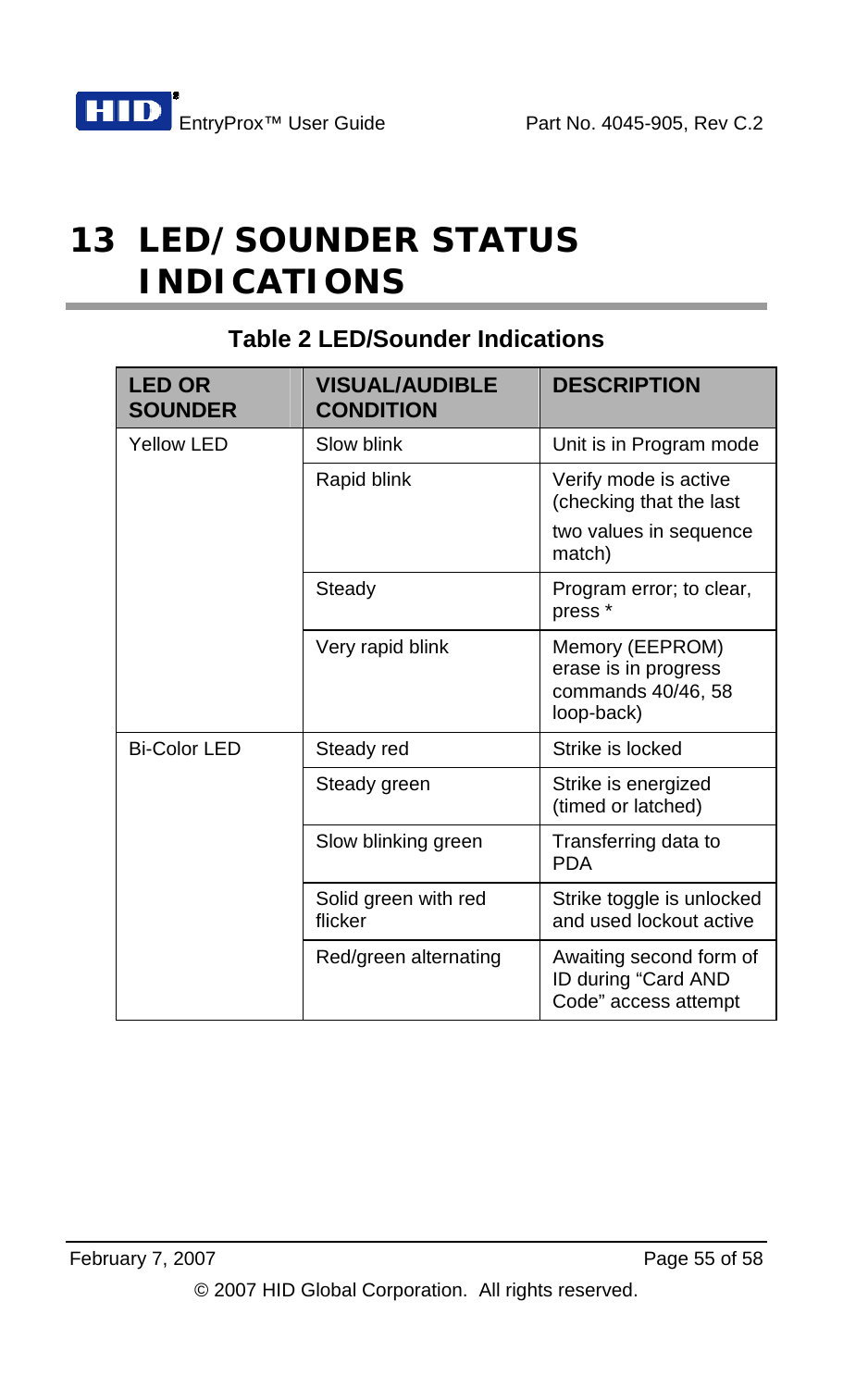

| <b>LED OR</b><br><b>SOUNDER</b> | <b>VISUAL/AUDIBLE</b><br><b>CONDITION</b>                      | <b>DESCRIPTION</b>                                                                                                                                                                                       |
|---------------------------------|----------------------------------------------------------------|----------------------------------------------------------------------------------------------------------------------------------------------------------------------------------------------------------|
|                                 | <b>Red blink</b>                                               | User lockout is active<br>and strike locked; red<br>LED drops out for 100<br>ms every second;<br>normal users cannot<br>change the state of the<br>relay. This also<br>indicates Invalid Pin<br>Lockout. |
| Sounder                         | Short beep (100 ms)<br>every 2 seconds                         | Propped door is active                                                                                                                                                                                   |
|                                 | Sounder 1/2 second on,<br>1/2 second off                       | Forced door is active                                                                                                                                                                                    |
|                                 | 3 rapid beeps after code<br>is entered or card is<br>presented | Code or Card is not<br>found                                                                                                                                                                             |
|                                 | 3 slow beeps (250 ms),<br>then a single beep                   | Self-test is complete                                                                                                                                                                                    |
|                                 | 1 single beep                                                  | Valid card access                                                                                                                                                                                        |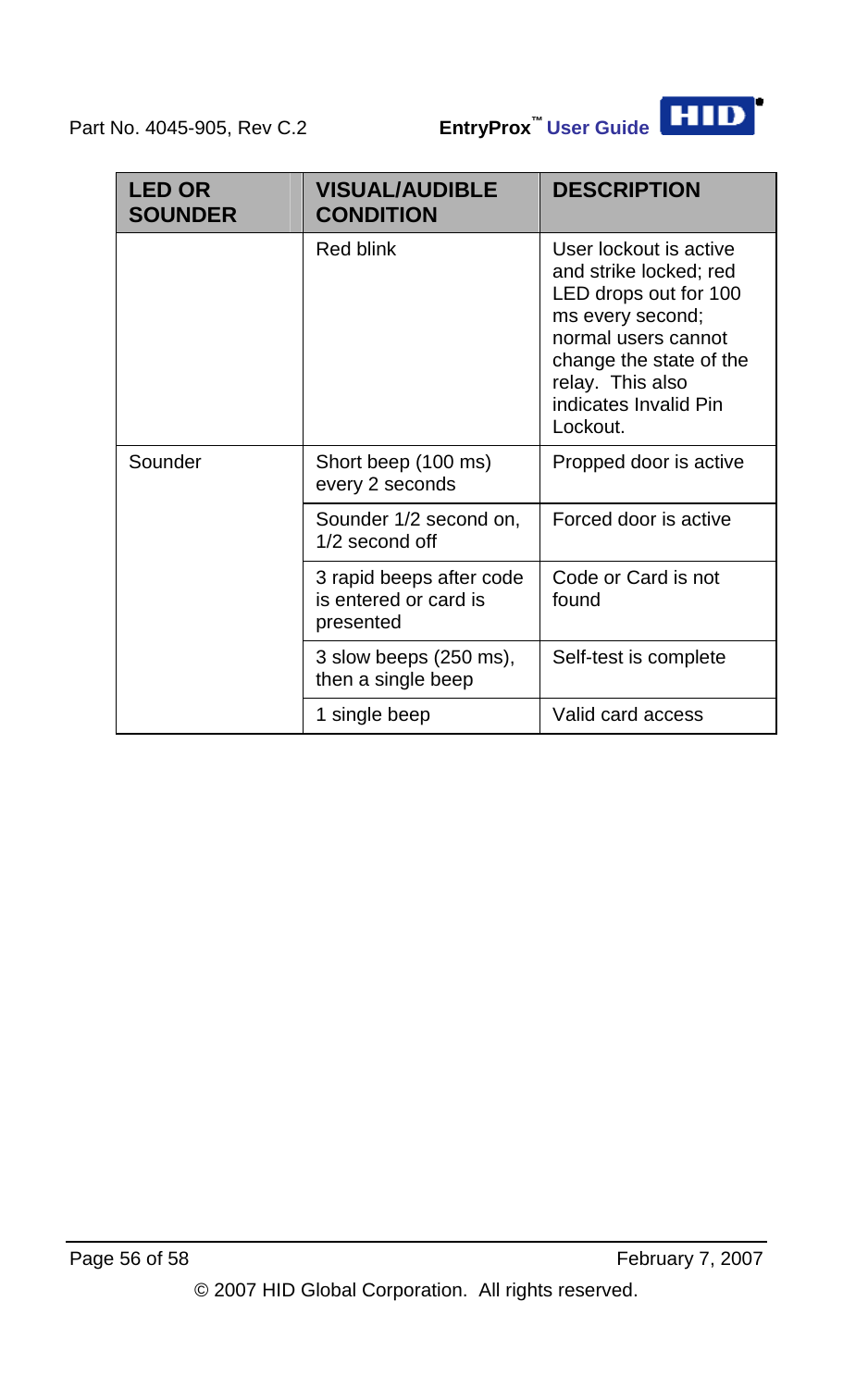

**Instructions:** Do not write on this page - use it as a photocopy master. Copy the chart at a 200% enlargement. Make as many copies as required to record all programmed users, and write information in the appropriate spaces. Place the users charts in a binder, and keep them in a secure location.

# **Appendix A: Users** Chart

| User<br>Location | Type Code | Card | AND | OR | Last<br>Name | First<br>Name | Other |
|------------------|-----------|------|-----|----|--------------|---------------|-------|
|                  |           |      |     |    |              |               |       |
|                  |           |      |     |    |              |               |       |
|                  |           |      |     |    |              |               |       |
|                  |           |      |     |    |              |               |       |
|                  |           |      |     |    |              |               |       |
|                  |           |      |     |    |              |               |       |
|                  |           |      |     |    |              |               |       |
|                  |           |      |     |    |              |               |       |
|                  |           |      |     |    |              |               |       |
|                  |           |      |     |    |              |               |       |
|                  |           |      |     |    |              |               |       |